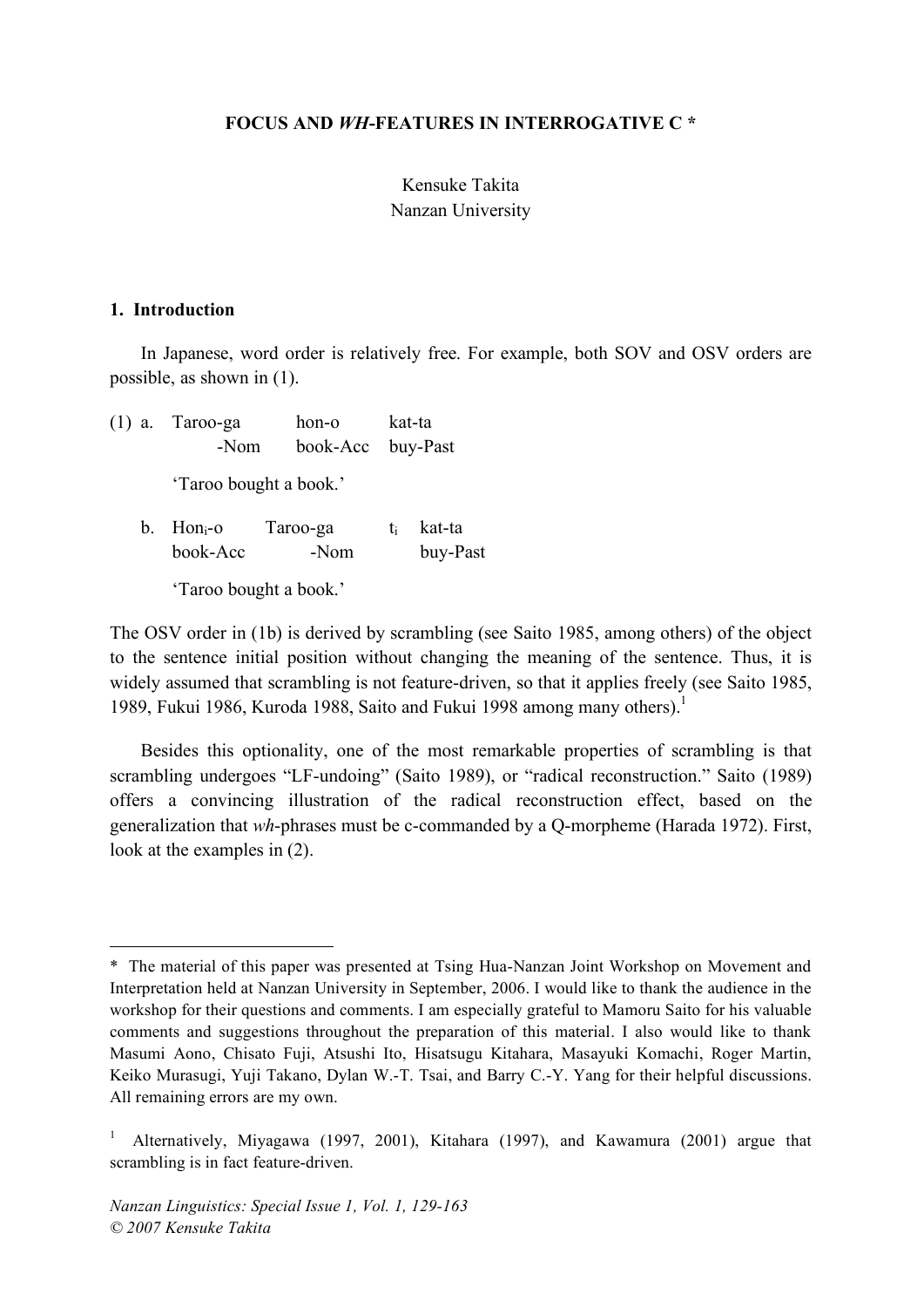| (2) a. $\lceil_{TP} \text{ Taroo-ga} \rceil$ Hanako-ni $\lceil_{CP} \rceil_{TP}$ dare-ga |      | ku-ru]                         | ka] osie-ta] |
|------------------------------------------------------------------------------------------|------|--------------------------------|--------------|
| -Nom                                                                                     | -to- | who-Nom come-Pres Q teach-Past |              |

'Taroo told Hanako who is coming.'

| b. $\sqrt[k]{r}$ Taroo-ga | dare-ni $\lceil_{CP} \rceil$ <sub>TP</sub> Hanako-ga ku-ru |                             | ka] osie-ta] |
|---------------------------|------------------------------------------------------------|-----------------------------|--------------|
| -Nom who-to               |                                                            | -Nom come-Pres Q teach-Past |              |

'(Lit.) Taroo told who Hanako is coming.'

In (2a), the *wh*-phrase *dare* 'who' is c-commanded by the Q-morpheme *ka*, and the sentence is grammatical. On the other hand, in (2b), the *wh*-phrase is outside of the c-command domain of the Q-morpheme. Hence, Harada's (1972) generalization can correctly rule out the example in (2b). Then, look at the examples in (3).

| (3) a. $\lceil_{TP}$ Taroo-ga $\lceil_{CP}$ $\lceil_{TP}$ Hanako-ga nani-o<br>-Nom                       | -Nom what-Acc buy-Past | kat-ta]                            | ka] siritagatteir-u]<br>Q want-to-know-Pres              |
|----------------------------------------------------------------------------------------------------------|------------------------|------------------------------------|----------------------------------------------------------|
| 'Taroo wants to know what Hanako bought.'                                                                |                        |                                    |                                                          |
| b. $\int$ <sub>TP</sub> Nani <sub>i</sub> -o Taroo-ga $\int_{CP}$ $\int_{TP}$ Hanako-ga<br>what-Acc -Nom | -Nom                   | t <sub>i</sub> kat-ta]<br>buy-Past | ka] siritagatteir-u] <sup>2</sup><br>Q want-to-know-Pres |

'Taroo wants to know what Hanako bought.'

The sentence in (3b) is derived from (3a) by long-distance scrambling of the *wh*-phrase *nani* 'what' to the matrix clause. Surprisingly, this sentence is grammatical, although the *wh*phrase is not c-commanded by the Q-morpheme at S-structure. Based on this observation, Saito (1989) argues that the generalization applies at LF and scrambling can be undone at LF, so that the *wh*-phrase goes back to its trace position, which the Q-morpheme c-commands.

In this regard, it is expected that there is no restriction on word order alternations in Japanese, as long as they are derived by scrambling. This expectation, however, is not correct. Look at the contrast found in (4), which is called the "anti-superiority" effect (see A. Watanabe 1991, S. Watanabe 1994, and Saito 2004, among others).

(4) a. \*Naze Taroo-ga nani-o kat-ta no? why -Nom what-Acc buy-Past Q 'Why did Taroo buy what?'

 <sup>2</sup> Saito (1989) attributes the marginal status of (3b) to Subjacency, since the scrambled *wh*-phrase is moved out of a *wh*-island. In any event, what is important here is that there is clear contrast between (2b) and (3b).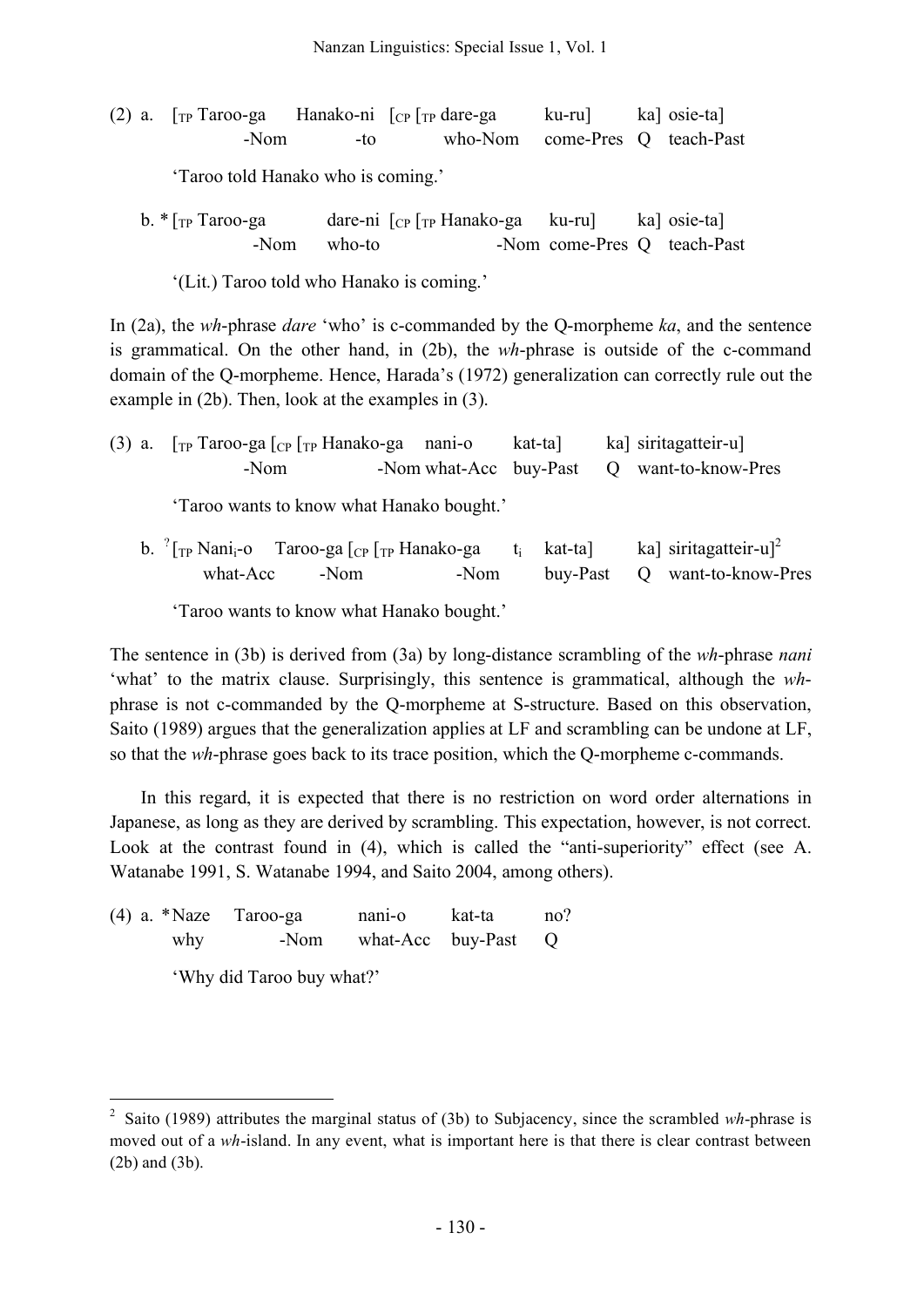| $b.$ Nani <sub>i</sub> -o | naze Taroo-ga | t <sub>i</sub> kat-ta | no? |
|---------------------------|---------------|-----------------------|-----|
| what-Acc why              | -Nom          | buy-Past Q            |     |

'Why did Taroo buy what?'

In (4a), *naze* 'why' precedes *nani* 'what', and the sentence is ungrammatical. On the other hand, in (4b), *nani* 'what' precedes *naze* 'why' as a result of scrambling, and the sentence is grammatical. <sup>3</sup> Given that *in-situ wh*-phrases moves at LF (Huang 1982), this is unexpected under the assumption that scrambling is undone at LF; since radical reconstruction forces the examples in (4) have the same LF representation, the contrast is left unexplained. Note that only *naze* 'why' induces the anti-superiority effect; multiple *wh*-questions are in fact possible without restriction on ordering.<sup>4</sup>

(i) a. Who<sub>i</sub>  $t_i$  bought what?

b.  $*$  What<sub>i</sub> did who buy t<sub>i</sub>?

(ii) a. Why<sub>i</sub> did John buy what  $t_i$ ?

b.  $*$  What did John buy t<sub>i</sub> why?

If the lower *wh*-phrase moves first, the sentence becomes ungrammatical. Therefore, Chomsky (1973) proposes the following condition.

(iii) *Superiority Condition* No rule can involve X, Y in the structure …  $X \dots [a \dots Z \dots -WYY \dots]...$ where the rule applies ambiguously to Z and Y and Z is superior to Y.

As we have seen, contrary to the English case which rules out *wh*-'why' order, Japanese allows only this order. Thus, this phenomenon is called "anti-"superiority. Japanese, however, shows some peculiar pattern to this condition. Look at the examples in (iv).

(iv) a. Dare-ga nani-o kat-ta no? who-Nom what-Acc buy-Past Q 'Who bought what?' b. Nani<sub>i</sub>-o dare-ga  $t_i$  kat-ta no? what-Acc wh-Nom buy-Past Q

'(Lit.) What did who buy?'

 <sup>3</sup> Given that <sup>a</sup> subject cannot be scrambled (Saito 1985), the fact that the object *wh*-phrase *nani* 'what' precedes the subject *Taroo* ensures that it undergoes scrambling, though we leave the precise position of *naze* 'why' open at this point.

<sup>&</sup>lt;sup>4</sup> The name "anti-superiority" comes from superiority phenomena. The relevant examples are the following;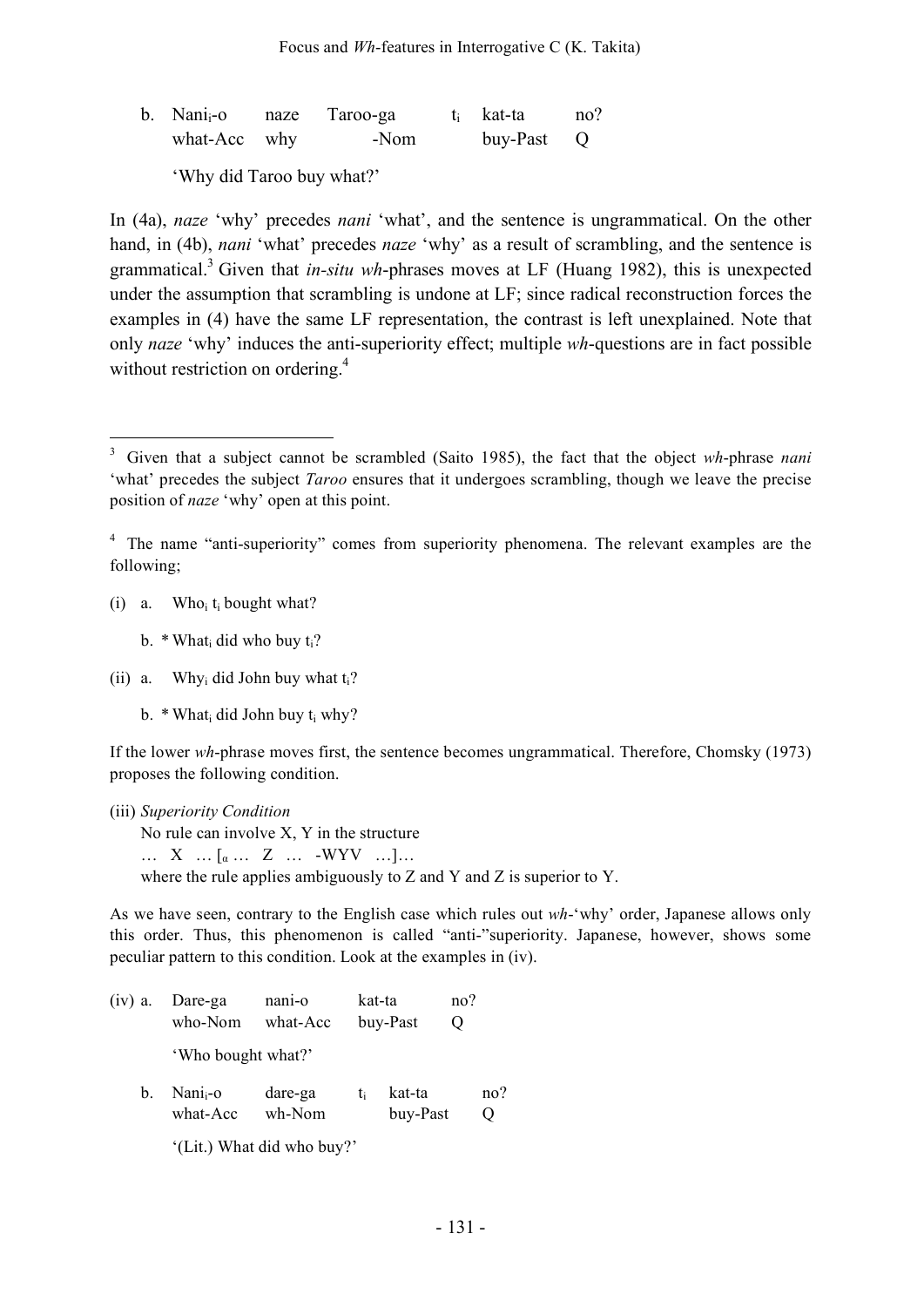A similar pattern is found in the following contrast in (5), which is called the intervention effect by scope bearing elements, henthforth SBEs (see Beck 1996, Beck and Kim 1997).<sup>5</sup>

(5) a. \*Hanako-sika nani-o yoma-nakat-ta no?6 -only what-Acc read-not-Past Q 'What did only Hanako read?'

| b. Nani <sub>i</sub> -o | Hanako-sika | $t_i$ yoma-nakat-ta no? |  |
|-------------------------|-------------|-------------------------|--|
| what-Acc                | -only       | read-not-Past           |  |

'What did only Hanako read?'

The contrast in (5) suggests that *nani* 'what' cannot follow the NPI -*sika* 'only'. Again, this word order restriction on SBEs and *wh*-phrases is not expected, because this word order alternation is derived by scrambling.

One interesting exception of the intervention effect is the following case, where an SBE co-occurs with *naze* 'why'.

| $(6)$ a. Taroo-ga<br>-Nom            | naze<br>why  |               |  | sono hon-sika yoma-nakat-ta no?<br>that book-only read-not-past Q     |  |
|--------------------------------------|--------------|---------------|--|-----------------------------------------------------------------------|--|
| 'Why did Taroo read only that book?' |              |               |  |                                                                       |  |
| b. Taroo-ga<br>-Nom                  | sono<br>that | book-only why |  | hon-sika <sub>i</sub> naze $t_i$ yoma-nakat-ta no?<br>read-not-Past Q |  |

'Why did Taroo read only that book?'

j

In this case, both of the 'why'-SBE order and the SBE-'why' order are allowed. Note that only *naze* 'why' can escape the intervention effect. Again, *naze* 'why' shows different behavior from the other *wh*-phrases.

The anti-superiority effect, the intervention effect, and the exception of the intervention effect are schematically summarized as in (7).

These examples indicate that both orders are possible. That is, anti-superiority in Japanese is not totally opposite to superiority in English. Although the term anti-superiority is a little bit confusing, we continue to use it to refer to the fact that 'why'-*wh* order induces ungrammaticality.

<sup>5</sup> SBEs include *-sika* 'only', *-mo* 'also', *daremo* 'anyone', *dareka* 'someone', *daremo* 'everyone'. In this paper, we use the Negative Polarity Item (henthforth NPI) *-sika* 'only' because it induces the most salient effect.

 $6\,$  Ko (2006) illustrates that Korean shows the same pattern of grammaticality with respect to the examples which this paper provides. Because of the space limitation, we deal with only Japanese examples here. We, however, believe that the same explanation holds in the Korean counterparts.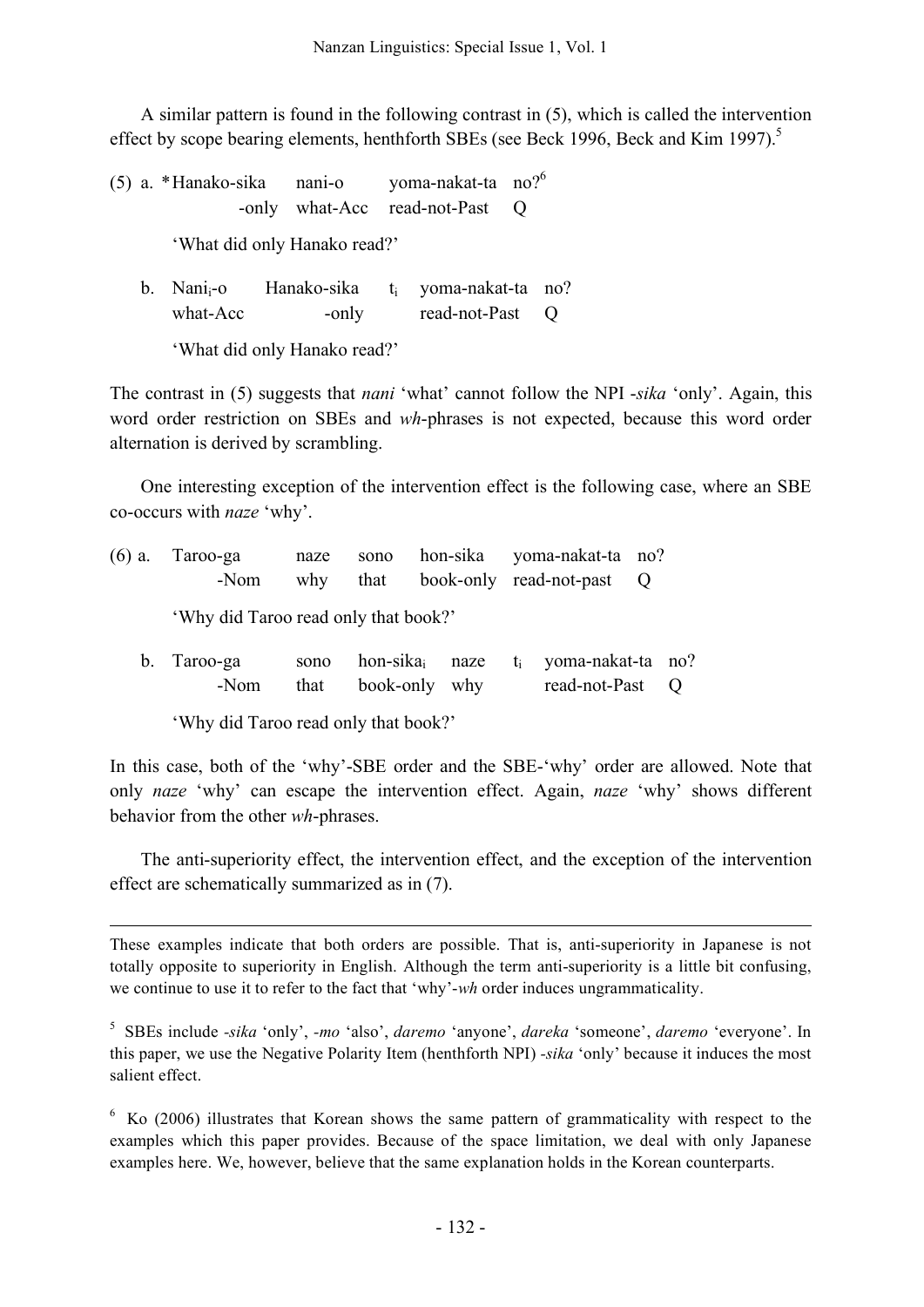|  | (7) a. *[ 'why'  wh ] vs. $\int^{b}$ [ wh  'why' ] : anti-superiority                                  |                                                                                                            |
|--|--------------------------------------------------------------------------------------------------------|------------------------------------------------------------------------------------------------------------|
|  | b. $*[\dots$ SBE $\dots$ wh $\dots]$ vs. ${}^{0k}[\dots$ wh $\dots$ SBE $\dots]$ : intervention effect |                                                                                                            |
|  |                                                                                                        | c. $\alpha$ <sup>k</sup> [ 'why'  wh ] vs. $\alpha$ <sup>k</sup> [ wh  'why' ] : exception of intervention |

Here, three questions arise;

- (8) a. Why the surface order of *wh*-phrases and SBEs is crucial to the grammaticality of a sentence, given the optionality and the radical reconstruction property of scrambling?
	- b. Why does *naze* 'why' behave differently from the other *wh*-phrases?
	- c. Why do SBEs induce the intervention effect?

Recently, Ko (2005) provides an answer to (8b); she claims that the peculiar behavior of *naze* 'why' with respect to the intervention effect follows from the hypothesis that *naze* 'why' is base-generated into Spec, CP. Subsequently, Ko (2006) extends the analysis to the antisuperiority effect, assuming the split-CP system (see Rizzi 1997, 1999 especially). In this paper, however, we show that Ko's analysis does not make sense if the question in (8a) is taken seriously, because her analysis overlooks the properties of scrambling.

Alternatively, we claim that the ungrammatical cases are ruled out as illicit cases of valuation of unvalued features on C. In so doing, we first answer the question in (8b), claiming that *naze* 'why' is different from the other *wh*-phrases in its feature specification; the ordinary *wh*-phrases have a focus feature whereas *naze* 'why' lacks it. Then, we propose a feature valuation mechanism, which crucially employs Pesetsky and Torrego's (2004) claim that valuation of features is independent of interpretability of them, and illustrate how the proposed mechanism exclude the ungrammatical cases, answering the question in (8c). More over, we argue that although the proposed mechanism can provide a partial answer to (8a), it is necessary to assume Nissenbaum's (2000) idea that all overt operations precede covert ones within a certain domain, coupled with Richards' (2001) tucking-in theory, to give a full answer to (8a): On the one hand, Pesetsky and Torrego's proposal excludes the possibility of scrambling before feature checking; on the other hand, Nissenbaum's theory makes scrambling after covert feature checking impossible because by definition, scrambling is an overt operation. In addition, tucking-in ensures that overt movement of multiple *wh*-phrases to Spec, CP preserves the order of relevant constituents.

This paper is organized as follows. In Section 2, we briefly review the analysis by Ko (2005, 2006) and point out several problems of the analysis. In Section 3, we first recapture what we have to explain by making a generalization, and briefly argue that the split-CP system cannot explain the generalization contrary to Ko's analysis. Then, we provide an analysis. Section 4 illustrates that the proposed analysis can cover the more complex cases.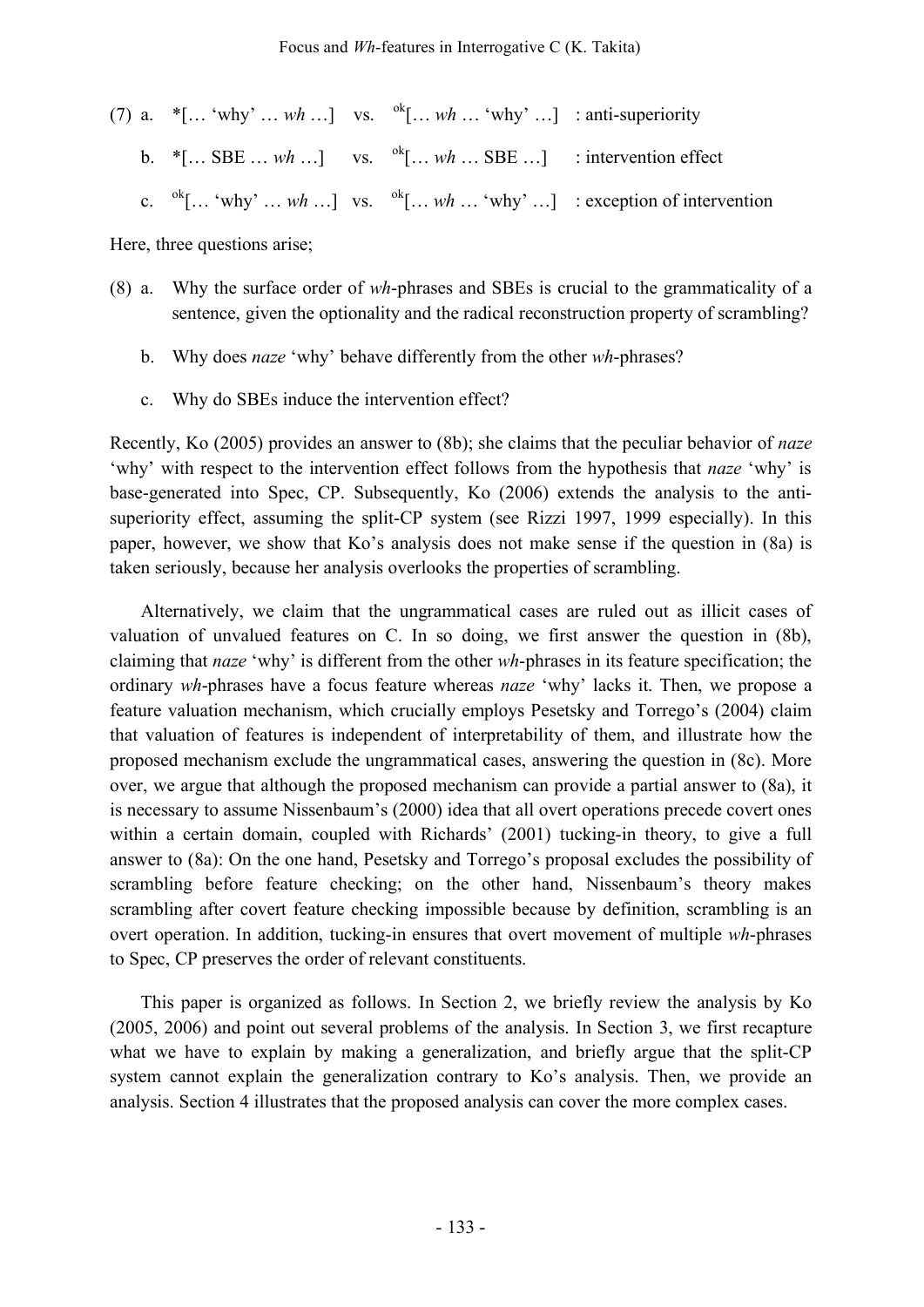Finally, in Section 5, after summarizing this paper, we speculate the status of the Ko's hypothesis and the split-CP hypothesis.

## **2. Previous Analysis and Problems**

## **2.1 CP-Modifier Hypothesis**

In this subsection, we review the analysis by Ko (2005) as a first step. First, Ko (2005) claims that the ungrammatical SBE-*wh* order can be ruled out by assuming the Intervention Effect Constraint (Beck and Kim 1997) stated in (9).

## (9) *Intervention Effect Constraint*

At LF, a *wh*-phrase cannot move across an SBE to its checking (scope) position.

|  |  | a. *[ $Q$ $\underbrace{SBE}_{\underbrace{\text{}}$ wh ] <sup>7</sup> |  |                                                                                           |
|--|--|----------------------------------------------------------------------|--|-------------------------------------------------------------------------------------------|
|  |  |                                                                      |  | b. ${}^{0k}$ [ Q $wh_i$ $\underline{SBE}$ $t_i$ ] (slightly modified from Ko 2006, p.321) |

This constraint can rule out the example in (5a). Note that scrambling of the *wh*-phrase over the SBE is possible, since scrambling does not involve feature checking. Thus, even if a *wh*phrase is base-generated below an SBE, it can enter the checking relation with Q as long as it is preposed by scrambling, as in (9b).

On the other hand, as we have seen above, *naze* 'why' seems to be exempt from the Intervention Effect Constraint. Ko (2005), however, points out that in some circumstances, *naze* 'why' is also subject to the Intervention Effect Constraint. Look at the examples in (10).

(10)a. Hanako-ga  $\lceil c \rceil$  Taroo-ga naze kur-u to it-ta no? -Nom -Nom why come-Pres C say-Past Q

'What is the reason x such that Hanako said that Taroo is coming for x?'

| b. *Hanako-sika $\lceil_{CP}$ Taroo-ga naze kur-u |  |  | to] iwa-nakat-ta no?              |     |
|---------------------------------------------------|--|--|-----------------------------------|-----|
| -only                                             |  |  | -Nom why come-Pres C say-not-Past | – Q |

'What is the reason x such that Hanako said that Taroo is coming for x?'

The example in (10a) indicates that *in-situ wh*-phrase *naze* 'why' can take matrix scope. In contrast, if the matrix subject is replaced to the SBE *Hanako-sika* 'only Hanako' as in (10b), the embedded *naze* 'why' cannot take matrix scope, and the sentence become ungrammatical. In this case, the example in (10b) has the following LF representation.

 $\frac{7}{1}$  Checking relation is indicated by dashed lines, regardless whether movement is involved or not.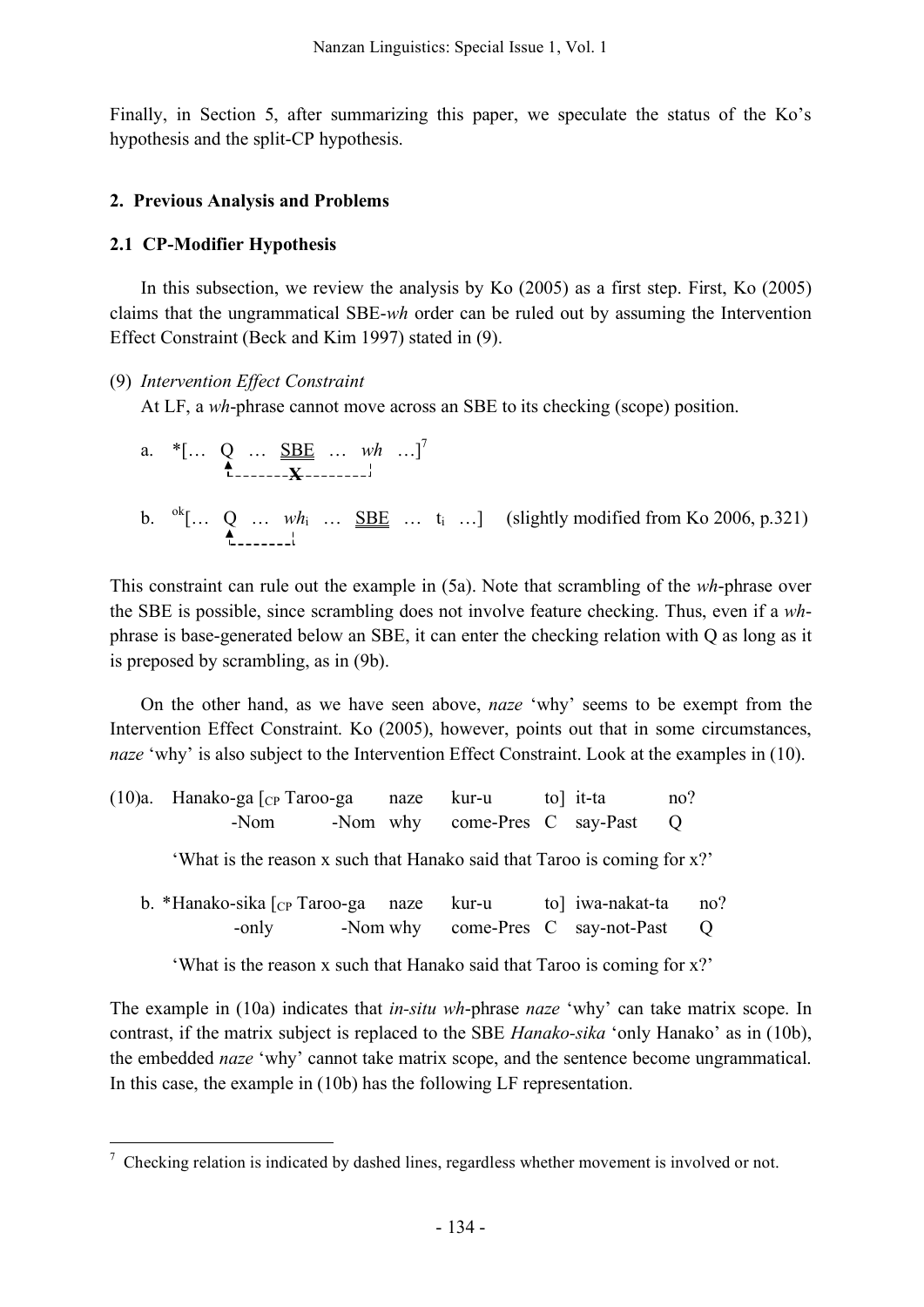$$
(11) \qquad [c_P \quad Q \quad [rp \quad \dots \quad \underline{\underline{\text{SBE}} \quad \dots \quad [c_P \quad \dots \quad 'why' \quad \dots ]]]
$$

This structure is straightforwardly ruled out by the Intervention Effect Constraint, since the *wh*-phrase has to move across the SBE to the matrix interrogative C. Based on this fact, Ko (2005) claims that the exceptional behavior of *naze* 'why' is limited to its clause-internal movement.

To explain this peculiar property of *naze* 'why', Ko (2005) proposes the following hypothesis;

(12) *CP-Modifier Hypothesis*

'Why' in *wh-in-situ* languages is an adverb that is externally merged in Spec, CP of the clause it modifies.

Under the CP-Modifier Hypothesis (henthforth CMH), the example in (6a), repeated here as (13a), is derived in the manner depicted in (13b).

(13)a. Taroo-ga naze sono hon-sika yoma-nakat-ta no? -Nom why that book-only read-not-past Q

'Why did Taroo read only that book?'

b. Step 1; External merge of *naze* 'why' into Spec, CP with feature checking  $\lceil$ <sub>CP</sub> naze  $\lceil$ <sub>TP</sub> Taroo-ga sono hon-sika yoma-nakat-ta] no] Step2; Scrambling of the subject to sentence initial position<sup>8</sup>  $[CP^{T}aroo_i-ga$  naze  $[r_P t_i]$  sono hon-sika yoma-nakat-ta] no]

Then, the exceptionally grammatical 'why'-SBE order in (6b), repeated here as in (14a), has the derivation illustrated in (14b).

(14)a. Taroo-ga sono hon-sika naze yoma-nakat-ta no? -Nom that book-only why read-not-Past Q

'Why did Taroo read only that book?'

<sup>&</sup>lt;sup>8</sup> Note that contra Saito (1985), scrambling of subject must be possible under the CMH, as argued by Ko (2005). See Ko (2005, Section 7.1) for the relevant discussion.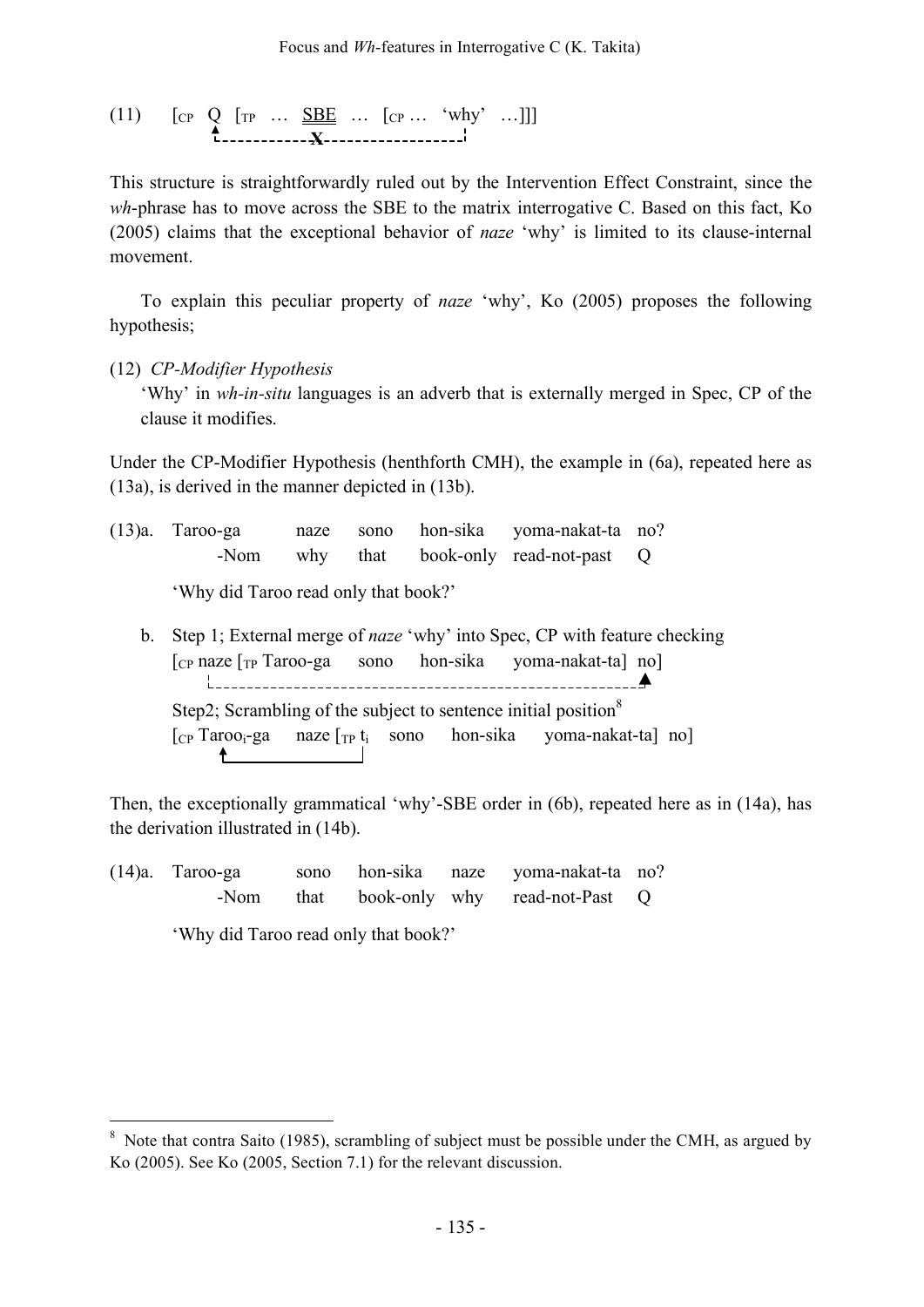b. Step 1; External merge of *naze* 'why' into Spec, CP with feature checking  $\lceil$ <sub>CP</sub> naze  $\lceil$ <sub>TP</sub> Taroo-ga sono hon-sika yoma-nakat-ta] no] Step 2; Scrambling of the subject and the SBE before *naze* 'why', respectively  $[\text{CP} \text{Taroo}_i\text{-ga} \quad \text{sono hon-sika}_j \quad \text{naze} \quad [\text{TP} \text{ t}_i \quad \text{ t}_j \quad \text{yoma-nakat-ta}] \text{ no}]$ 

What is crucial here is that scrambling of the SBE takes place after feature checking of *naze* 'why' with Q. Therefore, the SBE does not interfere in the checking relation, as long as *naze* 'why' is merged into an interrogative CP. In this way, Ko (2005) explains the exceptional behavior of *naze* 'why' with respect to the intervention effect, attributing it to the basegenerated position of *naze* 'why'. In other words, Ko (2005) answers to the question in (8b) by claiming only *naze* 'why' can be base-generated into Spec, CP whereas the other *wh*phrases are not.

The anti-superiority effect, however, causes a problem to the analysis. The relevant example (4a) is repeated as (15).

(15) \*Naze Taroo-ga nani-o kat-ta no? why -Nom what-Acc buy-Past Q 'Why did Taroo buy what?'

The derivation of the example in (15) under the CMH is schematically illustrated in (16).

- (16)a. Step 1; Feature checking between the *wh*-phrase and Q  $[CP Q [TP ... wh ...]]$  $\overset{\blacktriangle}{\Box}$ 
	- b. Step 2; External merge of *naze* 'why' into Spec, CP with feature checking [CP 'why' Q [TP … *wh* …]

At the Step 1 in (16a), nothing prevents the *wh*-phrase entering a checking relation with the interrogative C. Subsequently, 'why' is merged into Spec, CP with feature checking. Thus, the derivation can converge, contrary to the fact.

In addition, Ko herself noticed that her explanation has another problem. Look at the example in (17a), where the SBE and the *wh*-phrase precede *naze* 'why'.

| $(17)a$ . <sup>2</sup> *Taroo-sika nani-o naze tabe-nakat-ta no? |                                |                                   |                                               |  |
|------------------------------------------------------------------|--------------------------------|-----------------------------------|-----------------------------------------------|--|
|                                                                  |                                | -only what-Acc why eat-not-Past Q |                                               |  |
|                                                                  | 'Why did only Taroo eat what?' |                                   | (Based on Ko's 2006 Korean example in p. 333) |  |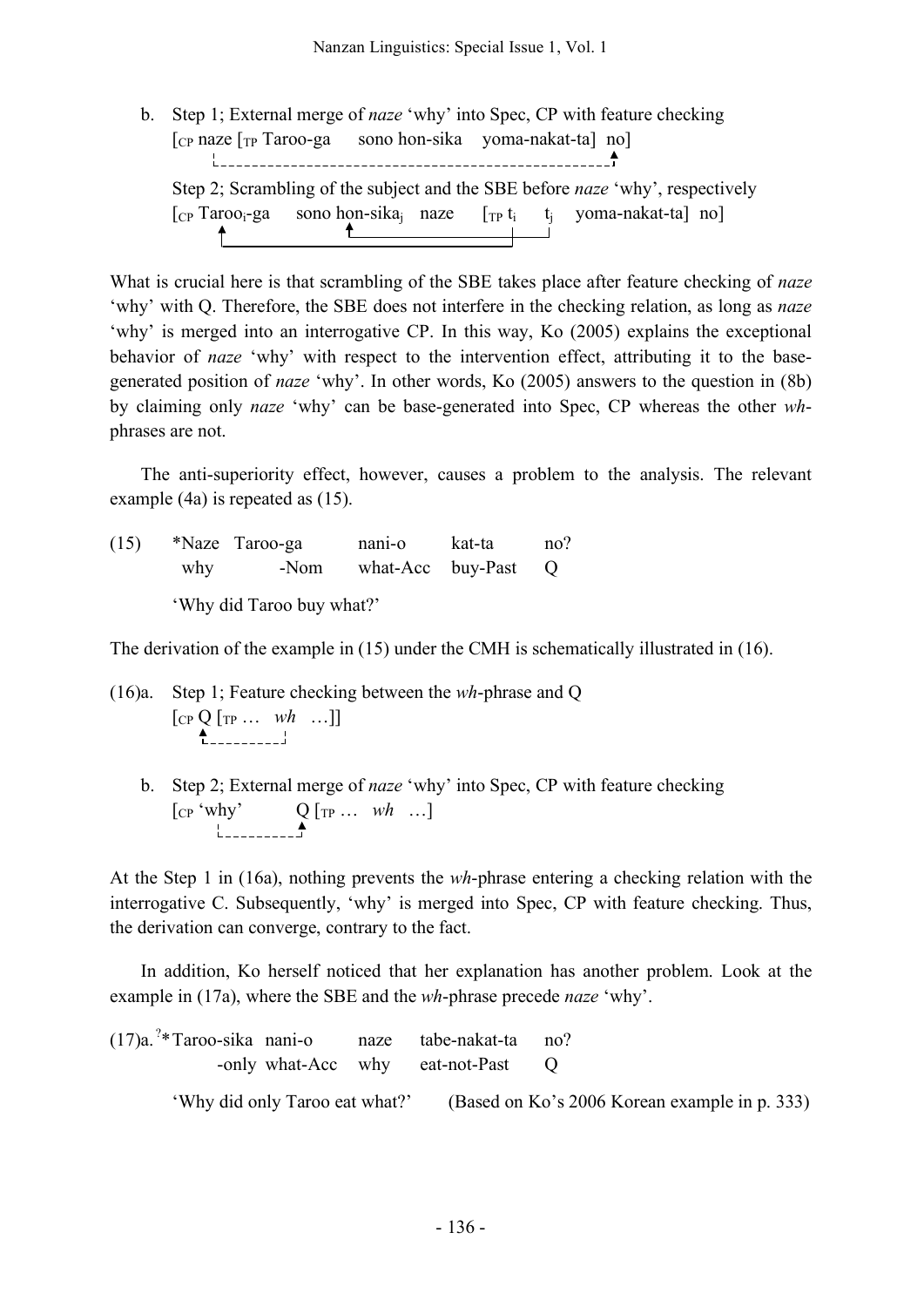b. 
$$
[c_P \underline{\underline{SBE_i}}
$$
  $wh_j$  "why" Q [rp ... t<sub>i</sub> ... t<sub>j</sub> ...]]

As shown in (17b), since the SBE is adjoined to CP, it does not prevent from the *wh*-phrase from entering the checking relation with the interrogative C. Thus, the CMH wrongly rules in the example in (17a).

To avoid this problem, Ko (2006) adopts Rizzi's (1999) split-CP system. Rizzi (1999) claims that CP is a highly structured zone, as shown in (18).

(18) [Force [(Top(ic)) [Int(errogative) [(Top) [Foc(us) [(Top) [Fin(iteness) [IP ...]]]]]] ]\n
$$
\uparrow
$$
\n
$$
\uparrow
$$
\n
$$
\uparrow
$$
\n
$$
\downarrow
$$
\n
$$
\downarrow
$$
\n
$$
\downarrow
$$
\n
$$
\downarrow
$$
\n
$$
\downarrow
$$
\n
$$
\downarrow
$$
\n
$$
\downarrow
$$
\n
$$
\downarrow
$$
\n
$$
\downarrow
$$
\n
$$
\downarrow
$$
\n
$$
\downarrow
$$
\n
$$
\downarrow
$$
\n
$$
\downarrow
$$
\n
$$
\downarrow
$$
\n
$$
\downarrow
$$
\n
$$
\downarrow
$$
\n
$$
\downarrow
$$
\n
$$
\downarrow
$$
\n
$$
\downarrow
$$
\n
$$
\downarrow
$$
\n
$$
\downarrow
$$
\n
$$
\downarrow
$$
\n
$$
\downarrow
$$
\n
$$
\downarrow
$$
\n
$$
\downarrow
$$
\n
$$
\downarrow
$$
\n
$$
\downarrow
$$
\n
$$
\downarrow
$$
\n
$$
\downarrow
$$
\n
$$
\downarrow
$$
\n
$$
\downarrow
$$
\n
$$
\downarrow
$$
\n
$$
\downarrow
$$
\n
$$
\downarrow
$$
\n
$$
\downarrow
$$
\n
$$
\downarrow
$$
\n
$$
\downarrow
$$
\n
$$
\downarrow
$$
\n
$$
\downarrow
$$
\n
$$
\downarrow
$$
\n
$$
\downarrow
$$
\n
$$
\downarrow
$$
\n
$$
\downarrow
$$
\n
$$
\downarrow
$$
\n
$$
\downarrow
$$
\n
$$
\downarrow
$$
\n
$$
\downarrow
$$
\n
$$
\downarrow
$$
\n
$$
\downarrow
$$
\n
$$
\downarrow
$$
\n
$$
\downarrow
$$
\n
$$
\downarrow
$$
\n
$$
\downarrow
$$
\n
$$
\downarrow
$$
\n
$$
\downarrow
$$
\n
$$
\downarrow
$$
\n
$$
\downarrow
$$
\n

Rizzi (1999) also claims that in Italian, *perchè* 'why' is base-generated in Spec, IntP, and Spec, FocP is the landing site for *wh*-movement. Following his idea, Ko (2006) proposes that in *wh-in-situ* languages, there are at least two CP-layers, namely C-Focus  $(C_{\text{Foc}})$  and C-Interrogative ( $C<sub>Int</sub>$ ), where  $C<sub>Foc</sub>$  dominates  $C<sub>Int</sub>$ , as shown in (19).

(19)  $\left[\begin{array}{ccc} \text{CFocP} \dots & \text{CFoc} \end{array} \right]$  [CIntP  $\dots$  C<sub>Int</sub>  $\left[\begin{array}{ccc} \text{IP} \dots \end{array} \right]$ ] ↑ ↑ *wh*-movement 'why'

Under this revised CMH, the offending example in (17a) has the schematic structure in (20).

(20) 
$$
\begin{bmatrix} \text{CFocP} & \text{CFoc} \text{ [CIntP} & \underline{\text{SBE}}_i & \text{wh}_j \\ \text{L}_{\text{---}} & \text{L}_{\text{---}} & \text{L}_{\text{---}} & \end{bmatrix}
$$

Note that in (19), the hierarchical order between  $C_{\text{Foc}}$  and  $C_{\text{Int}}$  is reversed from Rizzi's (1999) original proposal. Hence, even if *naze* 'why' is merged into Spec, C<sub>Int</sub>P, as Rizzi (1999) claims, the *wh*-phrase has to move to Spec, C<sub>Foc</sub>P, which is located higher than C<sub>Int</sub> since Spec, CFocP is the landing site for *wh*-movement. This movement, however, is impossible since it crosses the SBE, as shown in (20). Therefore, the revised CMH can correctly rule out the case in (17a).

Given the revised CMH, Ko (2006) extends her analysis to the anti-superiority effect. In doing so, Ko (2006) claims that 'why' in Japanese and Korean is itself an SBE that induces the intervention effect. Under this analysis, the ungrammatical 'why'-*wh* order has the schematic structure in (21a), whereas the grammatical *wh*-'why' order has the structure in (21b).

(21)a. 
$$
*_{\text{[CFocP]}} C_{\text{Foc}} \left[ \text{CIntP } \frac{\langle \text{why} \rangle}{\mathbf{L}} C_{\text{Int}} \left[ \text{IP } \cdots \text{ Wh } \cdots \right] \right]
$$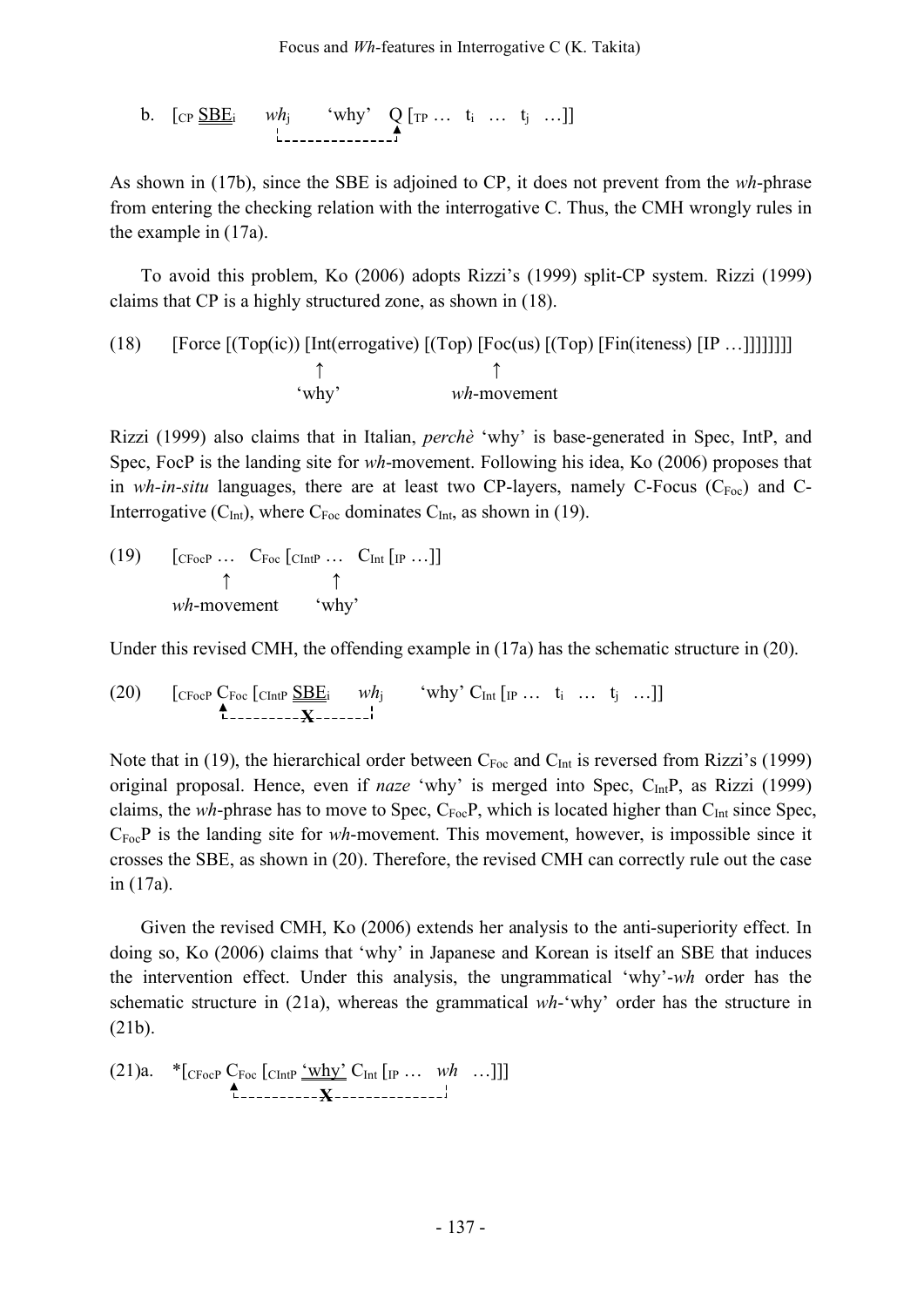b. 
$$
{}^{ok}
$$
[*CFocP*  $C$  *For*  $[ChtP \t\t whi \t\t \frac{\cdot \text{why}^3}{\text{why}^2}C$  *Int*  $[IP \t ... \t\t t_i \t ...]]$ ]

By hypothesis, *naze* 'why' is base-generated in Spec, C<sub>Int</sub>P in both cases. In the case of (21a), the *wh*-phrase has to move Spec, C<sub>Foc</sub>P, crossing *naze* 'why', while nothing intervenes between Spec, C<sub>Foc</sub>P and the *wh*-phrase in the case of (21b) because of scrambling. Therefore, the revised CMH, coupled with the assumption that 'why' induces the intervention effect, can explain the anti-superiority effect.

In this subsection, we reviewed the analysis by Ko (2005, 2006) and illustrated how the analysis explains the paradigm in (7). The next subsection, however, shows that the explanation faces serious problems when the optionality and the radical reconstruction property of scrambling are taken into consideration.

#### **2.2 The "Undesirable Scrambling" Problem**

Although Ko's (2005, 2006) explanation seems to cover the paradigm, it overlooks the properties of scrambling. Recall that her explanation crucially relies on the LF condition to distinguish the following two representations in (22).

(22)a. 
$$
*(\dots \underset{L_{\text{2}}}{Q} \dots \underset{M_{i}}{SBE} \dots wh \dots)
$$
  
b.  ${}^{ok}[\dots Q \dots wh_{i} \dots \underset{L_{\text{2}}}{SBE} \dots t_{i} \dots]$ 

Ko claims that the structure in (22b) is well-formed because the *wh*-phrase undergoes scrambling, not *wh*-movement. At this point, however, recall also that scrambling is subject to radical reconstruction at LF, as we have seen above. As a result of radical reconstruction, the representations in (22a) and (22b) become identical, so that both of them are ruled out by the Intervention Effect Constraint in (9), contrary to her claim.

One might say that radical reconstruction applies as long as it is necessary (e.g., Bošković and Takahashi 1998 and Sugisaki 2001), so the scrambled *wh*-phrase in (22b) need not be reconstructed. If this is the case, radical reconstruction ceases to be a problem. Ko's analysis, however, faces more serious problem. Look at the schematic derivation in (23).



The order of the SBE and the *wh*-phrase within IP is irrelevant here, because both of them are moved by scrambling.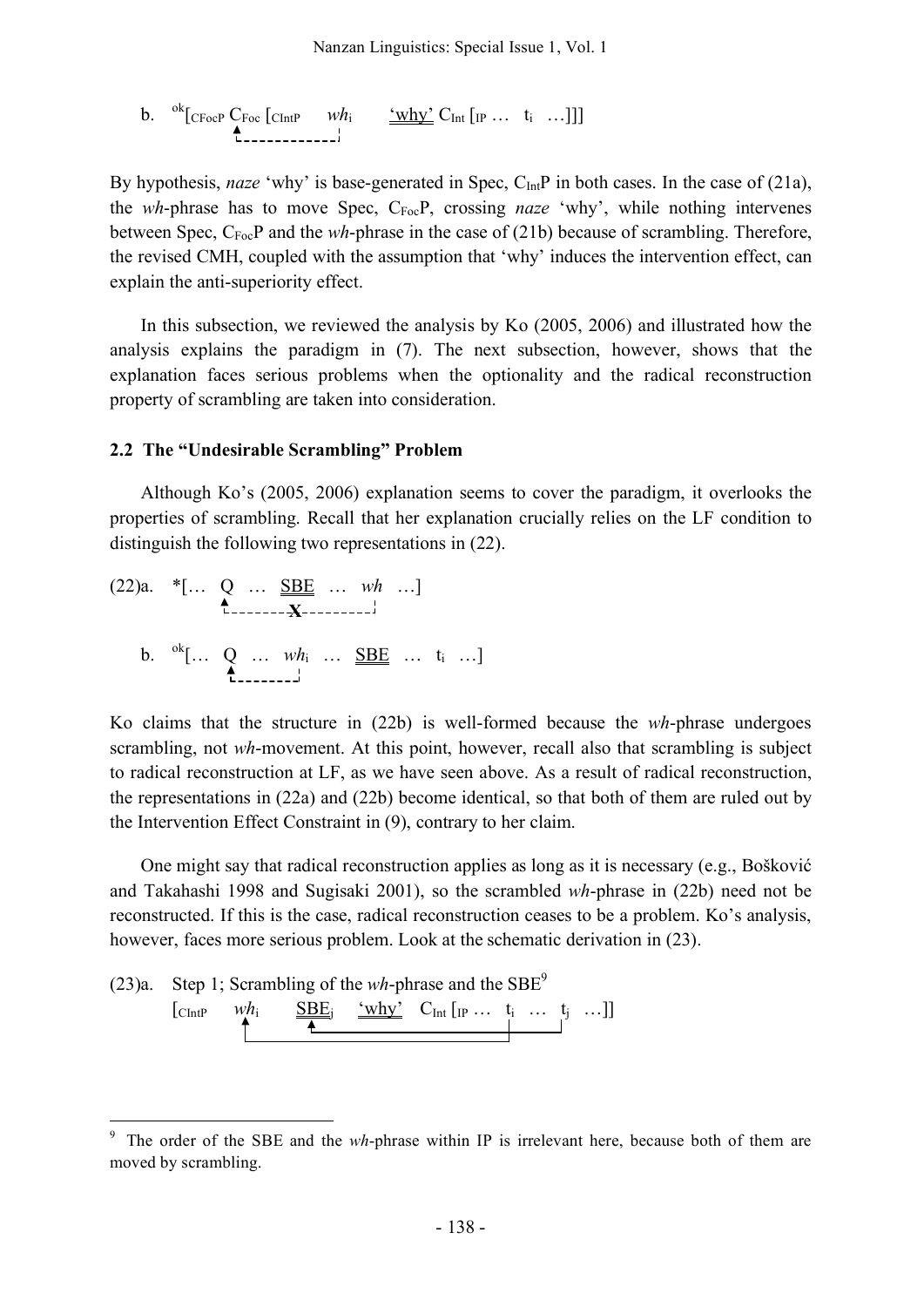- b. Step 2; Merge of  $C_{\text{Foc}}$ , entering a checking relation with the *wh*-phrase  $[\text{CFocP CFoc}$   $[\text{CIntP Wh_i \t \leq \underline{SBE_i} \ \text{`why'} C_{Int} [\text{IP ... } t_i \dots t_j \dots]]]$  $\uparrow$
- c. Step 3; Scrambling of the SBE to the  $C_{Foc}P$ -adjoined position  $\begin{bmatrix} \text{CFocP} & \underline{\bf SBE}_j & \text{CFoc} & \text{CIntP} & \text{Wh}_i & \mathbf{t}'_j & \underline{`why'} & \text{CInt} & \text{[IP} & \dots & \mathbf{t}_i & \dots & \mathbf{t}_j & \dots \end{bmatrix}$

Suppose that both the SBE and the *wh*-phrase are moved to the  $C<sub>Int</sub>P$ -adjoined positions respectively, and the *wh*-phrase occupies the higher position, as shown in (23a). Then at the point where C<sub>Foc</sub> is merged, nothing prevents the *wh*-phrase from entering a checking relation with  $C_{\text{Foc}}$ , as in (23b). Finally, at the Step 3 in (23c), the SBE is scrambled to the  $C_{\text{Foc}}P$ adjoined position. If this scrambling is possible, the ungrammatical SBE-*wh*-'why' order can be wrongly derived. In fact, the example in (24) suggests that SBEs can be scrambled to this position, since it can undergo long-distance scrambling to the matrix clause. Given that a derivation proceeds phase-by-phase (Chomsky 2000, 2001), it is necessary to move the scrambled phrase through the highest edge of  $CP$ , namely Spec,  $C_{Foc}P$ .

(24) Taroo-ni-sika<sub>i</sub> Ziroo-ga  $\lceil_{CP} t \rceil$  Hanako-ga  $t_i$  sono hon-o age-nakat-ta to] it-ta -to-only -Nom -Nom that book-Acc give-not-Past C say-past

'Ziroo said that Hanako gave that book only to Taroo.'

We call this the "undesirable scrambling" problem, since the free application of scrambling obscures underlying checking relations.

The same problem arises in the case of the anti-superiority effect. Consider the following possible derivation in (25).

- (25)a. Step 1; External merge of 'why' into Spec,  $C_{Int}P$  with feature checking  $\left[\text{CIntP} \frac{\text{`why'}}{\text{!}} \bigoplus_{k=-\infty}^{\infty} \text{Int} \left[\text{IP} \dots \text{Wh} \dots \right] \right]$ 
	- b. Step 2; Scrambling of the *wh*-phrase to the C<sub>Int</sub>P-adjoined position  $\left[\text{ChtP } \frac{\text{why}^2}{\text{Cht}} \left[ \text{IP } \ldots \text{t}_i \ldots \text{]} \right] \right]$
	- c. Step 3; Merge of the C<sub>Foc</sub> head, with feature checking of the *wh*-phrase  $\left[\text{CFocP }\underset{L_{\text{2}}\longrightarrow\text{C}}{\text{CFoc}}\left[\text{CIntP }\overset{\text{L}}{\text{Whi}}\left[\text{CIntP }\overset{\text{L}}{\longrightarrow}\text{CInt}\left[\text{IP }\dots \text{I}_{i} \dots \right]\right]\right]\right]$
	- d. Step 4; Scrambling of 'why' to the  $C_{\text{Foc}}P$ -adjoined position  $\begin{bmatrix} \text{CFocP } \frac{\text{'why'}}{\text{?}} & \text{CFoc } \text{[ChtP } wh_i \text{[ChtP } t_j \text{ } & \text{CInt } \text{[IP } \dots \text{ } t_i \dots ] \text{] } \end{bmatrix}$

This derivation yields the 'why'-*wh* order. Note that the *wh*-phrase can enters the checking relation with  $C_{Foc}$  since 'why' does not intervene at the Step 3 in (25c), and nothing prevents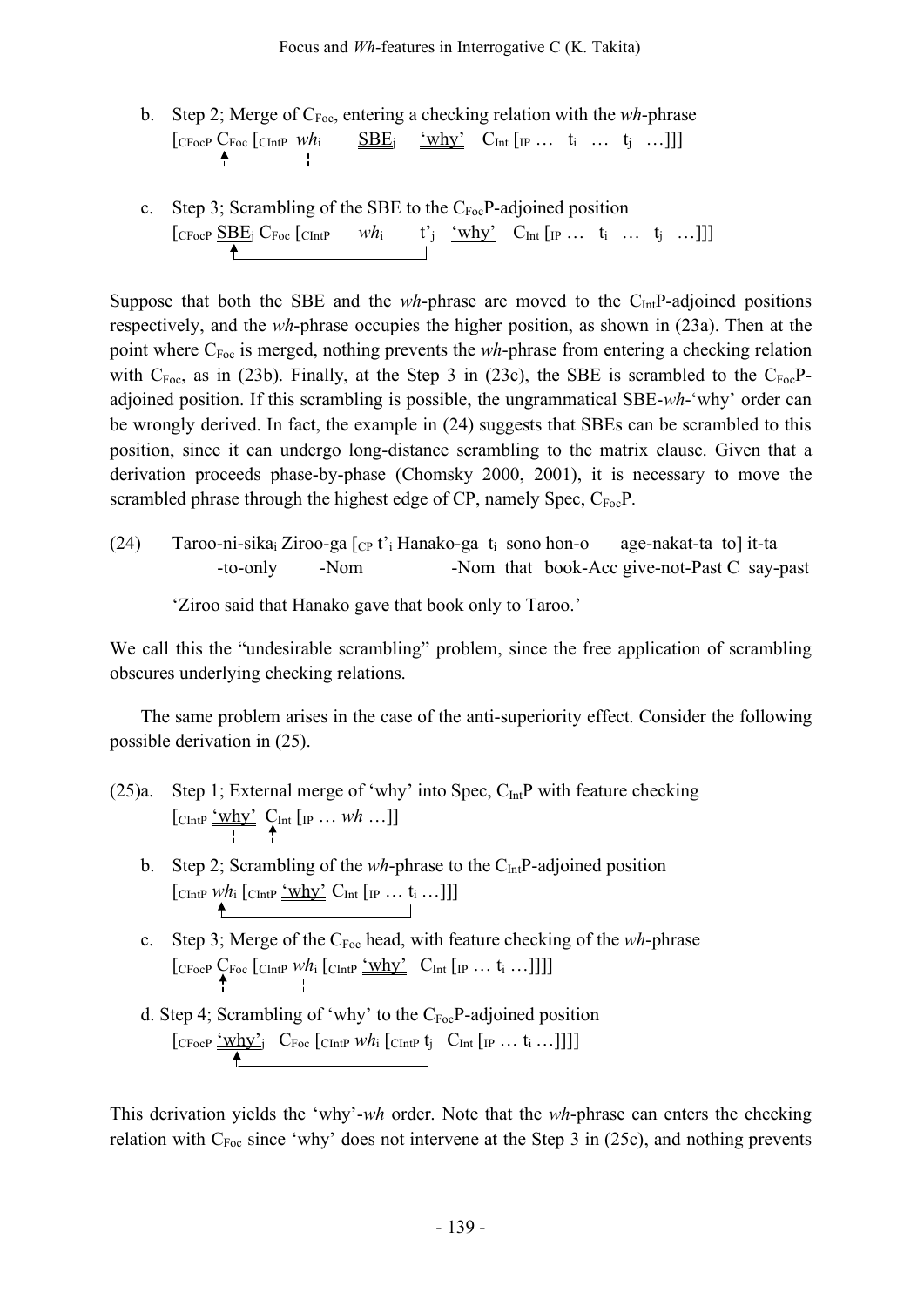'why' being scrambled to the  $C_{\text{Foc}}$ P-adjoined position at the Step 4 in (25d) because the checking relation between 'why' and C<sub>Int</sub> has been already established. Thus, the ungrammatical 'why'-*wh* order is wrongly predicted to be grammatical.

In addition to the undesirable scrambling problem, there is an independent motivation to cast doubt on Ko's (2005, 2006) analysis. Recall that her argument is based on the assumption that 'why' is subject to the Intervention Effect Constraint. Evidence for this assumption is (10b), repeated here as (26a).

|                                                                          | (26)a. *Hanako-sika $\lceil_{CP}$ Taroo-ga                                     |      | naze | kur-u                             |  |  | to] iwa-nakat-ta         |                | no?     |  |
|--------------------------------------------------------------------------|--------------------------------------------------------------------------------|------|------|-----------------------------------|--|--|--------------------------|----------------|---------|--|
|                                                                          | -only                                                                          | -Nom | why  |                                   |  |  | come-Pres C say-not-Past |                | $\circ$ |  |
| 'What is the reason x such that Hanako said that Taroo is coming for x?' |                                                                                |      |      |                                   |  |  |                          |                |         |  |
|                                                                          | b. *Hanako-ga $\lceil_{CP}$ Taroo-ga                                           |      | naze | kur-u                             |  |  | to iwa-nakat-ta          | no?            |         |  |
|                                                                          | -Nom                                                                           |      |      | -Nom why come-Pres C say-not-Past |  |  |                          | $\overline{O}$ |         |  |
|                                                                          | 'What is the reason x such that Hanako didn't say that Taroo is coming for x?' |      |      |                                   |  |  |                          |                |         |  |

c. \*Why<sub>i</sub> don't you think  $\lceil t_i \rceil$  we can help him]]? (Rizzi 1990, p. 83)

The example in (26b), however, suggests that the example in (26a) is ruled out by other reasons, independently of the Intervention Effect Constraint. The example in (26b) minimally differs from (26a) in that the SBE subject in (26a) is replaced to the non-SBE one. The example in (26b) is ungrammatical because 'why' crosses the negative island (Rizzi 1990). A typical case of the negative island is shown in (26c). That is, the *wh*-movement of 'why' to the matrix clause is blocked by negation, which is situated between 'why' and the matrix interrogative C. Note that (26a) also has negation between 'why' and the matrix interrogative C. Therefore, we claim that (26a) is ungrammatical because it violates negative island on par with (26b), not because feature checking of 'why' is blocked by the SBE. Thus, there is no reason to believe that 'why' is subject to the Intervention Effect Constraint.

Summarizing this section, we reviewed the analysis by Ko (2005, 2006) and pointed out the problems it faces. In particular, we argued that since the analysis has no way to forbid scrambling to the highest CP-adjoined position, it cannot avoid the undesirable scrambling problem. We also argued that the assumption that 'why' also obeys the Intervention Effect Constraint is not founded.

## **3. Proposals and Analysis**

This section provides an alternative theory which can explain the paradigm in (7), overcoming the problems of the previous studies. First, Section 3.1 recaptures what we have to explain. Then, in Section 3.2, we propose a theory which crucially employs Pesetsky and Torrego's (2004) conception of feature interpretability and feature valuation, and illustrate how the proposed mechanism explain the paradigm. Finally, in Section 3.3, we show that a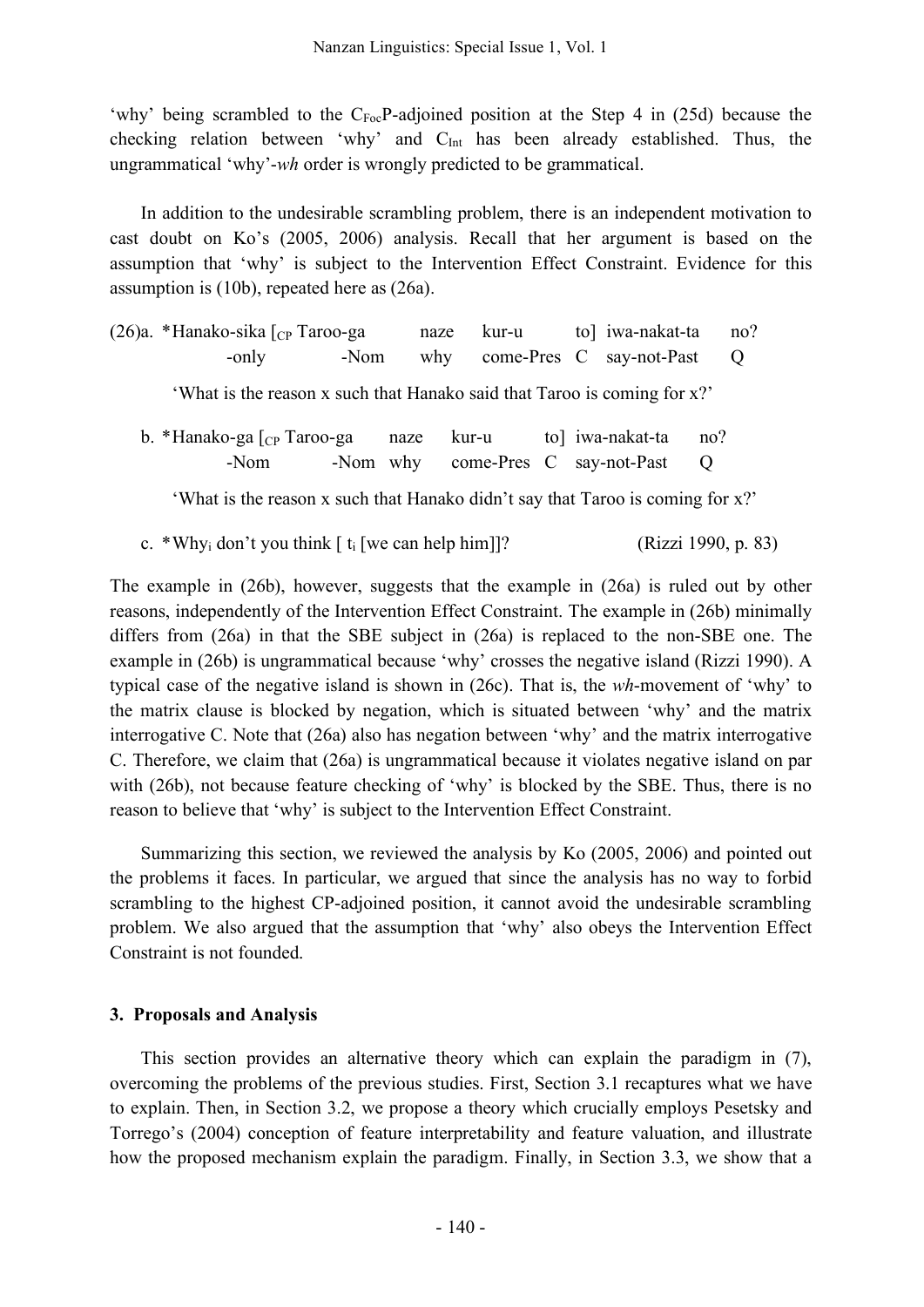residual problem can be solved if Nissenbaum's (2000) distinction of overt/covert movement is adopted, coupled with Richards' (2001) tucking-in theory, arguing that this in turn supports Nissenbaum's theory.

# **3.1 Recapturing What We Have to Explain**

# **3.1.1 To Capture the Generalization on the Word Order**

One of the things which we have to explain is the generalization on the word order among the SBEs, *wh*-phrases, and 'why'. In what way is the word order restricted? Look at the configurations in (27), to which the whole paradigm in (7) is integrated.

 $(27)a.$  \*[... Q ... SBE/'why' ... wh ...] vs. <sup>ok</sup>[... Q ... wh ... SBE/'why' ...] b. <sup>ok</sup>[... Q ... SBE ... 'why' ...] vs. <sup>ok</sup>[... Q ... 'why' ... SBE]

Only the order where the SBE or 'why' intervenes between Q and *wh*-phrases is ungrammatical. Thus, we have the following preliminary generalization in (28).

## (28)*Generalization on the Word Order (preliminary)*

SBE/'why' cannot intervene between Q and *wh*-phrases, while there is no order restriction between SBEs and 'why'.

Here, two questions arise.

(29)a. What is the difference between the ordinary *wh*-phrases and 'why'?

b. What is the similarity between SBEs and 'why'?

Note that the questions in (29) are closely related to the questions in (8b) and (8c). Thus, if we can answer the questions in (29), it provides a key to answer to (8b) and (8c).

We start with the first question in (29a). Our answer is the following; the ordinary *wh*phrases have the focus feature, while 'why' lacks it. In general, *wh*-phrases bear focus. As shown in (30a), *wh*-phrases are incompatible with focused items in Italian.

|  | $(30)a.$ *A chi QUESTO hanno ditto (non qualcos'altro)? <sup>10</sup> | (Rizzi 1999, p. 4) |
|--|-----------------------------------------------------------------------|--------------------|
|--|-----------------------------------------------------------------------|--------------------|

'To whom THIS they said (not something else)?'

b. Perchè QUESTO avremmo dovuto dirgli, non qualcos'altro? (*ibid*, p. 7)

'Why THIS we should have said to him, not something else?'

Rizzi (1999) explains this fact by claiming that the *wh*-phrases and the focused items compete for the only one focus position, namely Spec,  $C_{\text{Foc}}P$ , to check their focus feature. On the other

<sup>&</sup>lt;sup>10</sup> The focused items are indicated in capitals.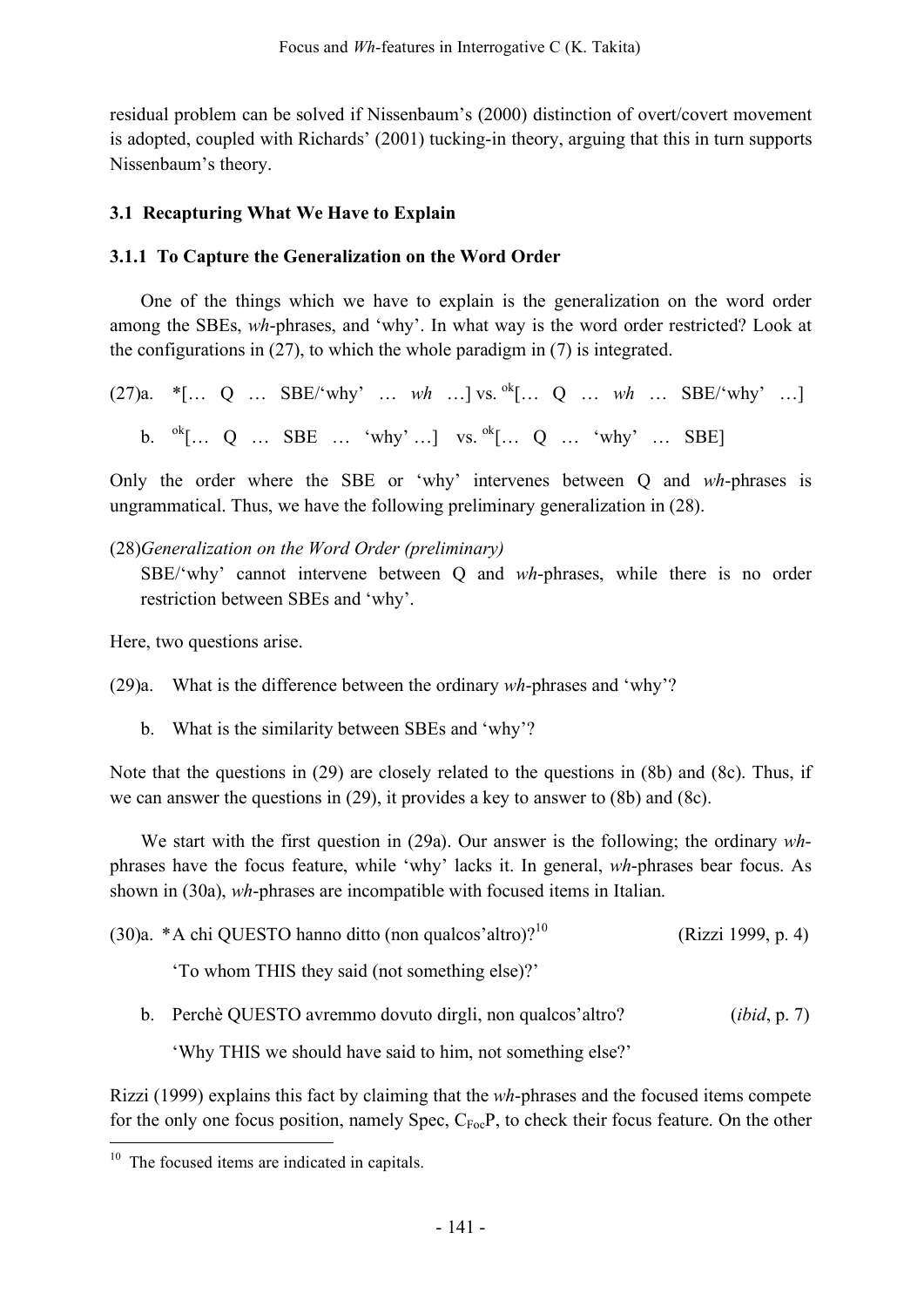hand, as shown in (30b), *perchè* 'why' can co-occur with the focused elements. If 'why' lacks the focus feature, as we claim, their co-occurrence is not surprising because they do not compete for Spec,  $C_{\text{Foc}}P$ .

Another difference between the ordinary *wh*-phrases and 'why' is found in the barebinary combination construction, exemplified in (31).

- (31)a. \*When Adam?/\*What at school?
	- b. Why Adam?/Why at school?

Among the *wh*-phrases, only 'why' can appear in this construction. Kawamura (2006a, b) claims that the non-*wh* part of the construction, namely *Adam* or *at school*, bears focus. If this is correct, the contrast in (31) can be explained essentially in the same way as the explanation of (30) above. That is, given a sentence cannot have double foci, only the examples in (31b) are grammatical since 'why' lacks the focus feature.

Finally, another instance of the focus association of 'why' can be found in (32). Bromberger (1992) observes that focus-shift affects the range of possible answers to *why*questions, as shown in (32).

(32)a. Why did ADAM eat the apple? ---Because he was the one that Eve worked on.

- b. Why did Adam EAT the apple? ---Because he couldn't think of anything else to do with it.
- c. Why did Adam eat the APPLE? ---Because it was the only food around.

The examples in (32) indicate that the felicitous answers to the *why*-question change depending on which constituent is focused. This can be explained if it is assumed that 'why' lacks the focus feature, so that it can be associated with focus. On the other hand, the range of the answers to the ordinary *wh*-questions is not affected by focus-shift, as illustrated in (33).

(33)a. When did ADAM eat the apple?  $-4$ t 4<sub>PM</sub> on July 7, 24,000<sub>BC</sub>.

- b. When did Adam EAT the apple?  $- -$  At 4<sub>PM</sub> on July 7, 24,000<sub>BC</sub>.
- c. When did Adam eat the APPLE? --- At  $4_{PM}$  on July 7, 24,000<sub>BC</sub>.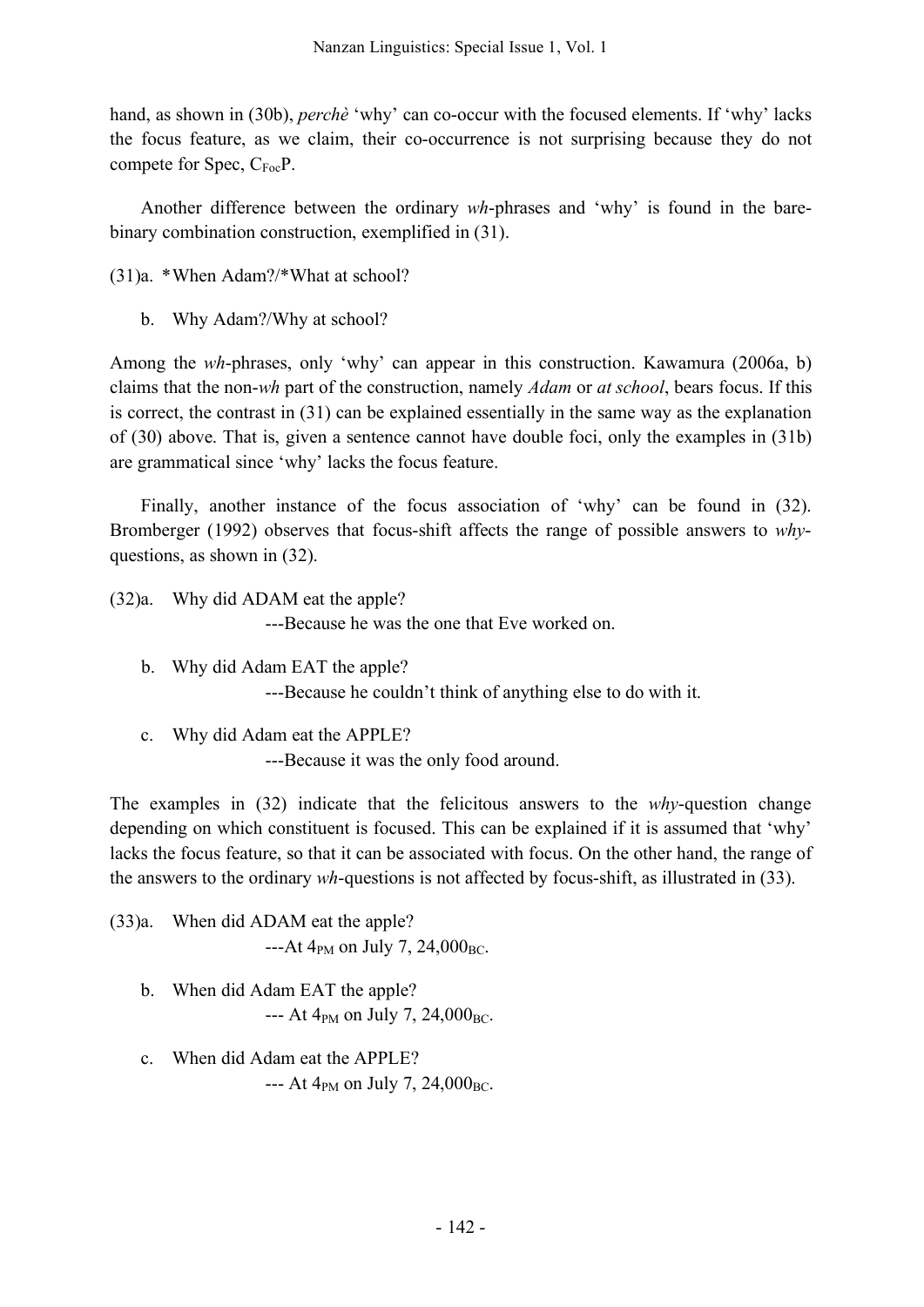This fact can be explained if we assume that the ordinary *wh*-phrases are inherently focused, so that it cannot be associated with focus. Thus, we conclude that *wh*-phrases in general have the focus feature, while 'why' lacks it.

Then, let's turn to the nature of SBEs. Based on Kim's (2002) claim that the source of the intervention effect is the focus-relatedness of SBEs, we assume that SBEs have the focus feature, which is checked by its counterpart on C (see also Aoyagi 1994 for the similar proposal).

Now, we have briefly specified what lexical items have what features. They are summarized in (34).

(34)*Feature Specifications of Lexical Items (preliminary)*

|                       | Q-feature | Focus-feature |
|-----------------------|-----------|---------------|
| a. SBEs               |           |               |
| b. <i>wh</i> -phrases |           |               |
| c. $\omega$           |           |               |
| d. interrogative C    |           | optional      |

Here, we got the answers to the questions in (29). Compare the feature specifications of the *wh*-phrases and 'why'. The answer to (29a) is that *wh*-phrases and 'why' differ in the absence of the focus feature. Next, compare SBEs, *wh*-phrases, and 'why'. The answer to the question in (29b) is the following; SBEs and 'why' are similar in that the feature which they have constitutes the proper subset of the features which the ordinary *wh*-phrases have.

So, let us reconsider the configurations under the feature specifications in (34). They are summarized in (35).

|  |  | (35)a. ${}^{0k}$ [ C{Q, Foc} $wh$ {Q, Foc}  SBE{Foc}/'why'{Q} ] |  |
|--|--|-----------------------------------------------------------------|--|
|  |  | b. *[ C{Q, Foc}  SBE{Foc}/ 'why' {Q} $wh$ {Q, Foc} ]            |  |
|  |  | c. ${}^{0k}$ [ C{Q, Foc}  SBE{Foc}  'why'{Q} ]                  |  |
|  |  | d. $^{0k}$ [ C{Q, Foc}  'why'{Q}  SBE{Foc} ]                    |  |

At this point, we can revise the preliminary generalization in (28) to (36).

(36)*Generalization on the Word Order (revised)*

α can enter the checking relation with a head H iff there is no intervening β which contains the proper subset of the features relevant to the checking relation.

This generalization can correctly distinguish the ill-formed (35b) from the other well-formed configurations. In Section 3.2.2, we will derive this generalization.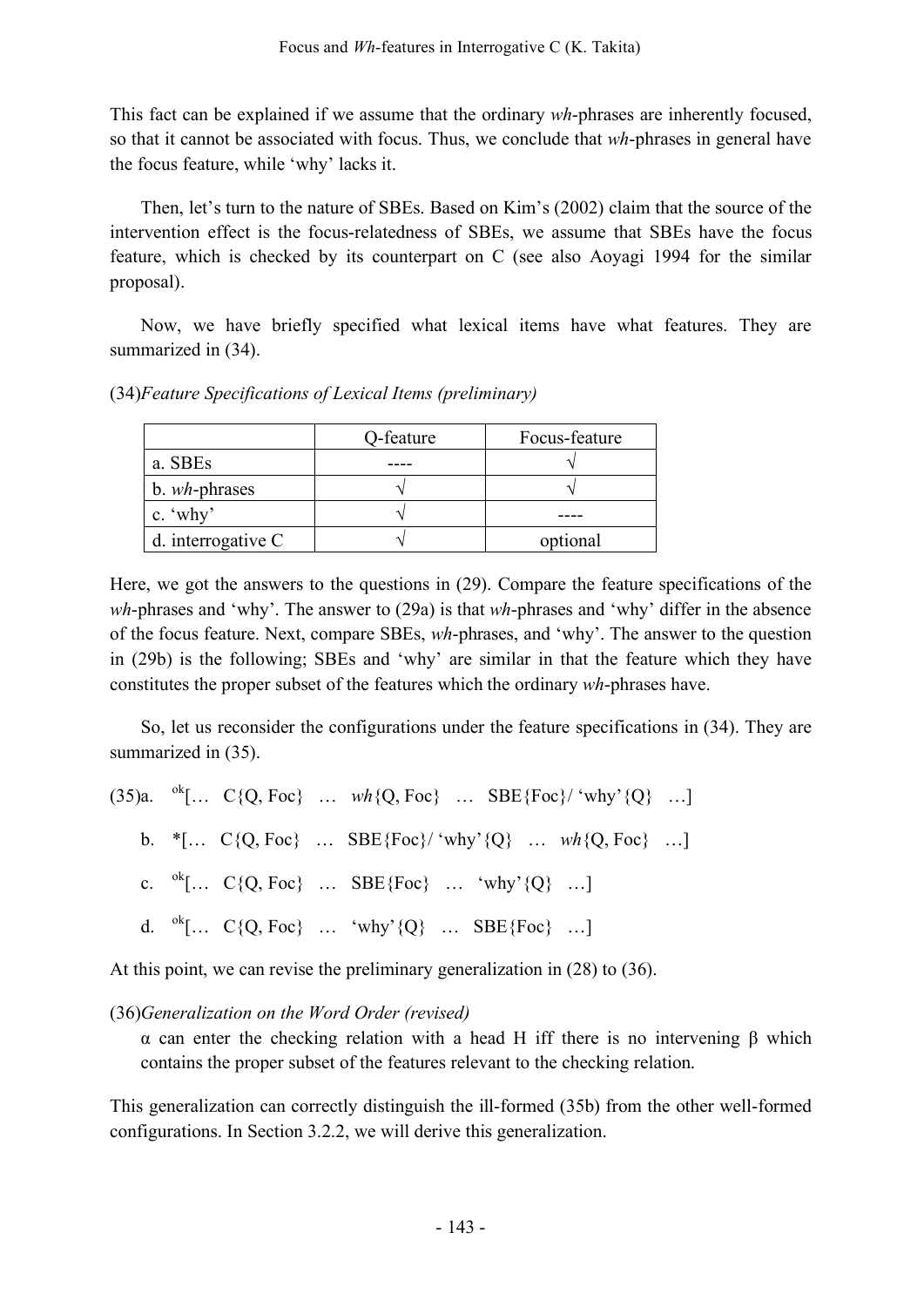Before continuing, it is worth pointing out that a split-CP system, in which each C hosts the Q-feature and the focus feature separately, is incompatible with the generalization (36). Consider the configuration in (37a), where an SBE precedes a *wh*-phrase. Note that this ordering should be ruled out. The derivation proceeds as illustrated in (37b).

(37)a.  $[CP_2 C_2 \{Q\} [CP_1 C_1 \{Foc\} [CP_1 \dots \text{SBE} \{Foc\} \dots \text{wh} \{Q, Foc\} \dots]]]$ b. Step 1; The SBE enters checking relation with  $C_1^{11}$  $[CP_2 C_2 \{Q\} [CP_1 C_1 \{Foe\} [IP ... SBE \{Foc\} ... wh \{Q, Foc\} ...]]]$ Step 2; The *wh*-phrase enters a checking relation with  $C_2$ [CP2 C2{Q} [CP1 C1{Foc} [IP … SBE{Foc} … *wh*{Q, Foc} …]]]

Under the generalization (36), the Step 2 in (37b) counts as legitimate, because the feature relevant to this checking relation is only the Q-feature, and the SBE does not have it. Therefore, the derivation converges, yielding the SBE-*wh* order, contrary to fact. Thus, in what follows, we will adopt the single-CP system.

## **3.1.2 To Find a Solution to the "Undesirable Scrambling" Problem**

Another important issue is to solve the undesirable scrambling problem, which casts serious doubt on Ko's (2005, 2006) analysis. In fact, this problem arises even under the single-CP system. Look at the derivation in (38).

(38)a. Step 1; Merge of C  $[CP C {Q, Foc} [IP ... wh {Q, Foc} ... SBE {Foc} ... ]]$ b. Step 2; The *wh*-phrase enters a checking relation with C, observing (36)  $[\text{CP } C \{Q, Foe\} \text{ [IP ... } wh \{Q, Foe\} \text{ ... } SBE \{Foc\} \text{ ...}]]$ 

c. Step 3; The SBE is scrambled to the highest CP-adjoined position  $[CP \text{SBE} \{ Foc \} \ [CP \text{C} \{ Q, Foc \} \ [IP \dots \ \text{wh} \{ Q, Foc \} \ \dots \ \text{ts} \text{Be} \ \dots]]$ 

In (38a), the *wh*-phrase precedes the SBE. This configuration is well-formed on par with (35a) so that the checking relation between the *wh*-phrase and the C head can observe the generalization (36), as indicated in (38b). In principle, once the checking relation is established, the SBE can be scrambled to the CP-adjoined position as in (38c). The derivation can converge, yielding the ungrammatical SBE-*wh* order. As shown in (38), undesirable

 $11$  A strike-through indicates that the feature is deleted by feature checking.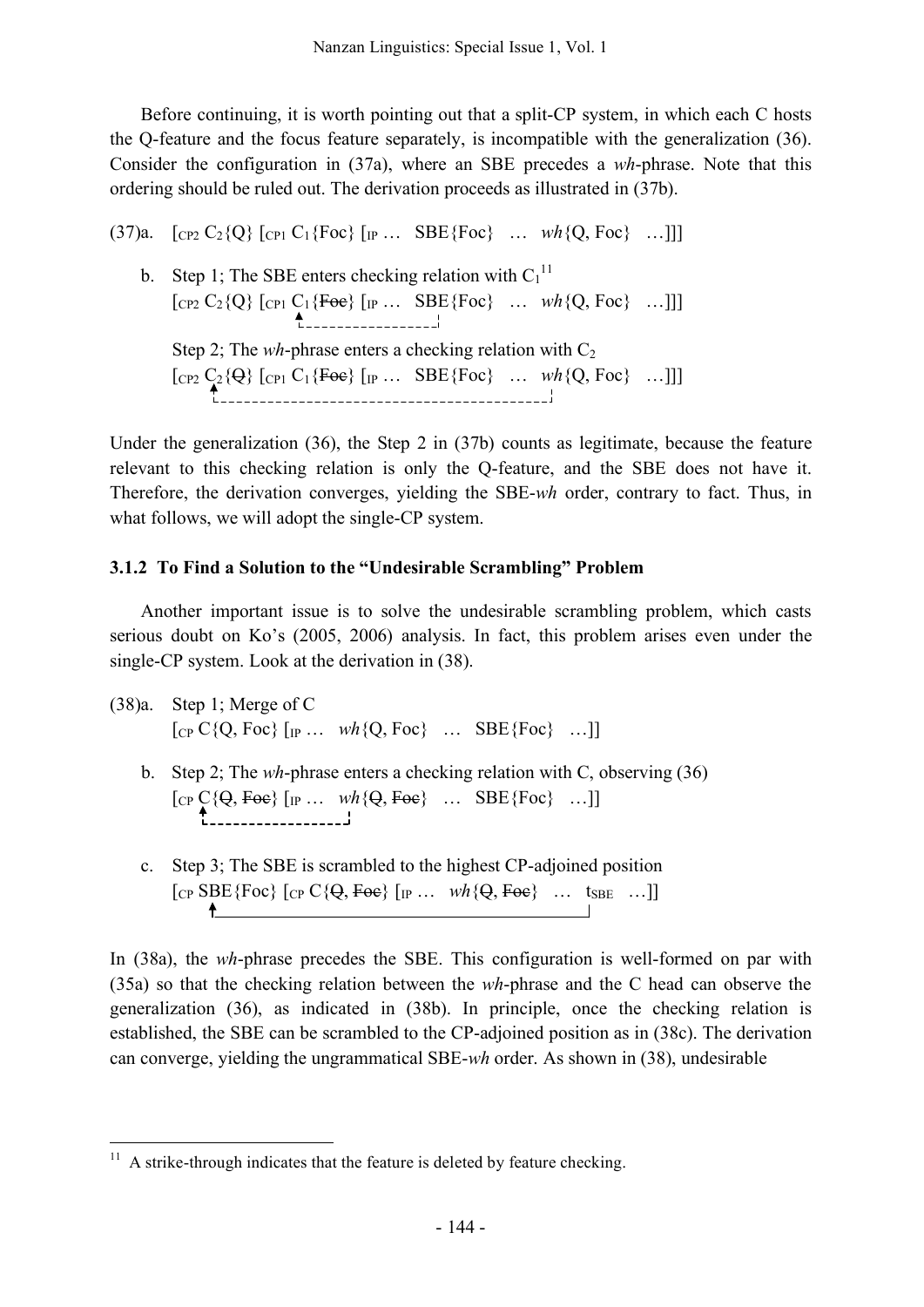scrambling is problematic because it obscures underlying checking relations. It is necessary to forbid the undesirable scrambling, without recourse to ad hoc assumptions.

In this subsection, we have argued that there are two things that have to be solved to give a uniform explanation to the paradigm in (27); the generalization on word order (36) and the undesirable scrambling problem. As a first step to solve the problem, we have suggested that specification of features on lexical items and the way of feature checking play a crucial role to solve the problems. In Section 3.2, we further pursue this line of approach and implement it in more specific way.

## **3.2 Implementation**

## **3.2.1 More Precise Feature Specifications of Lexical Items**

First, we revise the feature specifications of lexical items in (27), adopting the proposal by Pesetsky and Torrego (2004). Their basic idea is that valuation of a feature is independent of interpretability of it; whether a feature is interpretable or not is irrelevant to whether it has value or not. Thus, there are four logically possible repertoires of features, listed in (39).

## (39)*Repertoire of Possible Features*

|                              | notation                                                  | Examples                                                                                                        |  |  |  |
|------------------------------|-----------------------------------------------------------|-----------------------------------------------------------------------------------------------------------------|--|--|--|
| a. interpretable, valued     | $\left[\begin{smallmatrix}ix & X\end{smallmatrix}\right]$ | $[$ iq Q]<br>on yes/no question C                                                                               |  |  |  |
| b. interpretable, unvalued   | $\lfloor iX \rfloor$                                      | $\log$<br>on $wh$ -question C                                                                                   |  |  |  |
| c. uninterpretable, valued   | $\lceil u \times X \rceil$                                | $\left[\begin{smallmatrix}uQ\end{smallmatrix}\right]$<br>on wh-phrases                                          |  |  |  |
| d. uninterpretable, unvalued | $\lfloor uX \rfloor$                                      | $\begin{bmatrix} uQ \end{bmatrix}$<br>on embedded declarative C which supports<br>successive cyclic wh-movement |  |  |  |

The first one, in (39a), is interpretable valued feature  $\left[\frac{1}{1}X\right]X$ . One instance of this feature is  $\left[\frac{1}{10}\right]$ Q], which appears on yes/no-question C. The second possibility is the interpretable unvalued feature  $\begin{bmatrix} iX \end{bmatrix}$ . *Wh*-question C has one instance of this type, namely  $\begin{bmatrix} iQ \end{bmatrix}$ , which attracts a *wh*phrase and gets valued from it. The third type is the uninterpretable valued feature  $\lceil u \times X \rceil$ , which for example appears on  $wh$ -phrases as  $[u, Q]$ . The last type is the uninterpretable unvalued feature  $\lceil u \times \mathbf{R} \rceil$ . A concrete example of this type is  $\lceil u \cdot \mathbf{R} \rceil$ , which appears on the embedded declarative C, which supports successive cyclic *wh*-movement.

One important aspect of Pesetsky and Torrego's (2004) theory is that a feature which is unvalued can act as probe, even though the feature is interpretable. Consider how their theory derives a *wh*-question in (40a). We omit the focus features here.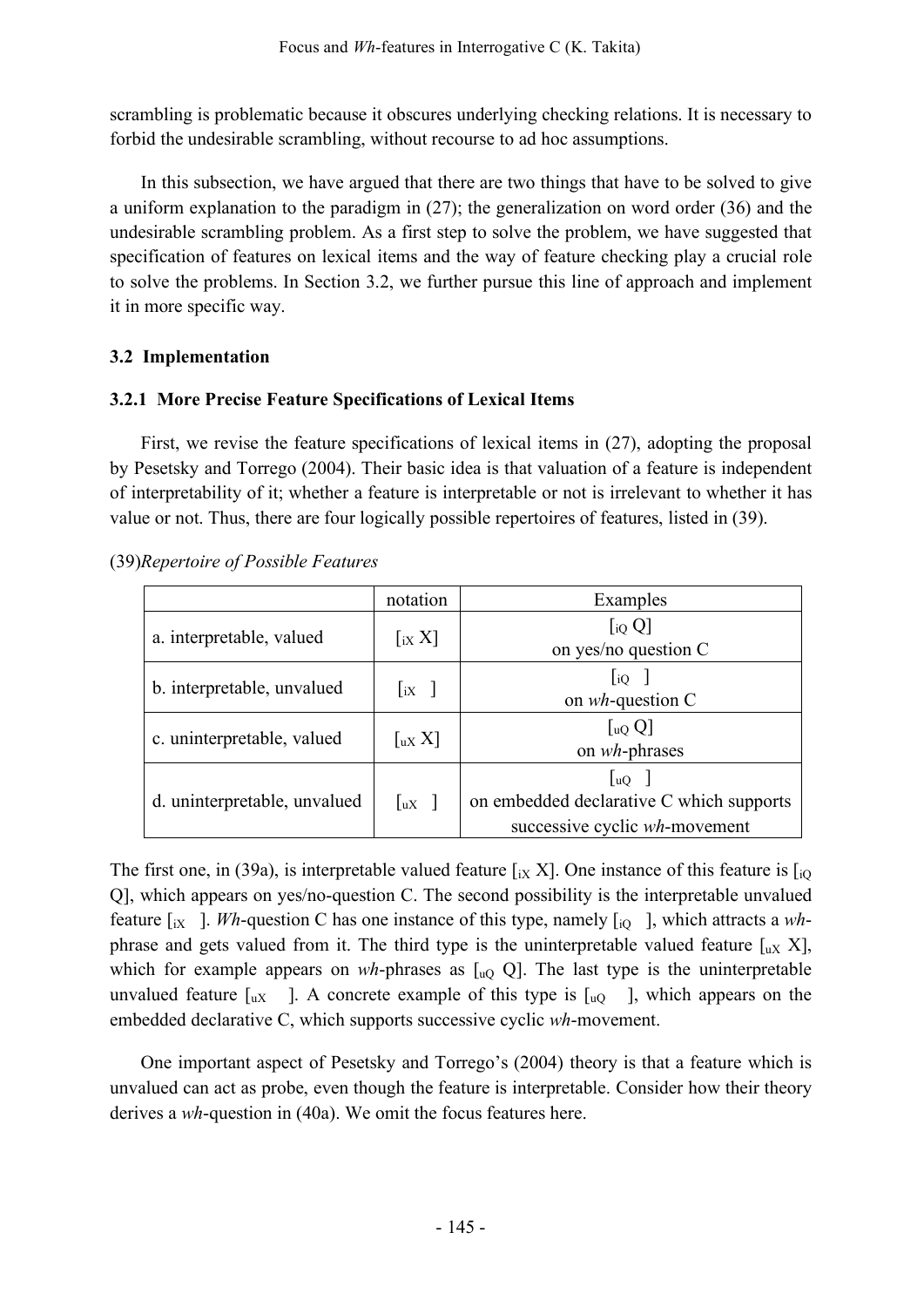## (40)a.  $[\text{CP2}$  What do you think  $[\text{CP1}$  t'<sub>i</sub> John bought t<sub>i</sub>]]?

```
b. Step 1; \lbrack u_Q \rbrack on the embedded C<sub>1</sub> probes its domain, and it finds what as a goal<sup>12 13</sup>
[CP_1 C_1 \{ [u_Q \mathbf{Q}] \} [IP \dots \text{ what } \{ [u_Q \mathbf{Q}] \} \dots ]]Step 2; C_1 attracts what to Spec, CP_1[CP1 what{[uQ Q] }i C1{[uQ Q] } [IP … ti …]]
 Step 3; [i_Q] on the matrix C_2 probes its domain, and it finds what as a goal
 [\text{CP2 } C_2 \{[\text{io } \mathbf{Q}]\} [\text{IP } \dots [\text{CP1 } \text{What} \{\text{H}_{\theta} \Theta \Theta \} \} \text{if } C_1 \text{I}_{\text{IP }} \dots \text{if } \dots ]]]]Step 4; C<sub>2</sub> attracts what to Spec, CP<sub>2</sub>
 [CP2 \text{ what } \{\frac{1}{2} \cdot \frac{1}{2} \} \cdot C_2 \{[i \cdot Q] \} \cdot [IP \dots \cdot [CP1 \cdot t' \cdot C_1 \cdot [IP \dots \cdot t_i \dots]]]]
```
At the Step 1 in the derivation (40b),  $\lbrack uQ \rbrack$  on the embedded C probes its domain and finds the *wh*-phrase *what* as goal. Then, attracting the *wh*-phrase to its Spec, the embedded C gets valued from it, so that  $\lceil u_0 \rceil$  is deleted. Given that an uninterpretable valued feature can be deleted iff it is checked by interpretable features, [uQ Q] on the *wh*-phrase is not deleted. Then, the matrix C is introduced to the derivation as in the Step 2 in (40b), and  $\begin{bmatrix} i_0 \\ i_0 \end{bmatrix}$  on it probes its domain and find *what* on the embedded Spec, CP as goal.<sup>14</sup> It values  $\begin{bmatrix} i_Q \end{bmatrix}$  on the matrix C and by assumption, it can be deleted. In this way, Pesetsky and Torrego's (2004) theory makes it possible to derive successive cyclic *wh*-movement, postulating only one kind of feature, namely Q-feature.

Under Pesetsky and Torrego's (2004) typology of features, we have to sharpen the feature specification of the focus feature. Given that focus is a kind of clausal phenomena, it is natural to assume that if a focus feature appears on C, it becomes interpretable, while if it appears on an SBE, which is a subpart of a clause, it becomes uninterpretable. Thus, we claim that SBEs have  $\lceil_{\text{uF(oc)}} \text{F} \rceil$ , and C can optionally have  $\lceil_{\text{if}} \rceil$ .

Now, we have more precise feature specifications of lexical items, as listed in (41).

 $12$  The value which is assigned via feature valuation is indicated by boldface.

<sup>&</sup>lt;sup>13</sup> Probing by unvalued features is indicated by dotted lines.

<sup>&</sup>lt;sup>14</sup> Here, we put aside the  $v^*P$  phase for ease of exposition. It is possible to obtain the same result if we assume that  $v^*$  has  $\lceil u \cdot \rho \rceil$ .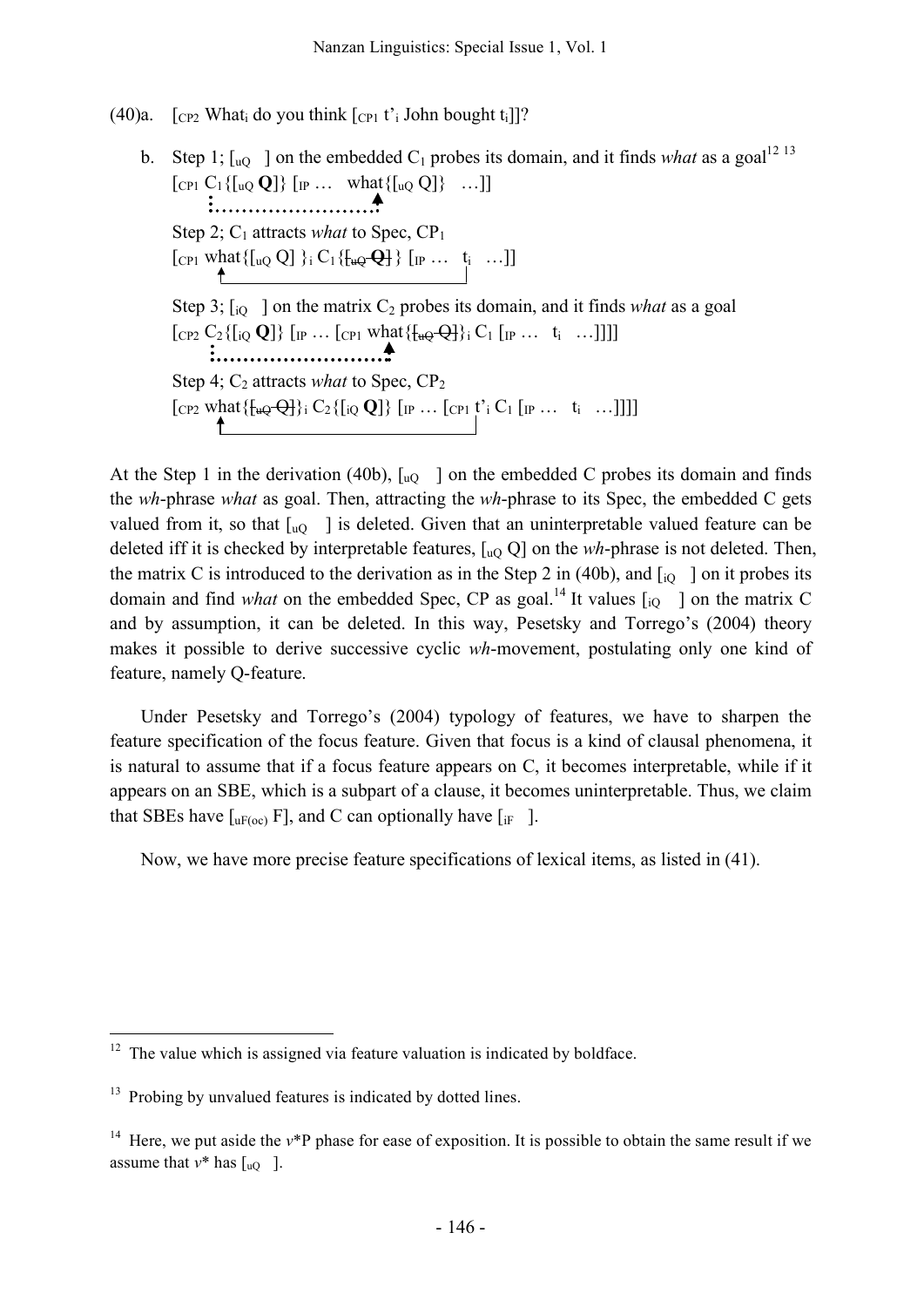|                           | Q-feature                        | Focus-feature           |
|---------------------------|----------------------------------|-------------------------|
| a. SBEs                   |                                  | $\lceil$ uF $F \rceil$  |
| b. wh-phrases             | $\lfloor u Q \rfloor$            | $\lceil$ uF $\rm F$ ]   |
| c. $\omega$               | $\lfloor$ uQ $\mathrm{Q}\rfloor$ |                         |
| d. yes/no-question $C$    | $\rm{I_{i0}}$ Q                  | optionally, $\int_{iF}$ |
| e. $wh$ -question C       | iO                               | optionally, $\int_{iF}$ |
| f. embedded declarative C | $ uO\rangle$                     | optionally, $\int_{iF}$ |

(41)*Feature Specifications of Lexical Items (revised)*

Note that features on SBEs, *wh*-phrases, and 'why' are all uninterpretable although they are valued. Thus, the only way for them to be deleted is to be probed by interpretable unvalued features, namely the features on C. On the other hand, under Chomsky's (2000, 2001) conception of interpretability and valuation, interpretable features always have value, so that they need not be checked. Therefore, since the focus feature on SBEs, for example, is presumably valued, it must be interpretable. This difference between Pesetsky and Torrego (2004) and Chomsky (2000, 2001) becomes crucial when we solve the undesirable scrambling problem. We will come back to this point later.

## **3.2.2 Analysis**

Let us turn to the word order generalization in (39). To derive the generalization, we propose the Valuation Condition (42).

(42)*Valuation Condition*

A probe P must utilize all valued features on a goal G for valuation of unvalued features on P.

Let us examine how the Valuation Condition, combined with the feature specifications in (41) works. The schematic structure of the intervention/anti-superiority effect is shown in (43).

(43)a. \*[… Q … SBE/'why' … *wh* …] b. ok [… Q … *wh* … SBE/'why' …]

Below, we concentrate on the case of the intervention effect for ease of exposition. The antisuperiority effect can be explained essentially in the same way.

Given that the relevant features are not enter any checking relation within IP so that scrambling freely change the order of *wh*-phrases and SBEs, we have two logically possible configurations at the point where the matrix interrogative C is merged, as indicated in (44).

(44)a. Possibility 1; An SBE precedes a *wh*-phrase  $[CP C\{[i] \quad], [i] \quad] \{[P \dots \text{SBE}\{[u] \quad F]\} \quad \dots \quad \text{wh}\{[u] \quad Q], [u] \quad F]\} \quad \dots]$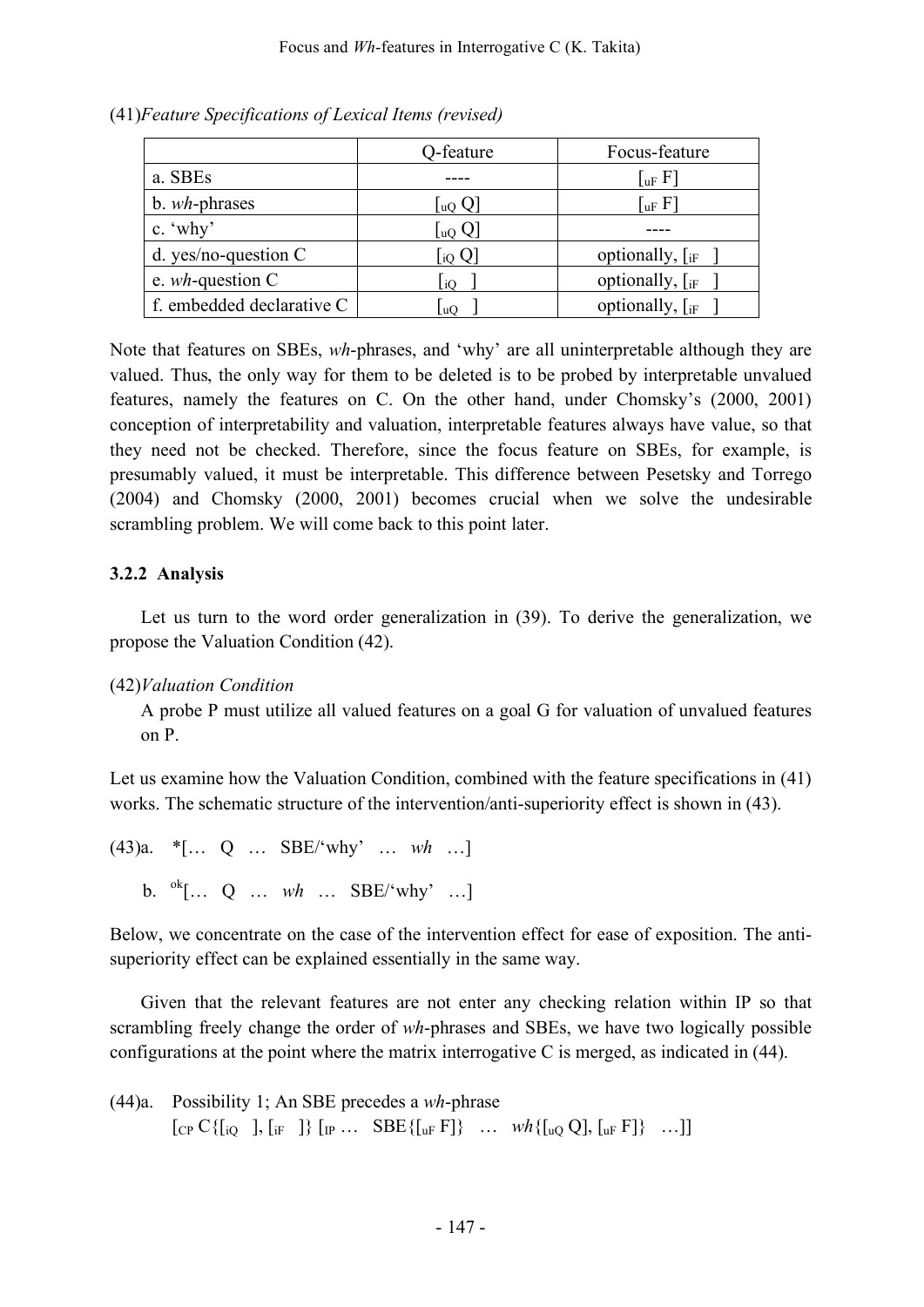b. Possibility 2; A *wh*-phrase precedes an SBE  $[CP C\{[i]Q], [i]F]\} [IP \dots \le 100 \times 100 \times 100 \times 100]$  [uF F]} ... SBE $\{[uF]B]$  ...]

First, let us consider the Possibility 1 in (44a). The derivation proceeds as in (45).

#### (45)*Continuation of the Possibility 1*

- a. Step 1; C probes its domain, and it finds the SBE as a goal<sup>15</sup>  $[CP C\{[i] \quad], [i] \quad \mathbf{F}]\} [IP \dots \text{SBE}\{\{\text{uF}\}_{\text{uF}}\} \dots \text{wh}\{[u] \quad Q], [u] \quad \text{F}]\} \dots]$
- b. Step 2; C probes its domain again, and it finds the *wh*-phrase as a goal<sup>16</sup>  $[{\rm CP\,}C\{[i{\rm Q}\ \ ] , [\rm iF\,}F]\}\; [{\rm IP\,} \dots\; SBE\{[\rm i_{\rm uF}F]\}\; \dots\; \textit{wh}\{[{\rm u}_{\rm Q}\, {\rm Q}], [{\rm u}_{\rm F}\, F]\}\; \dots]]$ **X**

As shown in (45a), C probes its domain, and finds the SBE as a goal, since the SBE asymmetrically c-commands the *wh*-phrase at this step. Then,  $\begin{bmatrix} i_F \end{bmatrix}$  on C is valued by  $\begin{bmatrix} u_F \end{bmatrix}$ on the SBE. Since C utilizes all features on the SBE, this step is legitimate. Then, C probes its domain again as in (45b), and finds the *wh*-phrase as a goal. The probe, however, cannot utilize  $\lceil u_F \rceil$  on the *wh*-phrase because  $\lceil u_F \rceil$  on C has been already valued at the Step 1. Therefore, this step violates the Valuation Condition. As a result, the ungrammatical SBE-*wh* order is correctly ruled out.

Let us now turn to the Possibility 2 in (44b). Look at the derivation in (46).

(46)*Continuation of the Possibility 2*

- a. Step 1; C probes its domain, and it finds the *wh*-phrase as a goal  $[CP C\{[i\mathbb{Q} \mathbf{Q}], [\mathbb{F} \mathbf{F}]\} [IP \dots \mathcal{W}h\{\{\text{tr}\Theta \mathbf{Q}\}, \{\text{tr}\Theta \mathbf{F}\} \dots \text{SBE}\{[\text{tr}\Theta \text{F}]\} \dots ]]$
- b. Step 2; The fully valued C check the uninterpretable feature on the SBE  $[CP C\{[i\varrho \mathbf{Q}], [i\mathbf{F} \mathbf{F}]\} [IP ... \boldsymbol{Wh}\{\mathbf{u}\varrho\mathbf{Q}\}, \mathbf{u}\mathbf{F}\} \dots \text{SBE}\{\mathbf{u}\mathbf{F}\}\} ...]]$

C probes its domain and finds the *wh*-phrase as a goal, as illustrated in (46a). By the Valuation Condition, C has to exhaust the features on the *wh*-phrase, namely  $\lceil_{\text{u}^{\text{O}}} Q \rceil$  and  $\lceil_{\text{u}^{\text{F}}} F \rceil$ , so that all the unvalued features on C are valued. Then, the fully valued C can check  $\lceil_{\text{uF}} F \rceil$  on the SBE as in (46b). This step observes the Valuation Condition since no feature valuation takes place. Therefore, the Possibility 2 converges, yielding the grammatical *wh*-SBE order.

 $15$  In this subsection, we deal with the special case where all operations are covert. Next subsection argues the interaction of overt and covert operations, although it does not affect the argument here.

<sup>&</sup>lt;sup>16</sup> A pair of features that is problematic for the relevant operation is indicated by screening.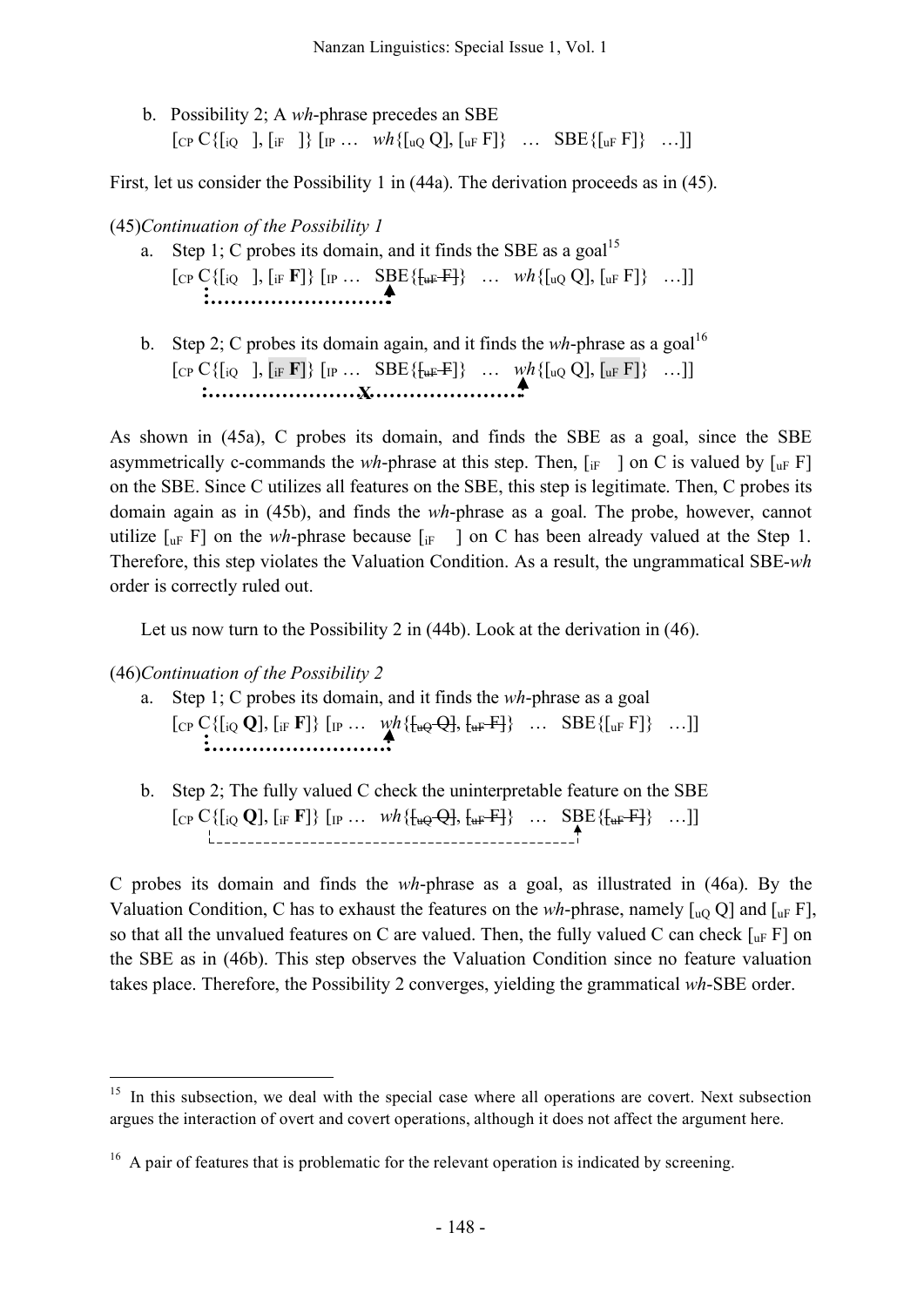Note that the explanation here crucially relies on the assumption that it is impossible to change the IP-internal order of elements, which enter the checking relation with C. Therefore, we have to ensure that the order of the relevant elements is preserved after feature checking. To do so, we have to solve the undesirable scrambling problem. Here, we provide a solution to the problem. Suppose that  $\alpha$  contains an undeleted uninterpretable feature [ux X], and it is scrambled to the matrix CP-adjoined position, before C probes its domain. The structure in (47) is the relevant one.

(47) 
$$
{}^{*}[\text{CP } \alpha \{[\text{uX } X]\} \ C_{\text{matrix}}\{[\text{iX } ]\} [\text{p} ... \text{ t}_{\alpha} ...]]
$$

Given that scrambling does not involve any feature checking, and the search domain of a probe is restricted to the sister of the head, there is no way to check the undeleted  $\int_{u} X$  on  $\alpha$ . Therefore, such scrambling, namely "scrambling before feature checking", always induces ungrammatical result. Recall that SBEs, *wh*-phrases, and 'why' have uninterpretable features under Pesetsky and Torrego's (2004) theory. Thus, scrambling of them before feature checking makes the derivation crash.

The derivation in (48) is one concrete example. In (48a), the SBE, which had followed the *wh*-phrase within IP, is scrambled to the CP-adjoined position before C probes its domain.

- (48)a. Step 1; SBE is scrambled before C probes its domain  $[CP$  SBE{[uF F]} C{[iQ ], [iF ]} [IP ...  $wh$ {[uQ Q], [uF F]} ... t<sub>SBE</sub> ...]]
	- b. Step 2; C probes its domain, and it finds *wh*-phrase as a goal  $[CP \text{ SBE} \{ [u \text{ F}] \} \text{ C} \{ [i \text{ Q}], [i \text{ F}] \} [I \text{ P} ... \text{ W} \{ [u \text{ Q}], [u \text{ F}] \} ... \text{ t}_{\text{SBE}} ... ] ]$

Then, C probes its domain and finds the *wh*-phrase as a goal. Therefore, the features on the *wh*-phrase and C are successfully valued and deleted, observing the Valuation Condition. However, the scrambled SBE still has the uninterpretable feature  $\lceil_{\text{uF}} F \rceil$ , and there is no way to check it. Hence, the derivation crashes and the ungrammatical SBE-*wh* order is ruled out. That is, it is scrambling of the SBE that makes the derivation crash. Note that under Chomsky's (2000, 2001) idea of feature interpretability and valuation, this situation is unexpected. As we have seen above, SBEs are arguably valued so that interpretable. Therefore, there is no reason for the derivation in (48) to crash, contrary to fact. Thus, the undesirable scrambling problem does offer an empirical argument for Pesetsky and Torrego's (2004) conception of valuation/interpretability of features.

How does the proposed analysis deal with the absence of the intervention effect, repeated here in (49)?

 $(49)a.$  <sup>ok</sup>[... Q ... SBE ... 'why' ...]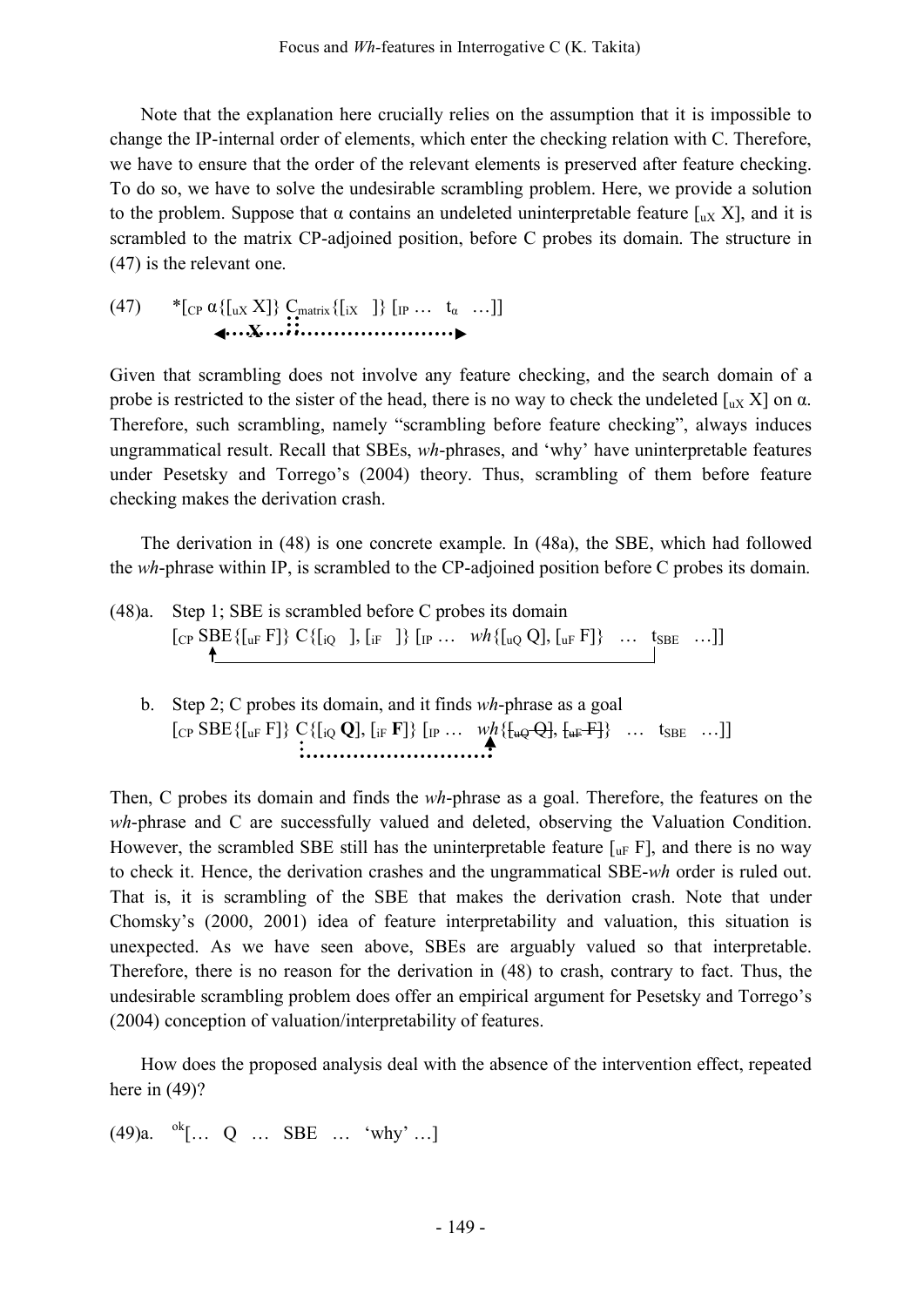b.  $\mathrm{^{ok}}$ [... Q ... 'why' ... SBE]

At the point where the matrix interrogative C is introduced to the derivation, we have two logically possible configurations (50a) and (50b), because the features on the SBE and 'why' are not checked within IP, so that scrambling freely alter the ordering.

- (50)a. Possibility 1; An SBE precedes 'why'  $[CP C\{[io], [if]\} [IP... SBE\{[uF] \} ... 'why'\{[uo Q] \} ...]$ 
	- b. Possibility 2; 'Why' precedes an SBE  $[CP C\{[iQ] \}, [iF] \} [IP ... 'why' \{[uQ] \} ... SBE\{[uF] \} ... ]]$

Let us continue the derivation of the Possibility 1. Look at (51).

(51)*Continuation of the Possibility 1*

- a. Step 1; C probes its domain, and it finds the SBE as a goal  $[CP C\{[i\varrho], [i\mathbf{F}]\} [IP \dots \mathbf{SBE\{\{\mathbf{u}F\}\} \dots \mathbf{w}hy'\{[u\varrho\} \dots]]$
- b. Step 2; C probes its domain again, and it finds 'why' as a goal  $[CP C\{[i\{Q\}, [i]F]F\} [IP ... SBE\{\{\text{uF}\}F\}] ... 'why'\{\{\text{uQ}\}F\} ...]]$

In this case, each step in (51) obeys the Valuation Condition, since each step utilizes the all valued features on the goal, namely  $[\iota_{\text{IF}} F]$  on the SBE and  $[\iota_{\text{IQ}} Q]$  on 'why', respectively. Thus, the derivation can converge, yielding the grammatical SBE-'why' order. The Possibility 2 in (50b) gets the same way. Look at the derivation in (52).

(52)*Continuation of the Possibility 2*

- a. Step 1; C probes its domain, and it finds 'why' as a goal  $[CP C\{[i\{Q\}],[i_{\mathrm{F}}\]\}\ [IP \dots \ {\mathsf{v}hy'}\{\{\mathsf{u}_Q\}\} \dots \ {\rm SBE\{[u_{\mathrm{F}}\}]\} \dots]$
- b. Step 2; C probes its domain again, and it finds the SBE as a goal  $[CP C\{[i\{Q\}, [i]F]F]\} [IP ... "why'\{\{\text{LQ}-Q\}] ... SBE\{\{\text{LF}-H\} ...]]$

In this case, the value of  $\begin{bmatrix} i_Q \end{bmatrix}$  is valued first, because 'why' is closer to C than the SBE. Each step can observe the Valuation Condition, so that the grammatical 'why'-SBE order can be derived.

To sum up this section, we argued that the feature specifications in (41) and the Valuation Condition (42) can derive the effects of the generalization (36). We also argued that Pesetsky and Torrego's (2004) idea makes it possible for SBEs, *wh*-phrases, and 'why' to have uninterpretable features, which in turn enables us to solve the undesirable scrambling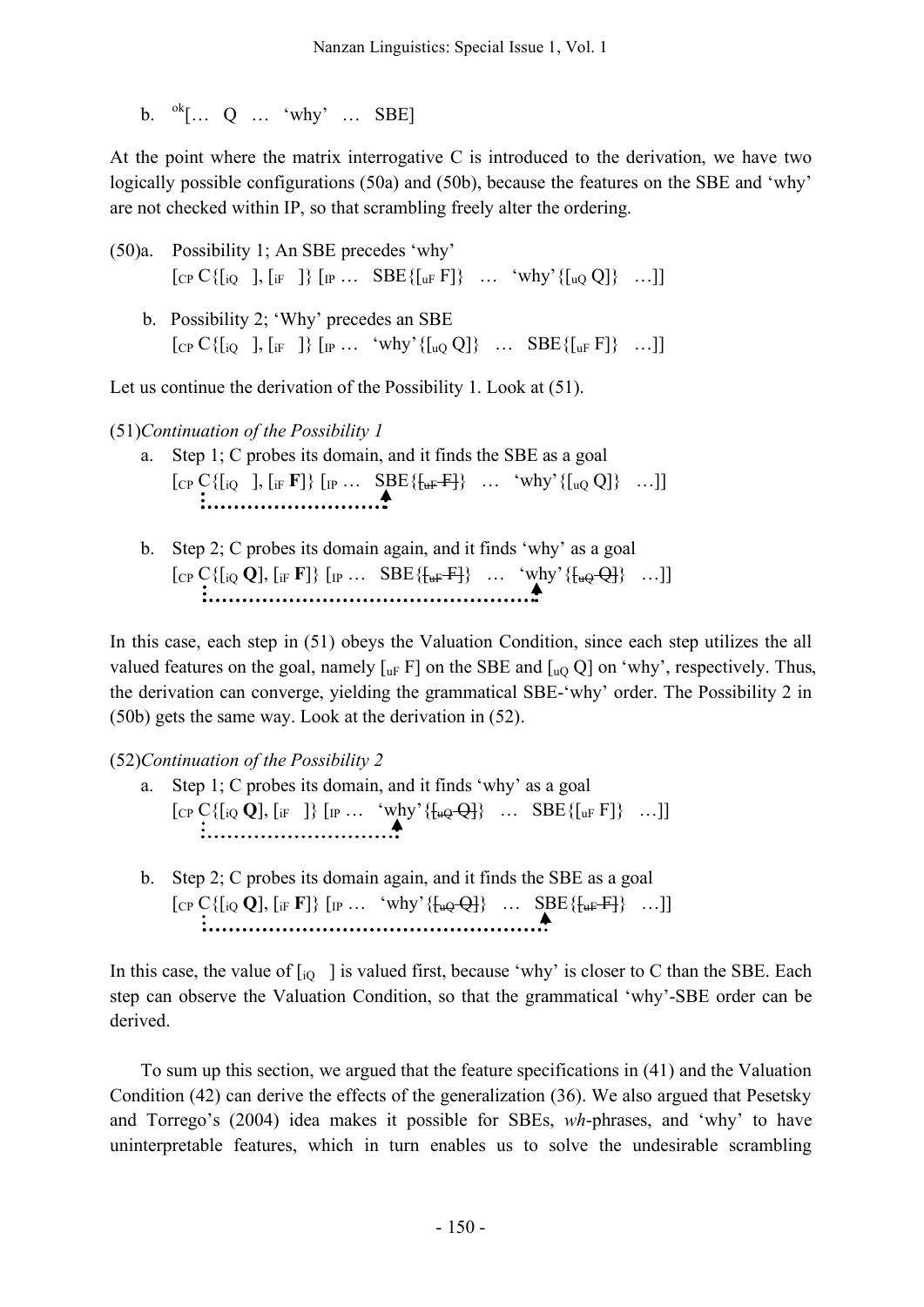problem; scrambling before feature checking is impossible. The next subsection, however, shows that the proposed analysis does not fully solve the problem yet; it cannot exclude the possibility of "scrambling after feature checking". We claim that this residual problem can be solved by assuming the proposals by Nissenbaum (2000) and Richards (2001), and argue that this in turn provide a support for their proposals.

## **3.3 Solving the Residual Problem**

To understand the problem of scrambling after feature checking, consider the derivation in (53).

- (53)a. Step 1; Merge of C to IP, where the *wh*-phrase precedes the SBE  $[\text{CP } C\{[\text{io} \quad], [\text{if} \quad]\}\,[\text{IP} \dots \text{wh}\{[\text{uo} \text{Q}], [\text{u} \text{F} \text{F}]\} \dots \text{SBE}\{[\text{u} \text{F} \text{F}]\} \dots]$ 
	- b. Step 2; C probes its domain, and it finds the *wh*-phrase as a goal  $[CP C\{[i\varrho \mathbf{Q}], [\mathbf{F} \mathbf{F}]\} [IP \dots \mathbf{W}^h\{\mathbf{w} \varrho \mathbf{Q}\}, \mathbf{w}^{\mathbf{F}} \mathbf{W}^{\mathbf{F}} \} \dots \text{SBE}\{[I_{\mathbf{u}^{\mathbf{F}}} \mathbf{F}]\} \dots]$
	- c. Step3; The fully valued C checks the uninterpretable feature on the SBE  $[CP C\{[i\varrho \mathbf{Q}], [i\mathbf{F} \mathbf{F}]\} [IP ... \quad \text{wh}\{\{\text{tu}\varrho \mathbf{Q}\}, \{\text{tu}\mathbf{F} \mathbf{F}\} \quad ... \quad \text{SBE}\{\{\text{tu}\mathbf{F} \mathbf{F}\} \quad ... ]]$
	- d. Step 4; Scrambling of the SBE to the CP-adjoined position  $\begin{bmatrix} \text{Cp} \text{SBE}\{\text{f}_{\text{uF}}\text{-F}\} \text{C}\{[i\text{Q} \text{Q}], [\text{if} \text{F}]\} \text{[IP} \text{...} & \text{wh}\{\text{f}_{\text{uQ}}\text{-Q}], [\text{f}_{\text{uF}}\text{-F}]\} & \text{...} \text{!SBE} & \text{...} \end{bmatrix}$

As we have seen in the previous subsection, each step in (53b) and in (53c) is possible. The problematic step is the Step 4 in (53d). If this step is in fact possible, the ungrammatical SBE*wh* order cannot be ruled out, because all the features have already cease to be problematic until that point. Recall that the undesirable scrambling problem is a problem of scrambling before feature checking. What happens here is the scrambling of the SBE after its featurechecking. Let us call this the "revived undesirable problem". In the rest of this section, we argue that this problem can be solved once we assume the theory by Nissenbaum (2000), who claims that all overt operations must precede the covert ones within a certain domain.

The central idea of Nissenbaum (2000) is that the overt component and the covert component succeed each other. To embody this idea, Nissenbaum (2000) first assumes (54) and (55) (Nissenbaum 2000, p. 17).

# (54) *Pronunciation of Chains*

A syntactic chain is spelled out in exactly one position --- the highest one possible.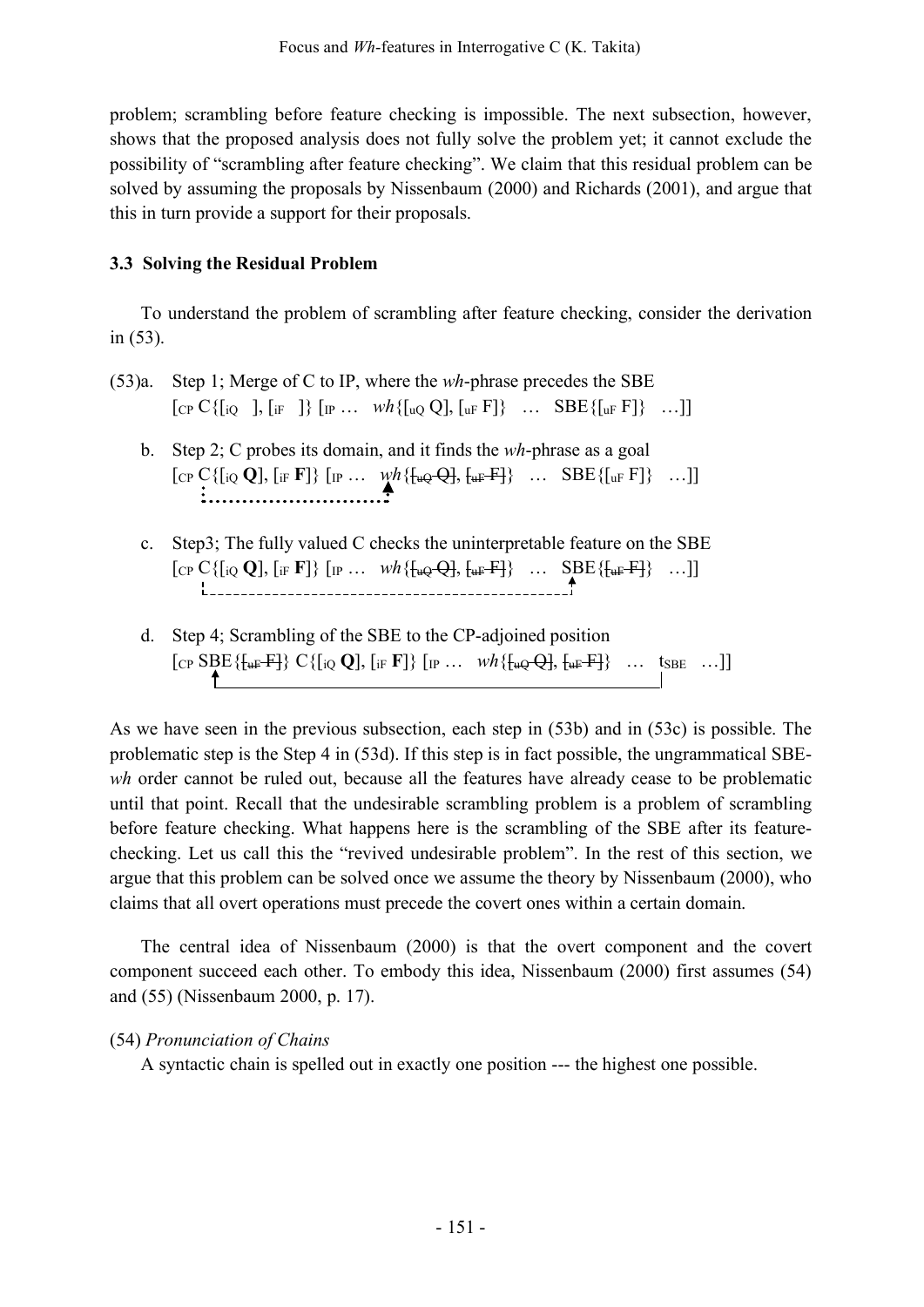(55) Spellout *Applies to the Internal Domain on Each Cycle*

The *spellout* property of a head H is satisfied by applying rules of phonology to the sister of H.

Then, Nissenbaum (2000) distinguishes overt and covert operations in the following way (Nissenbaum 2000, p. 13).

(56)*The Difference between Overt and Covert Movement is Due to Sequencing* Operations that precede spellout are overt, while those that follow it are covert.

Under this distinction, if movement applies first, and then the internal domain of H is spelled out, the moved phrase  $\alpha$  is pronounced at the landing site, by the assumption in (54). This situation is illustrated in (57).

- (57)a. Step 1; Movement of  $\alpha$  $\begin{bmatrix} HP \cdots & \alpha & \cdots H \end{bmatrix} \begin{bmatrix} \ldots & \alpha & \cdots \end{bmatrix}$ 
	- b. Step 2; Spellout of the internal domain<sup>17</sup>  $\begin{bmatrix} H_P \dots & \alpha & \dots & H \end{bmatrix}$  ...  $\prec \alpha$  ... ]

This is the case of overt movement. On the other hand, if the internal domain of H is spelled out first, the position where  $\alpha$  is pronounced is determined at this point. Thus, the subsequence movement cannot be overt, as indicated in (58).

(58)a. Step 1; Spellout of the internal domain  $[\text{HP H} \dots \alpha \dots]$ 

b. Step 2; Movement of  $\alpha$  $\begin{bmatrix} HP \cdots & \langle Q \rangle & \dots & H \end{bmatrix} \begin{bmatrix} \dots & \alpha & \dots \end{bmatrix}$ 

This yields covert movement. In this way, Nissenbaum's (2000) theory ensures that within a certain domain, namely where the head H drives operations, all overt operations apply before the covert ones do.

Now, we can dissolve the revived undesirable scrambling problem. Look at the derivation in (59).

<sup>&</sup>lt;sup>17</sup> A spelled out domain is indicated by [ ...  $\alpha$  ...] notation, and < $\alpha$ > indicates that  $\alpha$  is not pronounced there.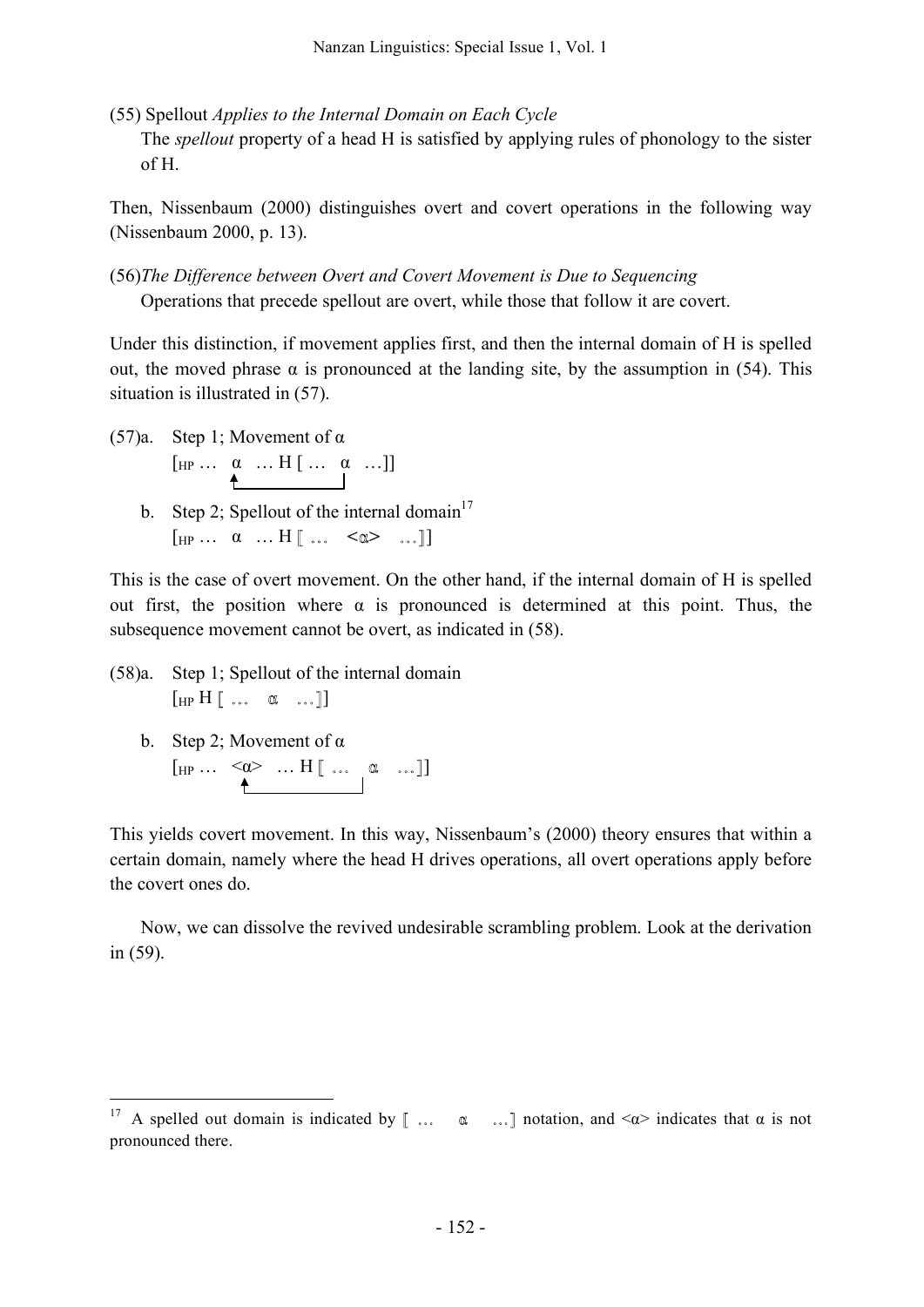| (59)a. | Step 1; Both $\alpha$ and $\beta$ undergo covert movement <sup>18</sup>                                                                                                                                 |
|--------|---------------------------------------------------------------------------------------------------------------------------------------------------------------------------------------------------------|
|        | [HP H{[ix <b>X</b> ], [iy <b>Y</b> ]} [HP $\alpha$ {{ $\alpha$ <b>xX</b> }} $\beta$ {{ $\alpha$ <b>xY</b> }} ]]                                                                                         |
|        |                                                                                                                                                                                                         |
|        | b. Step 2; Scrambling of $\beta$                                                                                                                                                                        |
|        | $[\text{HP } {\beta} \{ {\frac{1}{2} \{ \frac{1}{2} \{ \frac{1}{2} \} \} \} \{ \frac{1}{2} \{ \frac{1}{2} \{ \frac{1}{2} \} \} \} \{ \frac{1}{2} \{ \frac{1}{2} \{ \frac{1}{2} \} \} \dots \} \dots \}$ |

Suppose that both  $\alpha$  and  $\beta$  undergo covert movement and the unvalued features on H get valued, as in (59a). This means that the internal domain of H, namely H'P has been already spelled out at this point. Since by definition, scrambling is an overt operation, it is impossible to apply it to the configuration in (59a). Therefore, the step in (59b), which is the "revived undesirable" step, is impossible. This is the solution.

In addition to providing a solution to the revived undesirable scrambling problem, Nissenbaum's (2000) theory has another good point. So far, we have dealt with the cases in which all operations take place covertly. As we have seen above, what is crucial to our explanation is to ensure that the ordering of elements which enter the checking relation with C is not destroyed by feature checking itself. Interaction of overt and covert operations may make it impossible to guarantee the word order preservation. Nissenbaum's (2000) mechanism coupled with Richards' (2001) tucking-in, however, makes it possible to extend the analysis to the cases where overt and covert operations interact.

Before continuing, let us clarify when spellout applies in Japanese. We claim that spellout applies at any point during the head H is executing operations.<sup>19</sup> In other words, Japanese/Korean has both overt and covert movement options. Evidence for this claim comes from the radical reconstruction example (3b), repeated here as in (60).

$$
(i) \quad [\text{HP} \leq \alpha \{ \text{f}_{uX} \cdot X \} ] > \beta \{ \text{f}_{uY} \cdot Y \} \geq H\{ [\text{ix } X], [\text{ix } Y] \} \quad [\text{H'}\mathfrak{p} \quad \dots \quad \alpha \{ \text{f}_{uX} \cdot X \} \} \quad \dots \quad \beta \{ \text{f}_{uY} \cdot Y \} \quad \dots ] ]
$$

In the following discussion, however, we continue to use the conventional structure as if no movement takes place in cases of covert movement, for expository purpose.

<sup>19</sup> Richards (2001) offers the following parameters of the interrogative C.

- (i) a. English *wh*-movement: Apply spellout after exactly one wh-phrase raises to the periphery of an interrogative clause. (Richards 2001, p. 203)
	- b. Chinese: Don't apply spellout after any *wh*-phrase has raised to the periphery of an interrogative clause. (*ibid*., p. 207)
	- c. Bulgarian: Don't attract any *wh*-phrase to the periphery of an interrogative clause after spellout has applied. (*ibid., p. 207*)

<sup>&</sup>lt;sup>18</sup> Under Nissenbaum's (2000) theory of movement, the more precise representation of (59a) should be the following;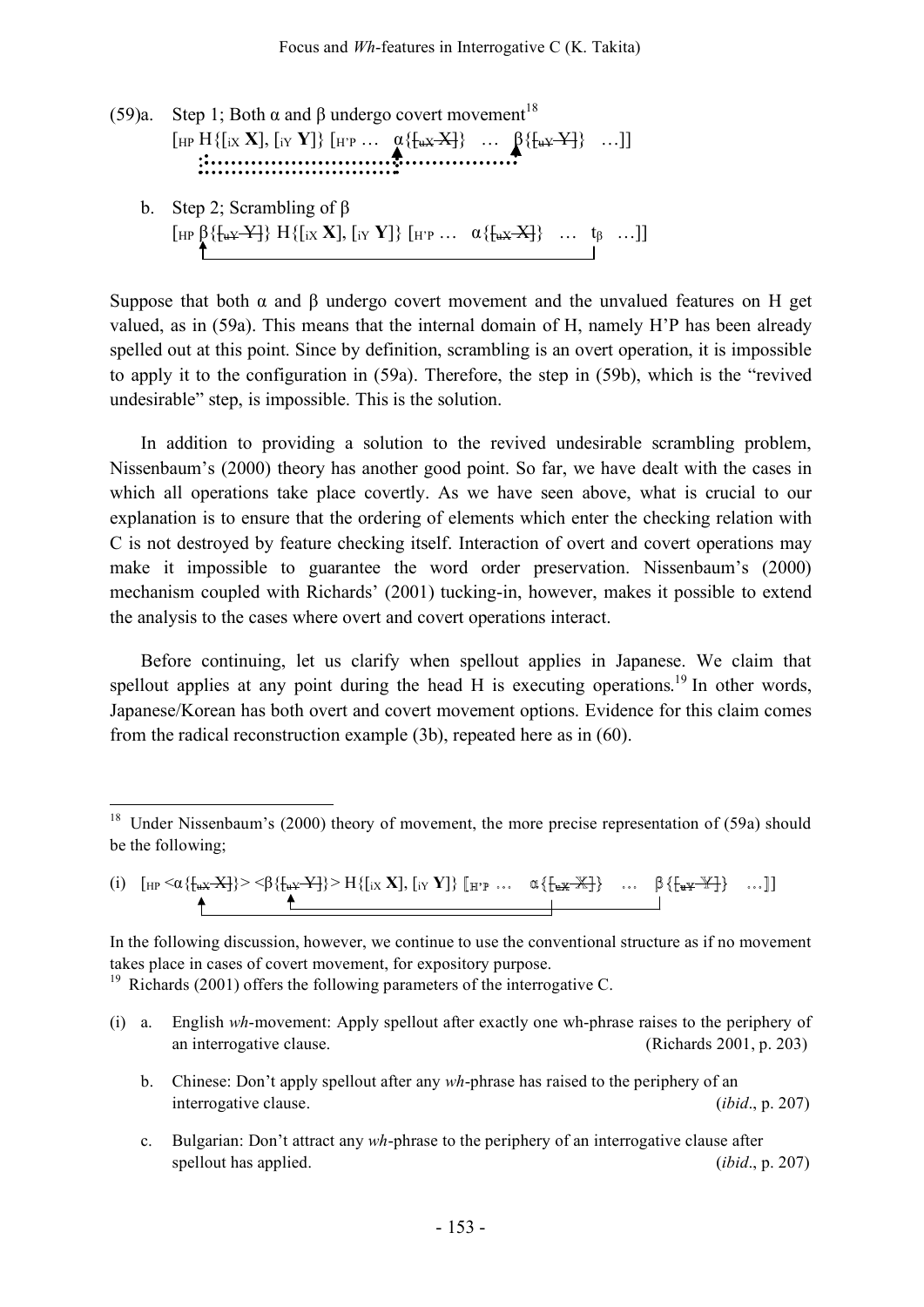$(60)$  $T_{\text{TP}}$  Nani<sub>i</sub>-o Taroo-ga  $\lceil_{\text{CP}} t \rceil$ <sub>i</sub> Hanako-ga t<sub>i</sub> kat-ta] ka siritagatteir-u what-Acc -Nom -Nom buy-Past Q want-to-know-Pres

'Taroo wants to know what Hanako bought.'

In this example, the *wh*-phrase *nani* 'what' undergoes long-distance scrambling to the matrix clause, taking its scope at the embedded CP. Given that long-distance scrambling must move through the edge of the embedded CP (see Saito 2003, 2005), *nani* 'what' has to stop at the edge, establishing a checking relation with the embedded C to take the embedded scope. Under our current assumptions, however, it is impossible to establish the relation by scrambling to the CP-adjoined position, because scrambling does not involve any feature checking. Meanwhile, if only the covert option is available to check [uQ Q] on *nani* 'what', it is impossible to move the *wh*-phrase to the edge of the embedded CP, because scrambling is no longer available after the covert feature checking. Hence, there is no way to scramble the *wh*-phrase to the matrix CP. Therefore, it is necessary to assume the overt movement option, in addition to the covert one. If this is the case, it in turn implies spellout can apply at any point during the relevant head is active.

Bearing this mind, let us see how the order of elements is preserved. Consider the configuration in (61), where the internal domain H'P contains two elements which must be checked by H.

(61) 
$$
[\n\text{HP } H\{[\text{ix } ], [\text{iy } ]\} [\text{HP } ... \text{ } \alpha\{\text{[ux X]}\} \dots \text{ } \beta\{\text{[uv Y]}\} \dots ]]
$$

Since there are two elements  $\alpha$  and  $\beta$ , and two movement options, we have four logically possible combinations. The first possibility is that both of them undergo covert movement, as in (62). Of course, the order cannot be changed.

# (62)*Order Preservation Case 1; both α and β undergo covert movement*  $[\text{HP H}\{[\text{ix X}], [\text{iv Y}]\}\;[\text{HP} \ldots \; \alpha \{\text{[ux X]}\} \; \ldots \; \beta \{\text{[ux Y]}\} \; \ldots]]$

The second one is the case where  $\alpha$  moves overtly and  $\beta$  moves covertly, as in (63).

(63)*Order Preservation Case 2; α moves overtly and β moves covertly*  $\left[\text{HP} \; \alpha \left\{\left[\text{ax } X\right]\right\} \; \text{H}\left\{\left[\text{ax } X\right], \, \left[\text{ay } Y\right]\right\} \; \left[\text{HP} \; \dots \; \text{A} \; \dots \; \beta \left\{\left[\text{ax } Y\right]\right\} \; \dots \right]\right]$ 

Scrambling of  $\beta$  is no longer available, so that it cannot precede  $\alpha$  within HP. The third possibility is that  $\alpha$  moves covertly while  $\beta$  moves overtly, which yields the structure in (64).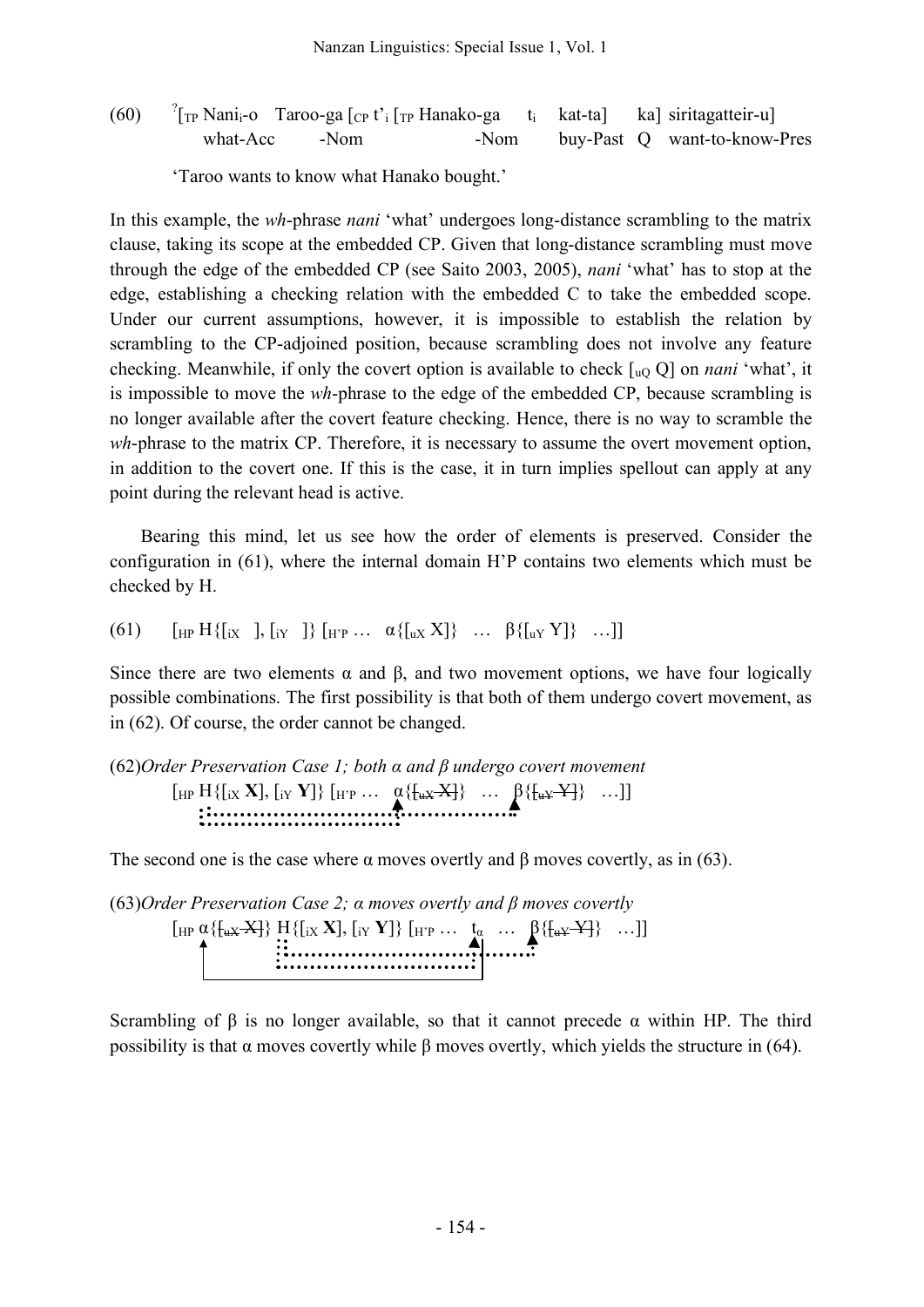

In this case, the order between  $\alpha$  and  $\beta$  is reversed after feature-checking. However, this case is straightforwardly ruled out by Nissenbaum's (2000) mechanism. Since  $\alpha$  is closer to H than β, H find α as a goal first, and moves it covertly. This means that spellout of H'P has already been applied until this point. Thus, the subsequent movement of β cannot be overt. Therefore, the structure in (64) is impossible. The last possibility is to move both  $\alpha$  and  $\beta$  overtly. At this point, Richards' (2001) tucking-in condition plays an important role. Assuming the tucking-in condition, Nissenbaum (2000) claims that the closer element moves first, and the second movement tucks the constituent in the lower Spec position. This case is illustrated in (65).

(65)*Order Preservation Case 4; both α and β undergo overt movement*  $[HP α{f<sub>uX</sub> X}} β{f<sub>uY</sub> X}} β{f<sub>uY</sub> Y}} H{r<sub>uY</sub> X} [iY Y]} [HP ... t<sub>α</sub> ... t<sub>β</sub> ...]]$ 

As a result of tucking-in, the closer element  $\alpha$  still precedes  $\beta$  after the feature-checking. Therefore, in all cases the ordering of elements within HP can be preserved. Given a natural assumption that the HP which executes spellout is CP, there is no position to scramble higher than it except for the case where it is embedded, there is no way to alter the ordering of relevant phrases. Here, we have the answer to the question in (8a), repeated here as (66).

(66) Why the surface order of *wh*-phrases and SBEs is crucial to the grammaticality of a sentence, given the optionality and the radical reconstruction property of scrambling?

The answer is; surface order is crucial because whether feature checking can obey the Valuation Condition relies on the IP-internal order, and the IP-internal order cannot be changed by feature-checking itself. In addition, scrambling either before or after feature checking is impossible. In this way, Nissenbaum (2000) and Richards (2001) provide the solution to answer the question in (66). This in turn supports for their theory because their arguments are constructed on independent facts.

Let us summarize this section. First, we illustrated that the feature specification (41) and the Valuation Condition (42) can derive the effects of the generalization (36), answering the question in (8b) and (8c). The answer is that the features which SBEs and 'why' have constitute only the proper subset of those which the ordinary *wh*-phrases have. Second, we showed that the undesirable scrambling problem can be partially solved by Pesetsky and Torrego's (2004) proposal. Finally, we provided the full answer to the question in (8a), solving the residue of the undesirable scrambling problem, by assuming Nissenbaum (2000) and Richards (2001).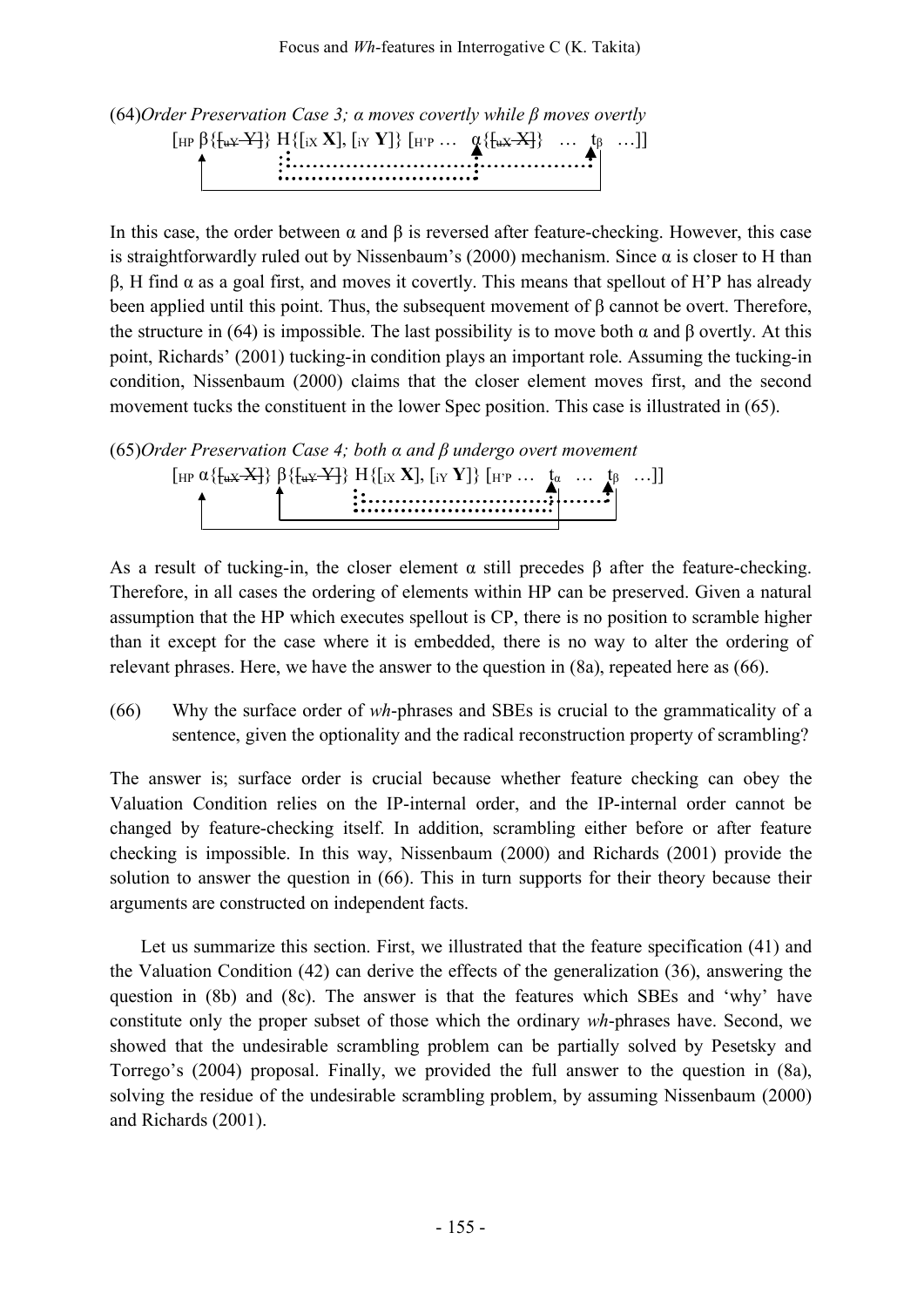#### **4. Extension to Some Complex Cases**

In this section, we extend the proposed mechanism to some more complex cases. First, we show that the case which forces Ko (2006) to adopt the split-CP system can be explained, without recourse to the split-CP system. Second, an apparent counterexample of the intervention effect is discussed.

#### **4.1 Ko's Motivation for the Split-CP System**

This subsection argues that Ko's (2006) motivation for the split-CP system can be explained by the proposed mechanism which employs the single-CP system. Look at the example in (17a), repeated here as (67).

 $(67)$  <sup>2</sup>\*Taroo-sika nani-o naze tabe-nakat-ta no? -only what-Acc why eat-not-Past O

'Why did only Taroo eat what?'

Recall that under the CHM with single-CP system, (67) has the following structure.

(68)  $[CP \text{ SBE}_i \text{ wh}_i \text{ 'why'} \text{ C } [IP \dots \text{ t}_i \dots \text{ t}_i \dots]$ 

Since 'why' is base-generated into Spec, CP, the fact the SBE and the *wh*-phrase precedes 'why' indicates that they are scrambled to the positions which are higher than Spec, CP. In this structure, the SBE does not block the checking relation between the *wh*-phrase and the C head, so that it is wrongly predicated that the relevant example is grammatical. Thus, Ko (2006) abandons the single-CP system.

Let us consider how the proposed analysis rules out the example in (67). The important feature of the analysis is that the ordering of the relevant constituents is preserved. In other words, the surface order reflects the IP-internal order. Hence, the example has the following structure at the point where the C head is introduced to the derivation.

(69)  $[\text{CP } C\{[\text{io}],[\text{ir}]]\}$   $[\text{IP }...$  SBE $\{[\text{uF }F]\}$   $...$   $wh\{[\text{uQ }Q],[\text{uF }F]\}$   $...$  'why' $\{[\text{uQ }Q]\}$   $...]$ 

The derivation proceeds as follows.

(70)*Continuation of (69)*

a. Step 1; C probes its domain, and it finds the SBE as a goal<sup>20</sup>  $[CP C\{[iQ \quad], [i]F \mid F]\} [IP \dots \text{SBE}\{\{\text{uF}\mid\} \dots \text{wh}\{\text{uQ Q}\}, \text{uF F}]\} \dots \text{'why'}\{\text{uQ Q}\} \dots]$ 

 $20$  In what follows, we concentrate on the cases where all elements undergo covert movement for ease of exposition.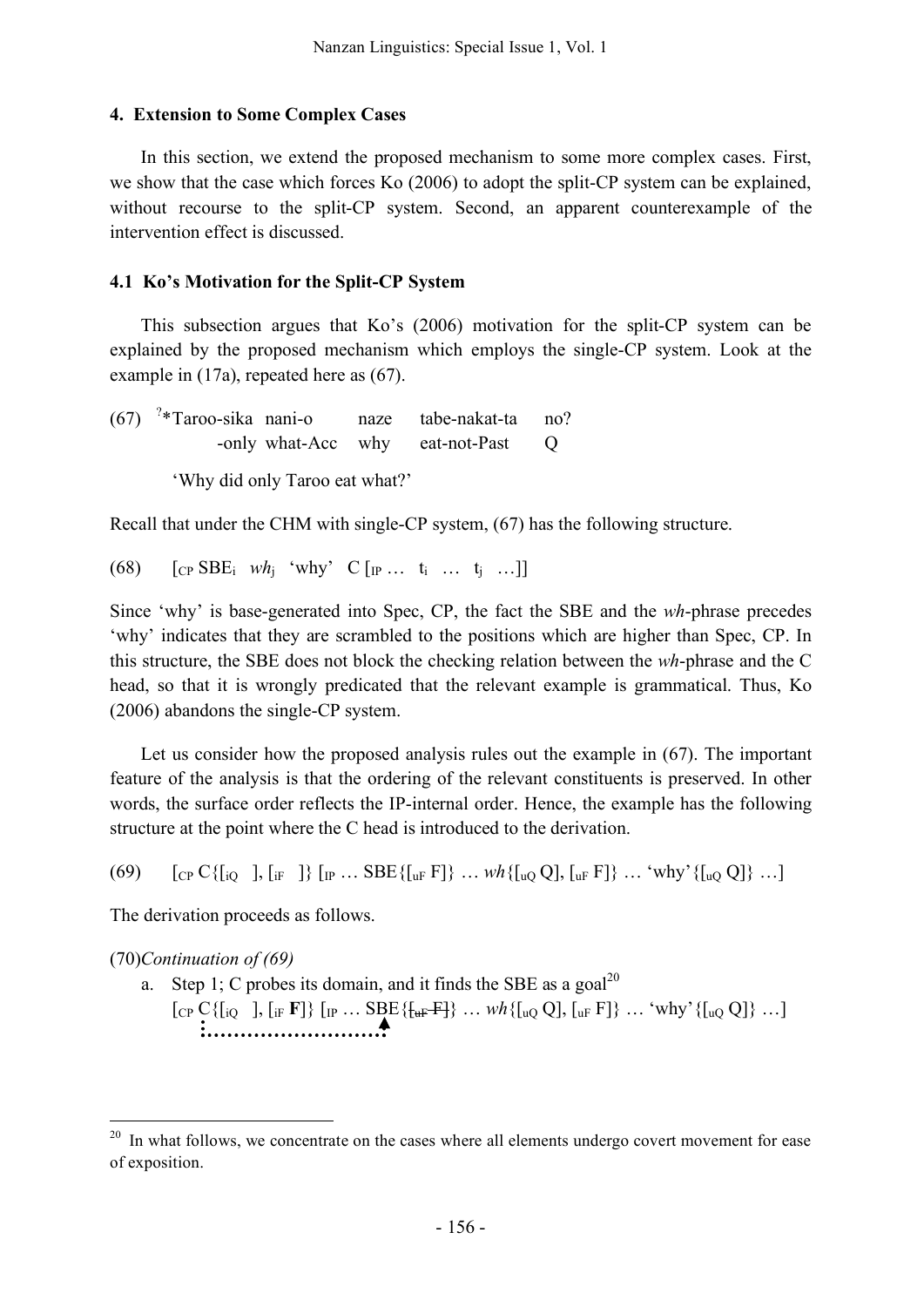b. Step 2; C probes its domain again, and it finds the *wh*-phrase as a goal  $[\text{Cp C}\{[\text{i} \text{Q }], [\text{ir F}]\}\ [\text{IP } ... \text{ SBE}\{\{\text{tr }F\}] \} \ ... \ \text{wh}\{[\text{u} \text{Q Q}], [\text{u} \text{F }F]\} \ ... \ \text{'why'}\{[\text{u} \text{Q Q}]\} \ ...]$ **X**

At the Step 2 in (70b), C cannot utilize  $[\Pi_F F]$  on the *wh*-phrase, since  $[\Pi_F]$  on C has been already valued at the Step 1 in (70a). Therefore, the derivation crashes, violating the Valuation Condition. Thus, the example in (67) can be explained without recourse to the split-CP system.

## **4.2 An Apparent Counterexample of the Intervention Effect**

In this subsection, we discuss an apparent counterexample of the intervention effect, where long-distance scrambling of an SBE interacts with a matrix *wh*-phrase. Look at the examples in (71), cited form Saito (2005).

| (71)a. | Soko-ni-sika <sub>i</sub> dare-ga $\lceil_{CP}$ Taroo-ga $t_i$ ik-anakat-ta to Ziroo-ni it-ta                                                                          |                 |                      | no?     |
|--------|------------------------------------------------------------------------------------------------------------------------------------------------------------------------|-----------------|----------------------|---------|
|        | there-to-only who-Nom<br>-Nom                                                                                                                                          | go-not-Past $C$ | -to say-Past Q       |         |
|        | 'Who said to Ziroo that it was only there that Taroo went?'                                                                                                            |                 | (Saito 2005, p. 365) |         |
|        | b. Tookyoo-kara-sika <sub>i</sub> dare-ga $\lceil_{CP}$ nimotu-ga t <sub>i</sub> todok-anakat-ta to Ziroo-ni it-ta<br>-from-only who-Nom luggage-Nom arrive-not-Past C |                 | -to say-Past Q       | no?     |
|        | 'Who said to Ziroo that it was only from Tokyo that luggage arrived?'                                                                                                  |                 |                      | (ibid.) |

In these examples, the SBE undergoes long-distance scrambling to the matrix CP, and precedes the matrix *wh*-subject. This, they have the following schematic structure.

 $(72)$   $[CP Q ... SBE ... wh [CP ... tsBE ...]]$ 

Although this should be the case of intervention effect, the examples are not ungrammatical.

The proposed mechanism, however, can deal with them. Look at the derivation in (73).

(73)a. Step 1; Formation of the embedded CP  $[CP C\{ [if ] \} [IP ... SBE\{ [uF] \} ... ]]$ 

- b. Step 2; Overt movement of the SBE to the embedded Spec, CP  $[CP \text{ SBE} \{\{\text{uF} \} \} \text{ C}\{[IF \text{ F}]\} \text{ [IP ...} \text{ tSBE ...} ]$
- c. Step 3; Formation of the matrix IP  $\left[\begin{matrix} {}_{IP} \dots & wh\{[{}_{uQ} Q], [{}_{uF} F]\} & \dots & \text{[CP} \text{SBE}\{[{}_{uF} F]\} & \text{C}\{[{}_{iF} F]\} & \text{[IP} \dots & \text{t}_{SBE} & \dots \end{matrix}\right] \dots\right]$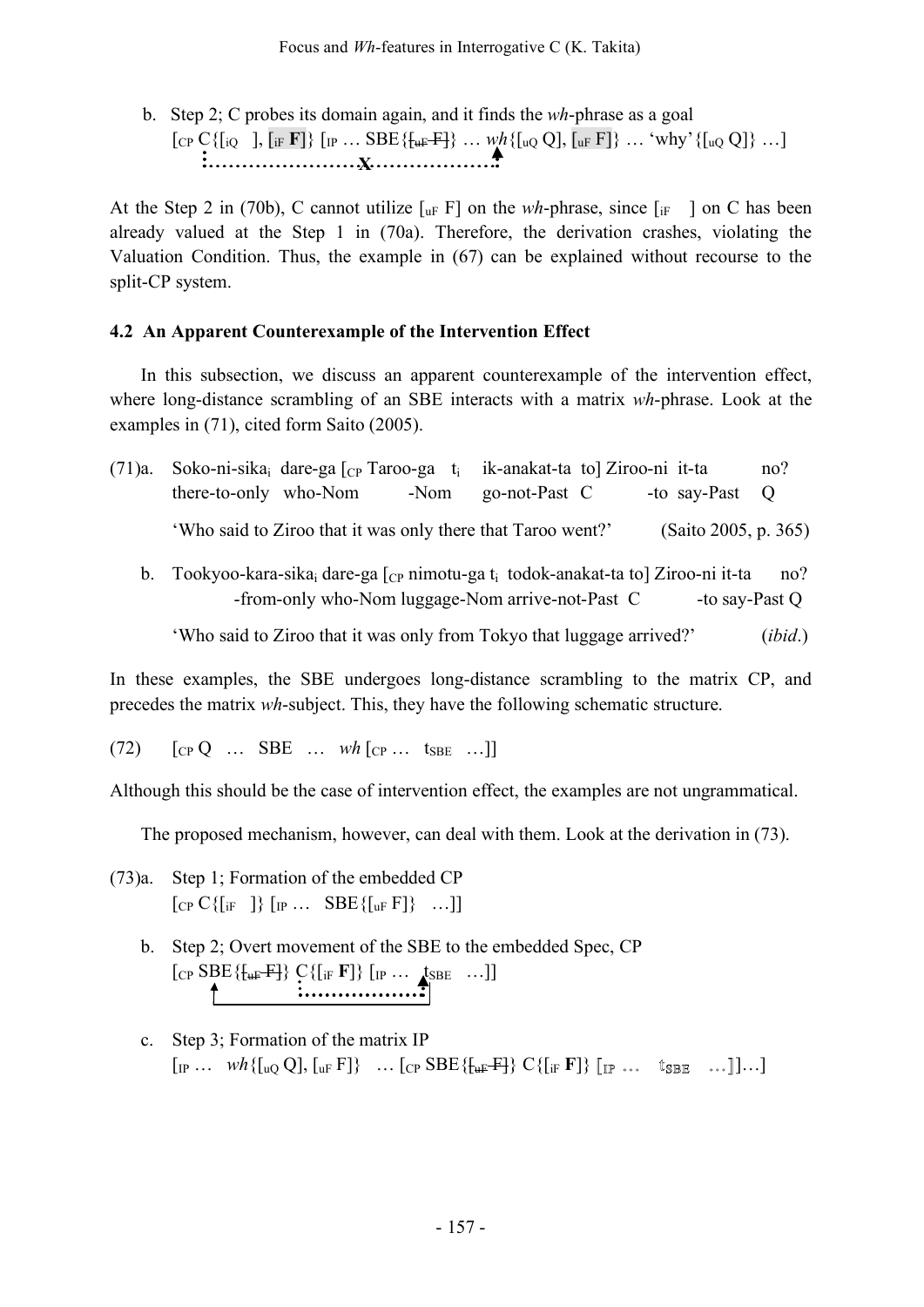- d. Step 4; Long-distance scrambling of the SBE  $\left[\mathbb{I}_{P} \cdots \begin{array}{ccc} \mathsf{SBE}\{\mathsf{H}_{\mathsf{H} \mathsf{F}} \mathsf{F}\} & \cdots & \mathsf{w}h\{\mathsf{I}_{\mathsf{u} \mathsf{Q}} \mathsf{Q}\}, \mathsf{I}_{\mathsf{u} \mathsf{F}} \mathsf{F}\} & \cdots & \mathsf{I}_{\mathsf{C} P} \mathsf{t}' \mathsf{s}_{\mathsf{B} \mathsf{E}} & \cdots & \mathsf{I}_{\mathsf{S} P} \end{array} \right] \cdots \right]$
- e. Step 5; Merge of the matrix C  $[CP C\{[i] \quad], [if] \quad]\} [IP \dots \quad \text{SBE}\{\{\text{uF}^{\text{}}\} \quad \dots \quad \text{wh}\{\text{uQ Q}\}, \text{uF F}\} \quad \dots \quad \text{[CP \text{ t's}_{\text{BB}} \,]\dots].\]$
- f. Step 6; C probes its domain, and it finds the *wh*-phrase as a goal  $[$  [CP C{[iQ Q], [iF **F**]} [IP ... SBE{ $\{$ <sub>UF</sub> F<sup>1</sup>} ...  $wh$ { $\{$ <sub>uQ</sub> Q],  $\{$ <sub>uF</sub> F<sup>1</sup>} ... [CP  $t$ <sup>2</sup> SBE ]...]...]

At the Step 1 in (73a), the embedded C head is introduced to the derivation with the optional feature  $\begin{bmatrix} i_F \end{bmatrix}$ . Then, at the Step 2 in (73b), the SBE moves overtly to Spec, CP.  $\begin{bmatrix} i_F \end{bmatrix}$  on the SBE values  $\begin{bmatrix} i_F \end{bmatrix}$  on the embedded C, and  $\begin{bmatrix} u_F \end{bmatrix}$  on the SBE is deleted. Note that this movement is not scrambling but overt movement, so that the uninterpretable feature can be deleted. At the Step 3 in (73c), the matrix IP is formed with the subject *wh*-phrase. At the Step 4 in (73d), the SBE, which is in the edge of the embedded CP, undergoes long-distance scrambling to the matrix IP-adjoined position.<sup>21</sup> At the Step 5 in (73e), the matrix C is merged. Then, in the Step 6, C probes its domain. What is crucial here is that  $\lceil u_F F \rceil$  on the SBE has been already deleted until this step, so that the probe can skip the SBE. The probe finds the *wh*-phrase as the closest goal and values its own unvalued features, observing the Valuation Condition. Therefore, the derivation converges successfully, yielding the desirable word order. 22

To sum up this section, we discussed the two cases; one is that a single clause contains an SBE, a wh-phrase and 'why',<sup>23</sup> and the other is the interaction of a wh-phrase in a higher

(i) \*Dono-gaka-sika naze sore-o kak-anakat-ta no? which-artist-only why it-Acc paint-not-Past Q

'(Lit.) Why did only which artist paint it?'

<sup>&</sup>lt;sup>21</sup> We are still ignoring the  $v^*P$  phase.

 $22$  This analysis is consistent with Saito's (2003, 2005) analysis of long-distance scrambling in its spirit. Saito (2003, 2005) claims that long-distance scrambling is in fact movement of only phonetic features, which results from the deletion of other features in the previous steps. See Saito (2003, 2005) for details.

 $23$  Aono (2006) observes an interesting pattern of co-occurrence of the relevant items. Look at the example in (i).

In this example, the *wh*-phrase *dono-gaka* 'which artist' is combined with the NPI *-sika* 'only'. Although it precedes 'why', the sentence is ungrammatical. Under our proposals, there seems to be no way to exclude this example since C can be fully valued by the *wh*-phrase first and then it can check [uQ Q] on 'why'. We tentatively suggest that combination of a *wh*-phrase and an SBE causes some change to the feature specification of the amalgam, leaving the precise contents of such change open.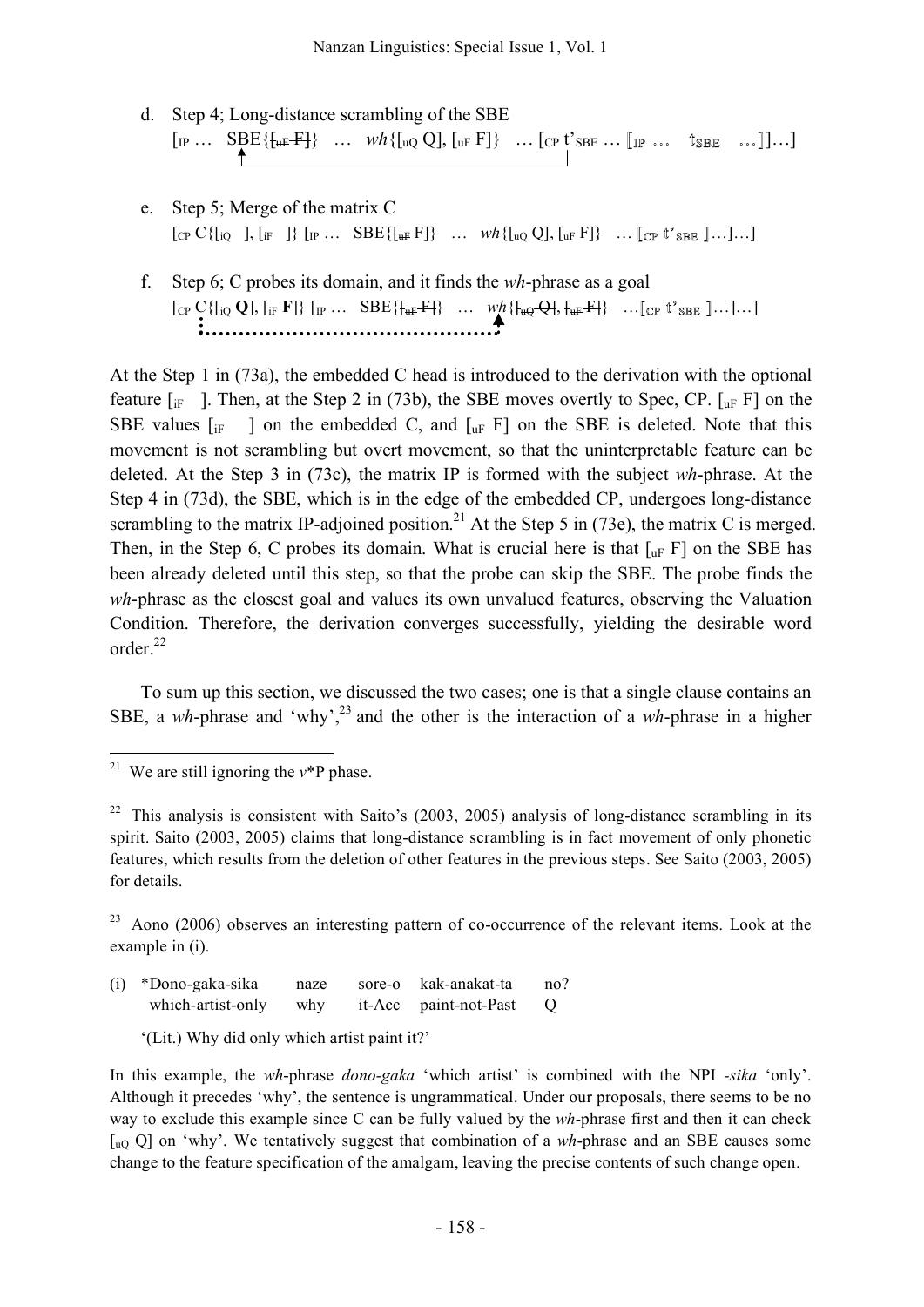clause and an SBE which undergoes long-distance scrambling. We showed that the proposed mechanism can be extended to such complex cases.

# **5. Concluding Remarks**

## **5.1 Major Results**

In this paper, we discussed the word order restrictions among SBEs, *wh*-phrases, and 'why', which are rather unexpected in relatively free word order languages like Japanese. Through the discussion of these restrictions, we got the following major results. First, we gave a generalization which unifies the anti-superiority effect, and the intervention effect, and the exception of the intervention effect, and proposed an analysis which can capture the generalization. At the same time, arguing that it is necessary to solve the undesirable scrambling problem, and any theory which does not pay attention to this problem is inadequate, we developed the way to solve the problem. Second, we pointed out the analysis which employs the split-CP system has several problems, while the problems can be solved under the single-CP system. Finally, since the proposed mechanism crucially assumes that 'why' is base-generated within IP, the CMH cannot be tenable at least for Japanese.

Let us go back to the questions in (8), which we made in Section 1, repeated here as (74).

- (74)a. Why the surface order of *wh*-phrases and SBEs is crucial to the grammaticality of a sentence, given the optionality and the radical reconstruction property of scrambling?
	- b. Why does *naze* 'why' behave differently from the other *wh*-phrases?
	- c. Why do SBEs induce the intervention effect?

We have the following answers; the answer to (74a): Surface order is crucial because under Pesetsky and Torrego's (2004) idea of feature interpretability and valuation, whether feature checking can obey the Valuation Condition relies on the IP-internal order. In addition, the IPinternal order cannot be changed by feature checking itself, given the proposals by Nissenbaum (2000) and Richards (2001). Further, scrambling either before or after feature checking is also impossible, given the proposed mechanism. Therefore, the IP-internal order is carried over to the surface order. The answer to (74b) is that *naze* 'why' differs from the other *wh*-phrases in that it lacks the focus feature. The answer to (74c): SBEs induce the intervention effect because their specifications of features which are checked by C are the proper subset of those of the ordinary *wh*-phrases, so that they always violate the Valuation Condition when they precede the ordinary *wh*-phrases.

## **5.2 A Speculation on the Status of the CMH and the Split-CP System**

Finally, we make a brief speculation. Recall that under the Ko's (2005, 2006) original formulation, the CMH is a hypothesis for *wh-in-situ* languages including Japanese, Korean,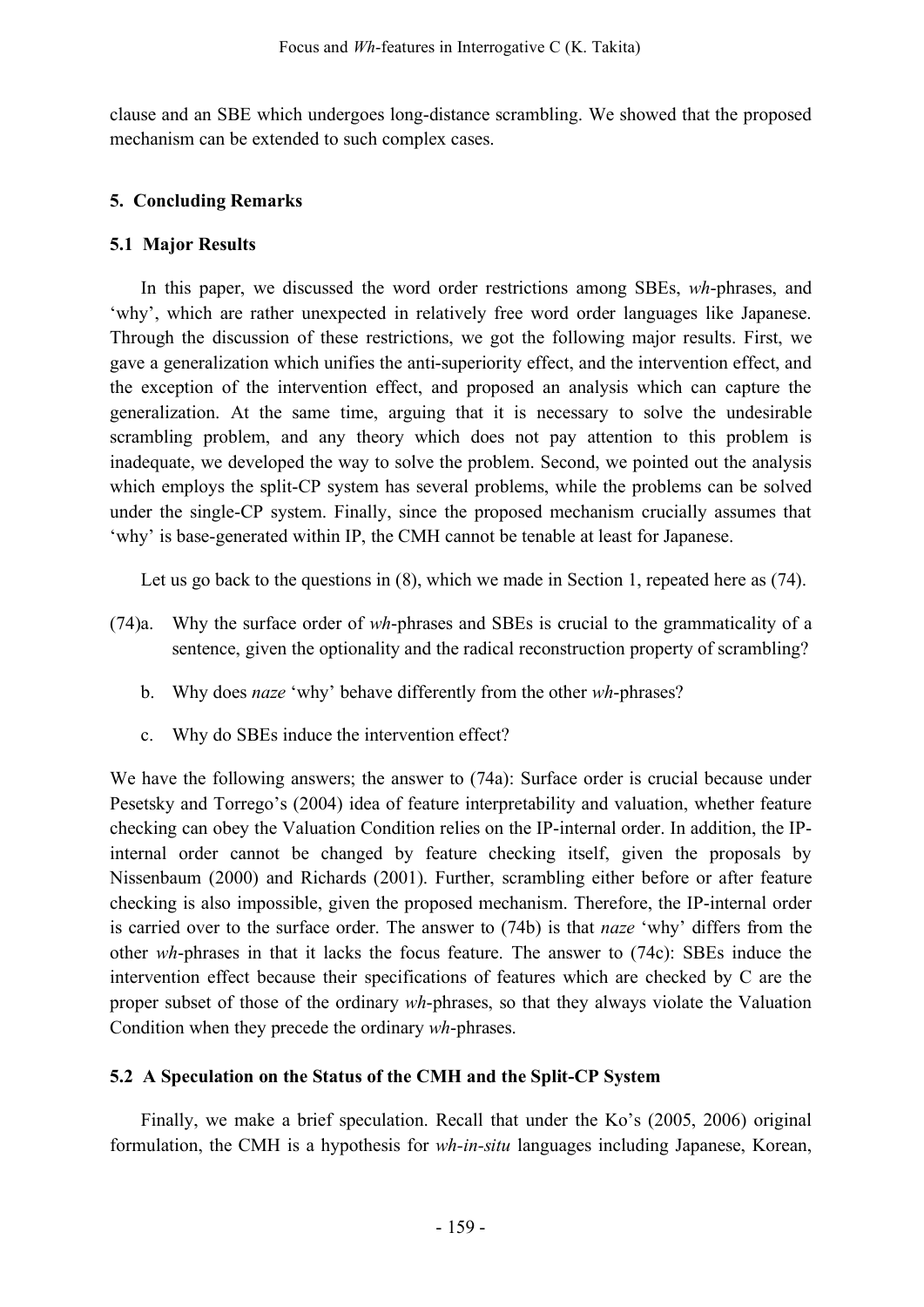and Chinese. Yet, there are proposals which are akin to the CMH for not *wh-in-situ* languages; see Rizzi (1999) for Italian and Hornstein (1995) for English. The suggesting fact is that Chinese lacks the anti-superiority effect, as the contrast in (75) indicates.

| (75)a. | Zhangsan                                              | weishenme<br>why                 | bu<br>not | chi<br>eat              | shenme<br>what |           | (dongxi)?<br>thing |         |
|--------|-------------------------------------------------------|----------------------------------|-----------|-------------------------|----------------|-----------|--------------------|---------|
|        | 'Why did Zhangsan not eat what?'<br>(Ko 2006, p. 336) |                                  |           |                         |                |           |                    |         |
|        | $b.^{7*}Z$ hangsan                                    | shenme<br>what                   | thing     | dongxi weishenme<br>why |                | bu<br>not | chi?<br>eat        |         |
|        |                                                       | 'Why did Zhangsan not eat what?' |           |                         |                |           |                    | (ibid.) |

This fact can be explained if we assume that the CMH is true for Chinese and it lacks A' scrambling, as Ko (2006) claims. Thus, we speculate that the CMH may be true for VO languages including Chinese, Italian, and English, not for *wh-in-situ* languages. In addition, recall that the split-CP system can generate the 'why'-*wh* order vacuously observing the Valuation Condition, as we have seen in (37). The relevant derivation is repeated in (76).

- (76)a. Step 1; Suppose that  $C_1$  and  $C_2$  hosts the Q-feature and the focus feature separately<sup>24</sup>  $[\text{CP2 } C_2 \{[\text{if } ]\} \text{[CP1 } C_1 \{[\text{io } ]\} \text{[p } ... \text{ 'why' } \{[\text{uo } Q]\} \text{[m } \text{with } \{[\text{uo } Q], [\text{uF } F]\} \text{[m]}]$ 
	- b. Step 2;  $C_1$  probes its domain, and it finds 'why' as a goal  $[CP_2 C_2 \{ [if \ ] \} [CP_1 C_1 \{ [i \ Q \ ] \} [IP \ ... \ w h]^{\prime} \{ [i \ Q \ Q] \} [I \ ... \ y h \{ [i \ Q \ Q] \} [I \ F] \} \ ...]]]$
	- c. Step 3; The fully valued  $C_1$  can check  $\left[\begin{smallmatrix}1 & 0 \\ 0 & 0\end{smallmatrix}\right]$  on the *wh*-phrase  $[CP2 C_2 \{ [if \ ] \} [CP1 C_1 \{ [i \ Q] \} [IP \ ... \ 'why' \{ [u \ Q \} \} \ ... \ wh \{ [u \ Q \ Q], [u \ F] \} \ ...]]]$
	- d. Step 4;  $C_2$  probes its domain, and it finds the *wh*-phase as a goal  $[CP_2 C_2 \{ [if F] \} [CP_1 C_1 \{ [i_Q Q] \} [IP ... 'why' \{ [u_Q Q] \} ... wh \{ [u_Q Q], [u_F F] \} ...]] ]$

What is crucial here is the Step 3 in (76c). Since  $C_1$  hosts only  $\begin{bmatrix} 1 & 0 \\ 0 & 1 \end{bmatrix}$ , it can freely check the uninterpretable features without violating the Valuation Condition, once it is valued. Thus, the derivation converges, yielding the desirable word order. Thus, we speculate that in addition to English and Italian, Chinese also employs the split-CP system.<sup>25</sup> We further

 $24$  The hierarchical order of two C heads is not relevant.

<sup>&</sup>lt;sup>25</sup> Everything else being equal, the proposed analysis predicts that if there is no anti-superiority effect in a language, the intervention effect is also absent. One problem of this approach is that Chinese in fact shows the intervention effect. I thank to Barry C.-Y. Yang for pointing out this fact. We hope to return this issue in future works.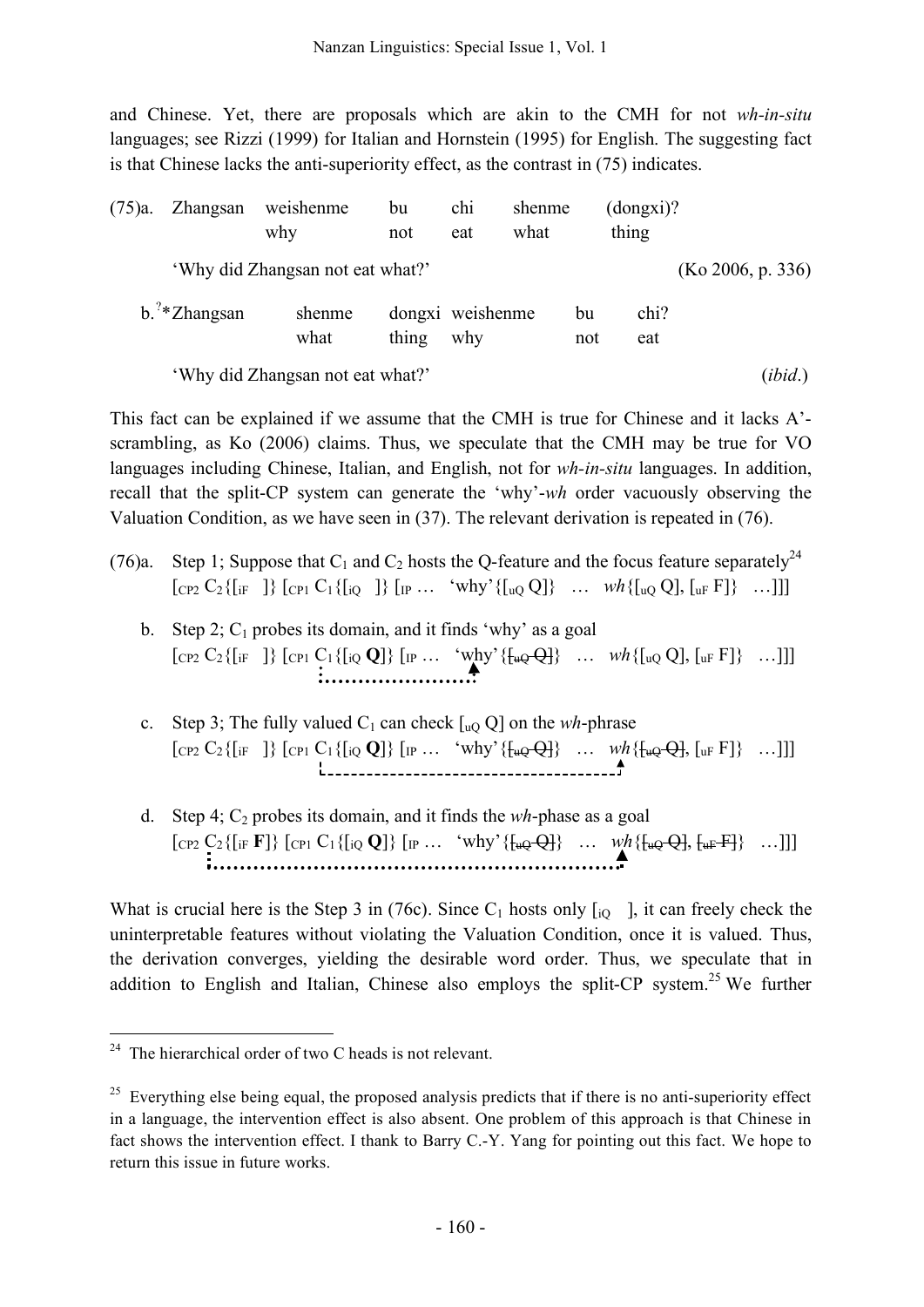speculate that the CMH and the split-CP system are related to the head-parameter; head-initial languages make use of the CMH and the split-CP system, while head-final ones are not.

# **Appendix: Some "Additional" Phenomena**

# **1. Additional** *Wh***-effect**

In some circumstances, anti-superiority is evaded, as the contrast in (77) indicates.

(77)a. \*Taroo-ga naze nani-o tabe-ta no? -Nom why what-Acc eat-past Q 'Why did Taroo eat what?' b. Dare-ga naze nani-o tabe-ta no?

| 0. Darc-ga haze ham-o tabe-ta  |                                 | $\mathbf{H}$ |
|--------------------------------|---------------------------------|--------------|
|                                | who-Nom why what-Acc eat-Past Q |              |
| '(Lit.) Why did who eat what?' |                                 |              |

If the subject is replaced to a *wh*-phrase as in (77b), the sentence becomes grammatical. This phenomenon is called the "additional *wh*-effect" (see A. Watanabe 1991, S. Watanabe 1994, Saito 1994, and references cited therein), because the additional *wh*-phrase remedies the antisuperiority effect. They have the following schematic structures.

 $(78)$  \*[... 'why' ... *wh* ...]  $\rightarrow$  <sup>ok</sup>[... *wh*<sub>1</sub> ... 'why' ...*wh*<sub>2</sub> ...]

The proposed mechanism straightforwardly explains this observation. Look at the derivation in (79).

- (79)a. Step 1; Merge of C  $[\text{Cp } C\{[\text{io} \quad],[_{if} \quad]\}\ [\text{p }...wh_1\{[\text{uo }Q],[_{uF} F]\}...]$  why  $[\text{uF } F],..]$  *wh*<sub>2</sub> $[\text{uo }Q],[_{uF} F],...]$ 
	- b. Step 2; C probes its domain, and it finds  $wh_1$  as a goal  $[CP C{[i_Q Q], [i_F F]} [IP ... w h_1{H_uQ-Q}, [u_F F] ... w hy' {[u_F F]} ... w h_2{[u_Q Q], [u_F F]} ... ]]$
	- c. Step 3; The fully valued C can check the uninterpretable features on 'why' and *wh*<sup>2</sup>  $[CP C\{[iQ \mathbf{Q}],[iF \mathbf{F}]\}\{[IP \dots wh_1\{\text{tq}Q \mathbf{Q}],[\text{tq}F \mathbf{F}]\}\dots \mathbf{v}_N\} \times \{\text{tq}F \mathbf{F}]\}\dots \mathbf{v}_N\} \times \{\text{tq}G\} \times \{\text{tq}G \mathbf{Q}],[\text{tq}F \mathbf{F}]\}\dots]$

Recall that the surface order reflects the IP-internal order. Hence, the example in (77b) has the structure in the Step 1 in (79a) when the C head is merged. Then, C probes its domain and finds  $wh_1$  as a goal. At this point, all the unvalued features on C can be valued. Therefore, the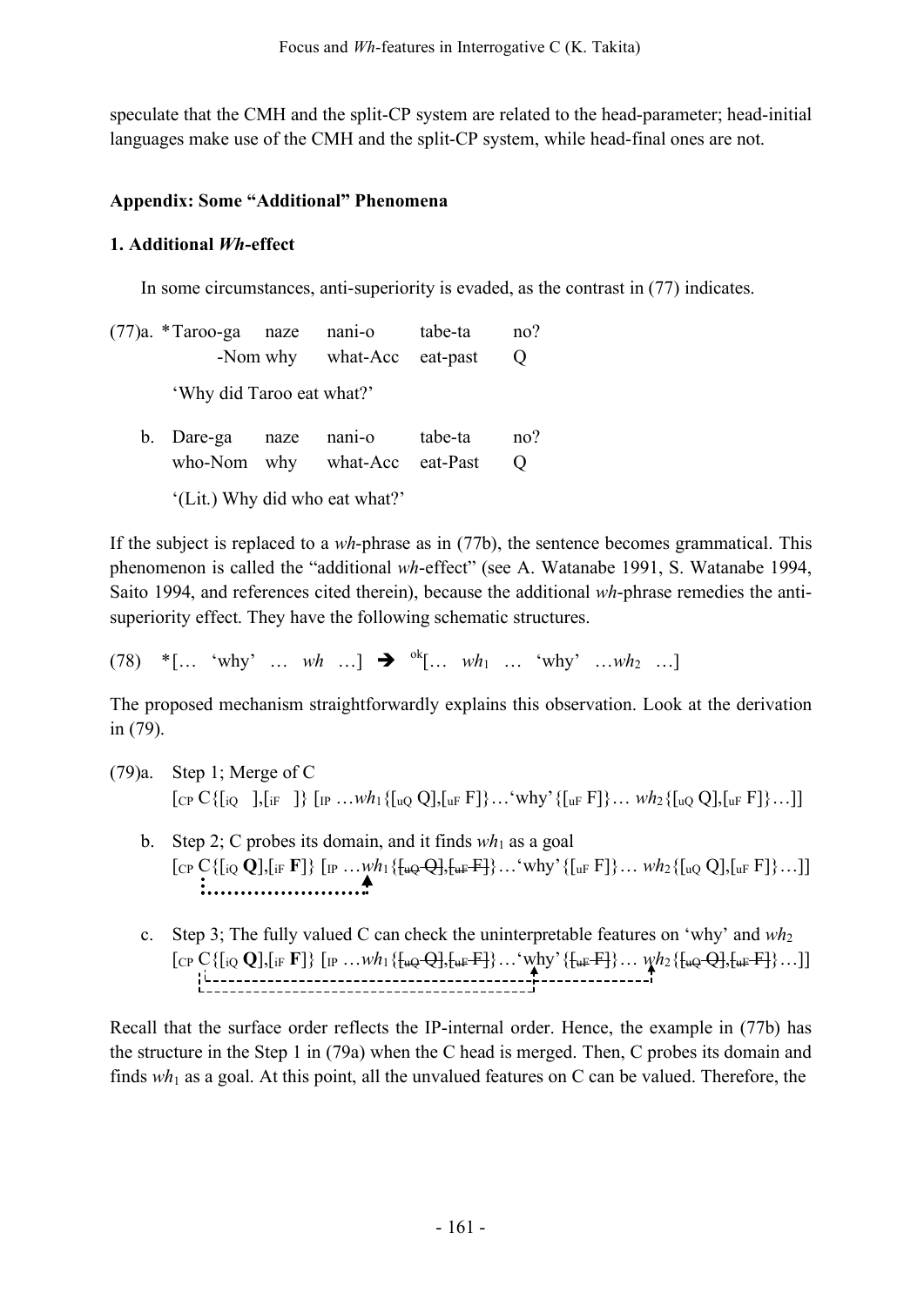subsequent feature checking can observe the Valuation Condition, so that the derivation can converge. In this way, the additional *wh*-effect can be explained.

## **2. New Observation; "Additional SBE Effect"**

Here, we discuss a prediction of the proposed analysis and show that the prediction is borne out, providing a new observation. First, suppose that we have the configuration shown in (80a).

- (80)a. Step 1; Merge of C  $[CP C\{ [i]Q], [i]F] \} [IP ... SBE\{ [u]F] \} ... \$  why'  $\{ [u]QQ] \} ... \le h\{ [u]QQ], [u]F] \} ... ]$ 
	- b. Step 2; C probes its domain, and it finds the SBE as a goal  $[CP C\{[iQ \quad], [iF \ F]\}\ [IP \dots \underset{\bullet}{\text{SBE}}\{\{\text{aF-F}\}\} \dots \text{`why'}\{[uQ \ Q]\}\ \dots \text{wh}\{[uQ \ Q], [uF \ F]\}\ \dots]$
	- c. Step 3; C probes its domain, and it finds 'why' as a goal  $[CP C\{[i\{Q\}, [i]F]F]\} [IP ... SBE\{\{\text{uF}\}F\} ... \$  why'  $\{\text{uQ}\}$ ,  $[UP] [UP]$  ...]]
	- d. Step 4; The fully valued C can check the uninterpretable features on the *wh*-phrase  $[CP C\{[i\{Q\}, [i]F]F]\} [IP ... SBE\{[uF]F]\} ... 'why' \{[uQ\}]. wh\{[uQ\}F] [uF]F] ... ]]$

At the next step in (80b), C can utilize all the valued features on the SBE, obeying the Valuation Condition. The subsequence step in (80c) also observes it, since 'why' lacks  $\lceil_{\text{uF}} F \rceil$ . Then, C is fully valued, so that its can check the uninterpretable features on the *wh*-phrase, violating nothing. Hence, the derivation converges. Therefore, the mechanism allows this type of ordering, that is SBE-'why'-*wh* or 'why'-SBE-*wh*. This prediction is borne out. Look at the examples in (81) and (82).

(81)*The SBE-'why'-*wh *Order*

| a. Taroo-sika | naze nani-o | yoma-nakat-ta no?            |  |  |
|---------------|-------------|------------------------------|--|--|
| -only         |             | why what-Acc read-not-Past Q |  |  |

'Why did only Taroo read what?'

b. Taroo-sika naze sono hon-o yoma-nakat-ta no? -only why that book-Acc read-not-Past Q

'Why did only Taroo read that book?'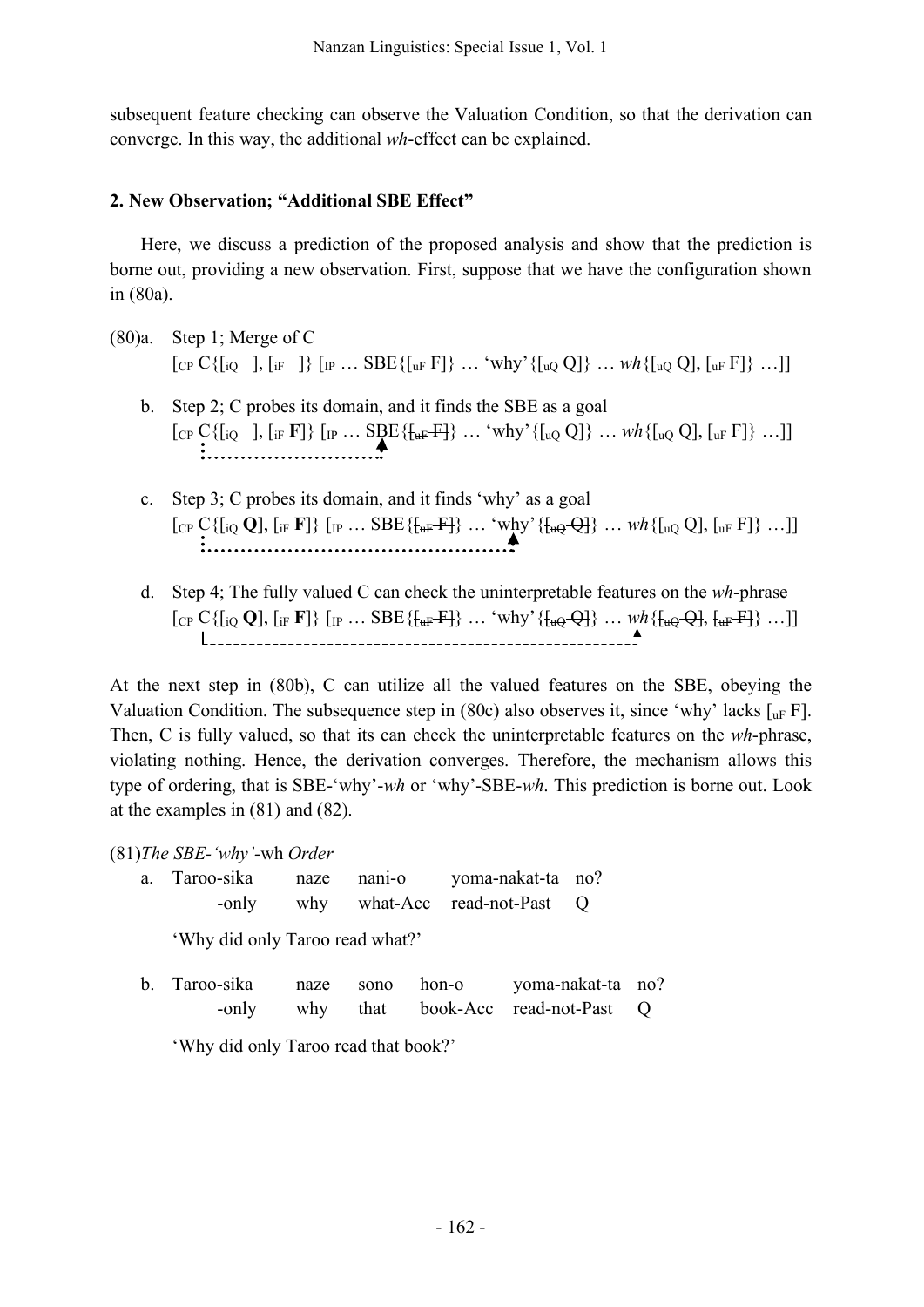(82)*The 'why'-SBE-*wh *Order*

|     | a. Naze Taroo-sika | nan <sub>1</sub> -o | yoma-nakat-ta no?          |  |
|-----|--------------------|---------------------|----------------------------|--|
| why | -only              |                     | what-Acc read-not-Past $Q$ |  |

'Why did only Taroo read what?'

b. Naze Taroo-sika sono hon- o yoma-nakat-ta no? why -only that book-Acc read-not-Past Q

'Why did only Taroo read that book?'

In these examples, (81b) and (82b) are the cases of the exception of the intervention effect. There is no significant difference in grammaticality between (81a) and (81b), and (82a) and (82b), respectively.

In particular, the case of (81) is interesting. Note that in (81a), if the subject is not an SBE, the sentence should be ruled out as an instance of anti-superiority. That is, the anti-superiority effect can be remedied by an additional SBE, as illustrated in (83a).

|  | (83)a. *[ 'why'  wh ] $\rightarrow$ <sup>ok</sup> [ SBE  'why'  wh ]                     |  |  |  |  |  |  |
|--|------------------------------------------------------------------------------------------|--|--|--|--|--|--|
|  | b. *[ 'why'  wh ] $\rightarrow$ <sup>ok</sup> [ wh <sub>1</sub> 'why'  wh <sub>2</sub> ] |  |  |  |  |  |  |

The situation is reminiscent of the additional *wh*-effect (78), repeated here as (83b). Thus, we call this phenomenon the "additional SBE effect".

#### **References**

- Aono, M. (2006) "Wh-phrases, Negative Polarity Items, and Anti-Superiority Effects in Japanese," paper read at the Hyderabad-Nanzan Workshop, held at Nanzan University, October 2006.
- Aoyagi, H. (1994) "On Association with Focus and Scope of Focus Particle in Japanese," *MIT Working Papers in Linguistics* 24, 23-44.
- Beck, S. (1996) "Quantified Structures as Barriers for LF Movement," *Natural Language Semantics* 4, 1-56.
- Beck, S. and S.-S. Kim. (1997) "On *Wh* and Operator Scope in Korean," *Journal of East Asian Linguistics* 6, 339-84.

Bošković, Ž. and D. Takahashi. (1998) "Scrambling and Last Resort," *Linguistic Inquiry* 29, 347-66.

Bromberger, S. (1992) *On What We Know We don't Know*. The University of Chicago Press.

- Chomsky, N. (1973) "Conditions on Transformations," in S. Anderson & P. Kiparsky, eds., *A Festschrift for Morris Halle*, Holt, Rinehart and Winston, New York, 232-86.
- Chomsky, N. (2000) "Minimalist Inquiries: The Framework," in R. Martin et al., eds., *Step by Step: Essays on Minimalist Syntax in Honor of Howard Lasnik*, MIT Press, Cambridge, Mass., 89-151.
- Chomsky, N. (2001) "Derivation by Phase," in M. Kenstowicz, ed., *Ken Hale: A Life in Language*, MIT Press, Cambridge, Mass., 1-52.
- Fukui, N. (1986) *A Theory of Category Projection and its Applications*, Ph.D. dissertation, MIT.